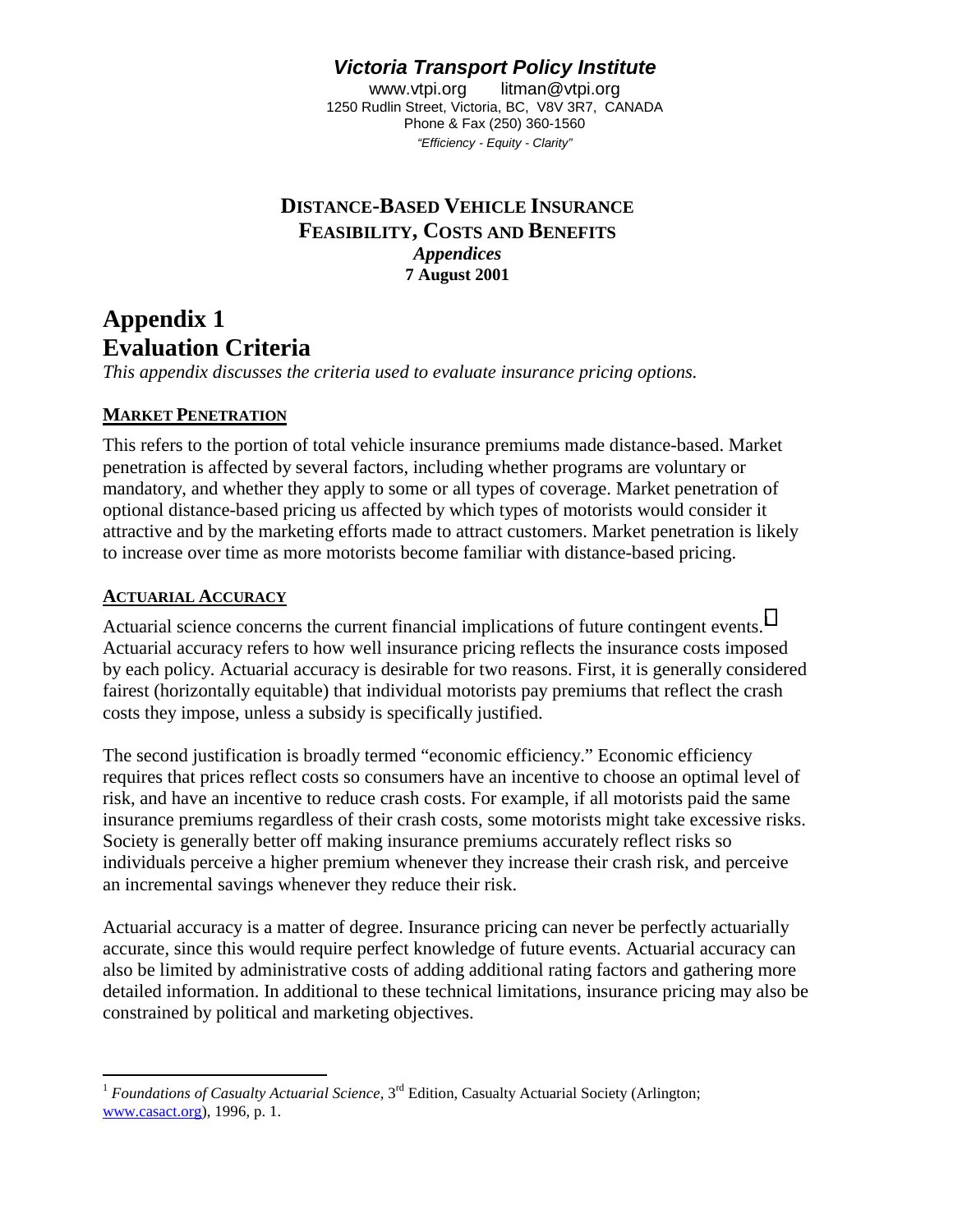### **IMPLEMENTATION COSTS**

Implementation costs include incremental "transition" and "transaction" costs to users, businesses and government agencies. Transition costs are temporary, such as the costs of establishing new procedures or marketing a new concept. Transaction costs are ongoing costs, such as financial and time costs of additional inspections or equipment needed for each vehicle. Note that there may also be incremental savings that offset some of these incremental costs. It is the net costs that are important for analysis.

## **EQUITY**

 $\overline{a}$ 

There are several types of equity related to insurance pricing.<sup>2</sup>

## *Horizontal Equity*

Horizontal equity refers to whether users are treated equally. In general, this means that "you get what you pay for and pay for what you get," since any other price structure results in cross subsidies that transfer costs from some consumers to others. Horizontal equity requires actuarial accuracy, as previously described.

Current insurance pricing is horizontally inequitable because within existing price categories, lower-mileage motorists overpay and higher-mileage overpay their true insurance costs. It is also horizontally inequitable due to significant cross subsidies from low-risk to high-risk motorists needed to provide "affordable" unlimited-mileage coverage to higher-risk motorists. To the degree that price changes reduce these subsidies they increase horizontal equity.

## *Vertical Equity With Respect To Income*

Vertical equity refers to whether the allocation of benefits and costs favors people with greater needs. It is often measured according to how benefits and costs are allocated with respect to wealth. Costs that represent a greater portion of income for low-income households than for high-income households are considered regressive, even if higher income households pay more in absolute terms.

Available evidence indicates that distance-based pricing is relatively progressive (i.e., it reduces the regressivity off existing pricing). Vehicle insurance is a regressive cost. One study found that the three lowest income groups of motorists spent an average of 32%, 14% and 7% of household income on vehicle insurance respectively, compared with 2% for motorists overall.<sup>3</sup> Annual mileage tends to rise with income, as illustrated in figures A-1 to A-3. A model based on the 1995 NPTS suggests that a 10 percent increase in household income increases daily VMT by approximately  $3.6$  percent.<sup>4</sup> This indicates that fixed insurance pricing tends to cause lower-income motorists to subsidize the insurance costs of higher-income motorists in their price category. Few low-income households drive their vehicles more than the fleet average (about 12,500 miles per year), so most lower-income drivers would save money with distancebased pricing. It would also allow some lower-income households to afford a vehicle that is currently unaffordable due to high fixed insurance charges.

<sup>&</sup>lt;sup>2</sup> Todd Litman, *Evaluating Transportation Equity*, VTPI (www.vtpi.org), 1999.

Robert Lee Maril, *The Impact of Mandatory Auto Insurance Upon Low Income Residents of Maricopa County,* 

*Arizona*, National Associattion of Independent Insurers, 1994, cited in Khazzoom, 1999.<br><sup>4</sup> Pickrell, Don and Paul Schimek, ''Trends in Personal Motor Vehicle Ownership and Use: Evidence from the Nationwide Personal Transportation Survey," U.S. DOT Volpe Center, April 23, 1998.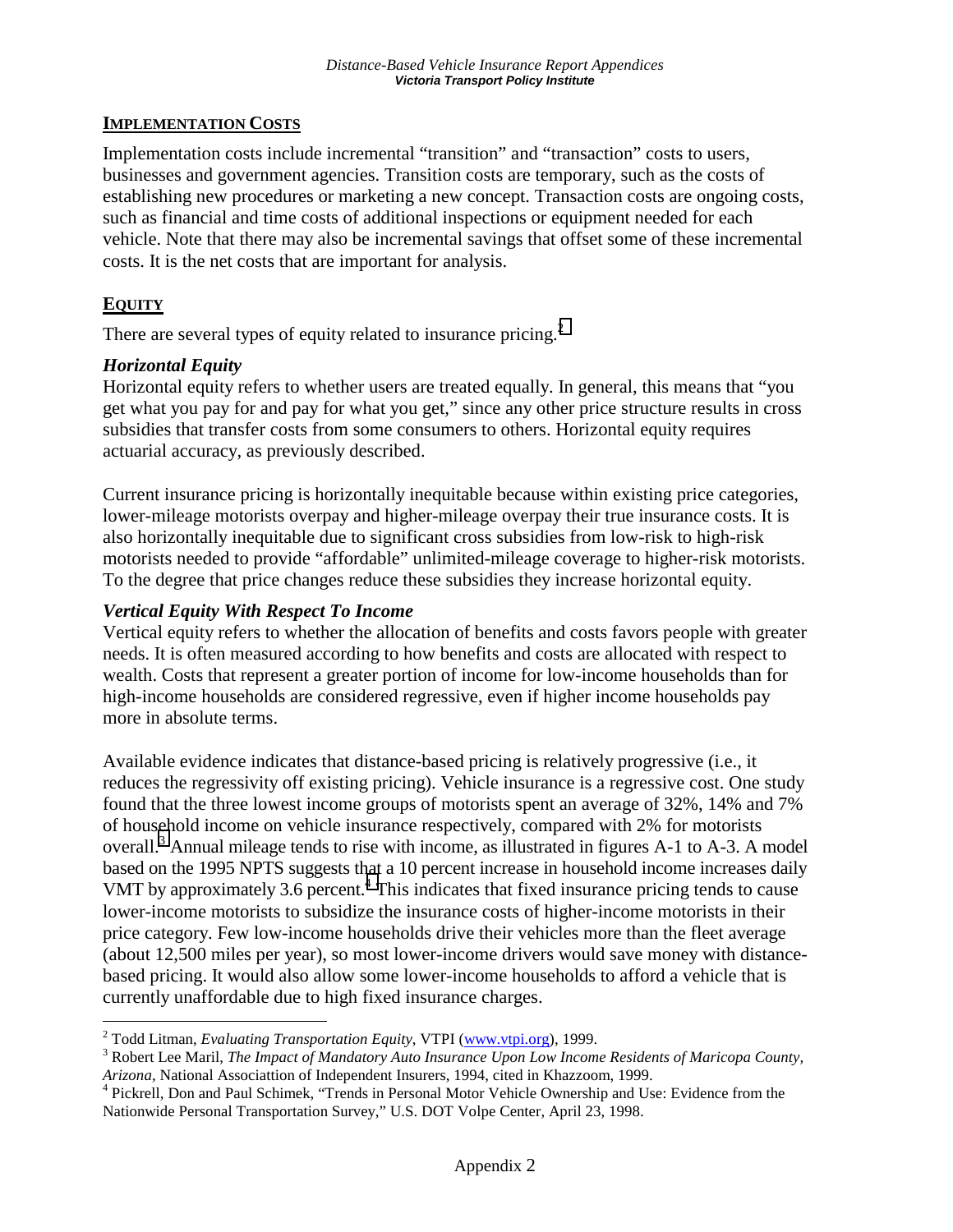



*Vehicle travel increases with income, particularly in the lower-income range.* 

*Figure A-2* **Average Daily Automobile Trips Per Person by Income**<sup>6</sup>



*Per-capita travel increases with income.* 

*Figure A-3* **Average Annual Vehicle Mileage By Income**<sup>7</sup>



*Per-vehicle travel increases with income.* 

<sup>&</sup>lt;sup>5</sup><br>ICBC market survey data, August 1998.<br><sup>6</sup> 1994 Trip Diary Survey, GVRD (Burnaby).

<sup>&</sup>lt;sup>7</sup> 1995 NPTS, Federal Highway Administration, USDOT (www-cta.ornl.gov/gcgi/npts), 1998.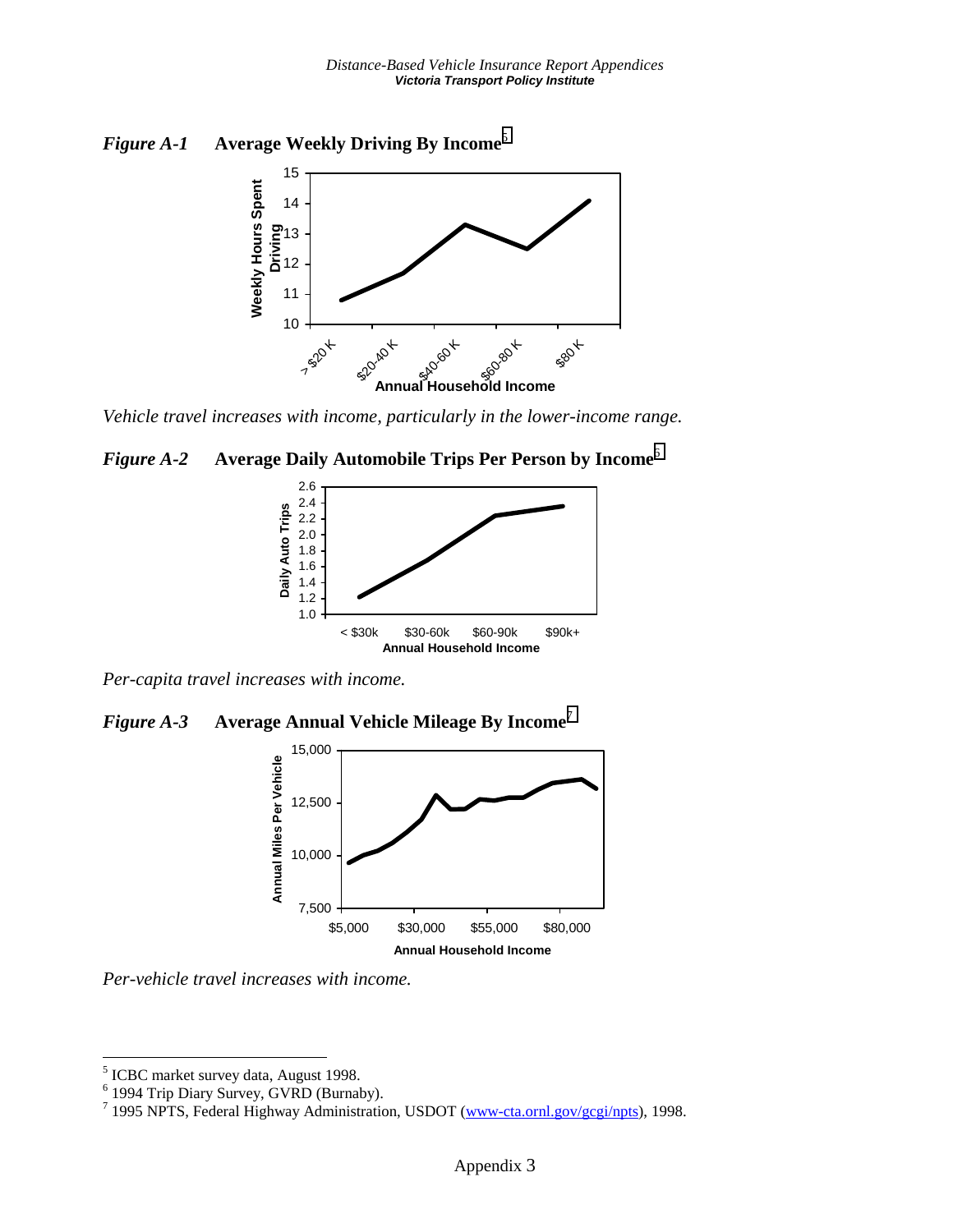The progressivity of distance-based pricing is probably greater than these values indicate because lower income consumers value financial savings more than higher-income consumers, so they are also likely to reduce their vehicle travel more than average and enjoying relatively large gains in consumer surplus.

Some critics argue that distance-based insurance could harm some types of economically disadvantaged motorists, such as lower-income rural and suburban residents with longdistance commutes. However, these motorists as a group are unlikely to pay more under distance-based insurance, since commuting represents a minor portion of total vehicle mileage, and distance-based insurance pricing takes into account the higher average annual mileage of suburban and rural residents (except Pay-at-the-Pump). Only motorists who drive more than average *in their rate category* would pay more. Rural motorists could typically drive up to 15,000 kilometres per year without paying more for insurance than they do now (as discussed in the next section).

This is not to say that every low-income motorists would save with distance-based pricing, but the number of lower-income motorists who are made worse off is likely to be far smaller than the number that is better off. The ratio between gainers and losers is likely to inverse with respect to income, with the greatest portion of gainers in the lowest income categories, because low-income motorists already drive their vehicles less than average, and they place a high value on opportunities to save money. All available evidence indicates that distancebased insurance tends to be progressive with respect to income.

Fixed-priced insurance relies on cross-subsidies to make unlimited-mileage coverage affordable to high-risk motorists, and so requires a tradeoff between horizontal and vertical equity objectives.<sup>8</sup> Distance-based insurance takes a different approach to affordability. It allows motorists to control insurance costs by limiting consumption, as with most other goods.

### *Geographic Equity*

 $\overline{a}$ 

A common concern raised about any change in vehicle pricing is the different impacts that may be experienced in different geographic areas. In particular, rural and suburban residents tend to drive more than urban residents, as shown in Figure A-4. Rural residents also have lower average per-mile crash rates, so annual premiums tend to be lower for rural vehicles.

Distance-based pricing that fails to take into account geographic factors (such as Pay-at-the-Pump) could overcharge rural residents and undercharge urban residents relative to their actual insurance costs, but distance-based pricing that incorporates geographic differences in annual mileage and crashes would not. For example, rural residents might pay 3¢ per mile for coverage that would cost  $5¢$  per mile for urban residents with otherwise comparable rating factors, just as urban motorists currently pay higher vehicle-year premiums.

<sup>&</sup>lt;sup>8</sup> Even this is regressive since higher-income motorists drive more than average and so gain the majority of subsidies.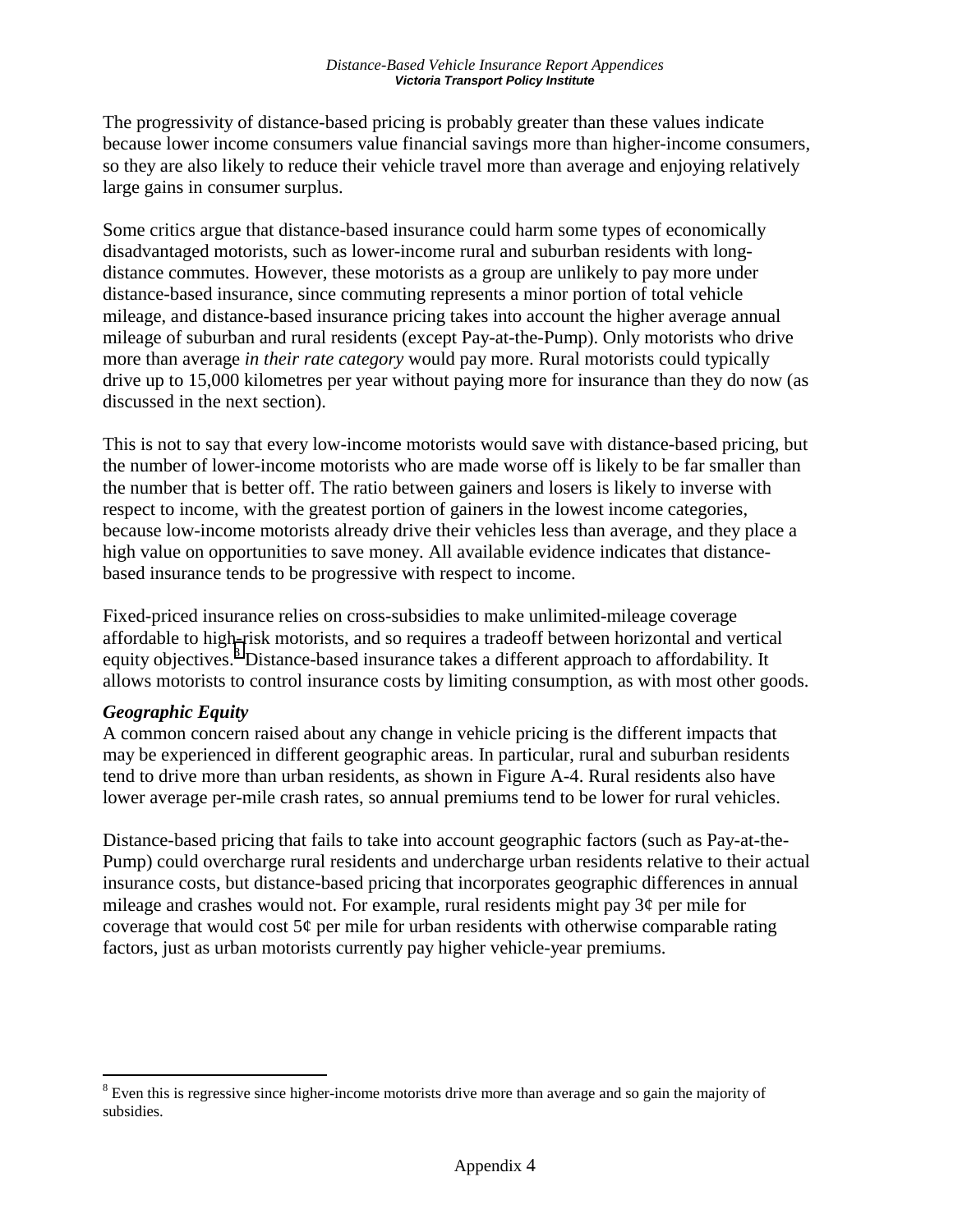



*Average per-vehicle mileage is higher for residents in lower-density areas.* 

## *1. Gender Discrimination*

 $\overline{a}$ 

Some researchers argue that current insurance pricing is inequitable with respect to gender.<sup>10</sup> Males tend to drive about 40% more than female motorists, and have approximately 40% more insurance claims per vehicle year, but insurers are discouraged from using gender as a rating factor. Distance-based vehicle insurance addresses this problem by focusing on differences in travel rather than gender. For this reason, the U.S. National Organization for Women (NOW) has lobbied in support of usage-based vehicle insurance for more than a decade.

The Canadian Supreme Court has concluded that until a suitable alternative is available, discriminatory pricing is acceptable. Summarizing the court's judgment, Dr. R. Brown writes, "*the insurance industry must be allowed time to determine whether it could restructure its classification system in a manner that would eliminate discrimination based on enumerated group characteristics and still reflect the disparate risks of different classes of drivers*."11 The court concluded that it would be inappropriate to find a particular practice illegal when no reasonable alternative existed. This suggests that if distance-based pricing is demonstrated to be technically feasible, it could be legally mandated in Canada as a way to reduce existing discrimination against women and other lower-mileage groups.

<sup>&</sup>lt;sup>9</sup> 1995 National Personal Transportation Survey, USDOT (www-cta.ornl.gov/cgi/npts), 1998.<br><sup>10</sup> Butler, Butler and Williams, "Sex-Divided Mileage, Accident, and Insurance Cost Data Show That Auto Insurers Overcharge Most W

<sup>&</sup>lt;sup>11</sup> Robert Brown, "Recent Canadian Human Rights Decisions Having an Impact on Gender-based Risk Classification Systems," *Journal of Actuarial Practice*, Vol. 3, No. 1, 1995, p. 175.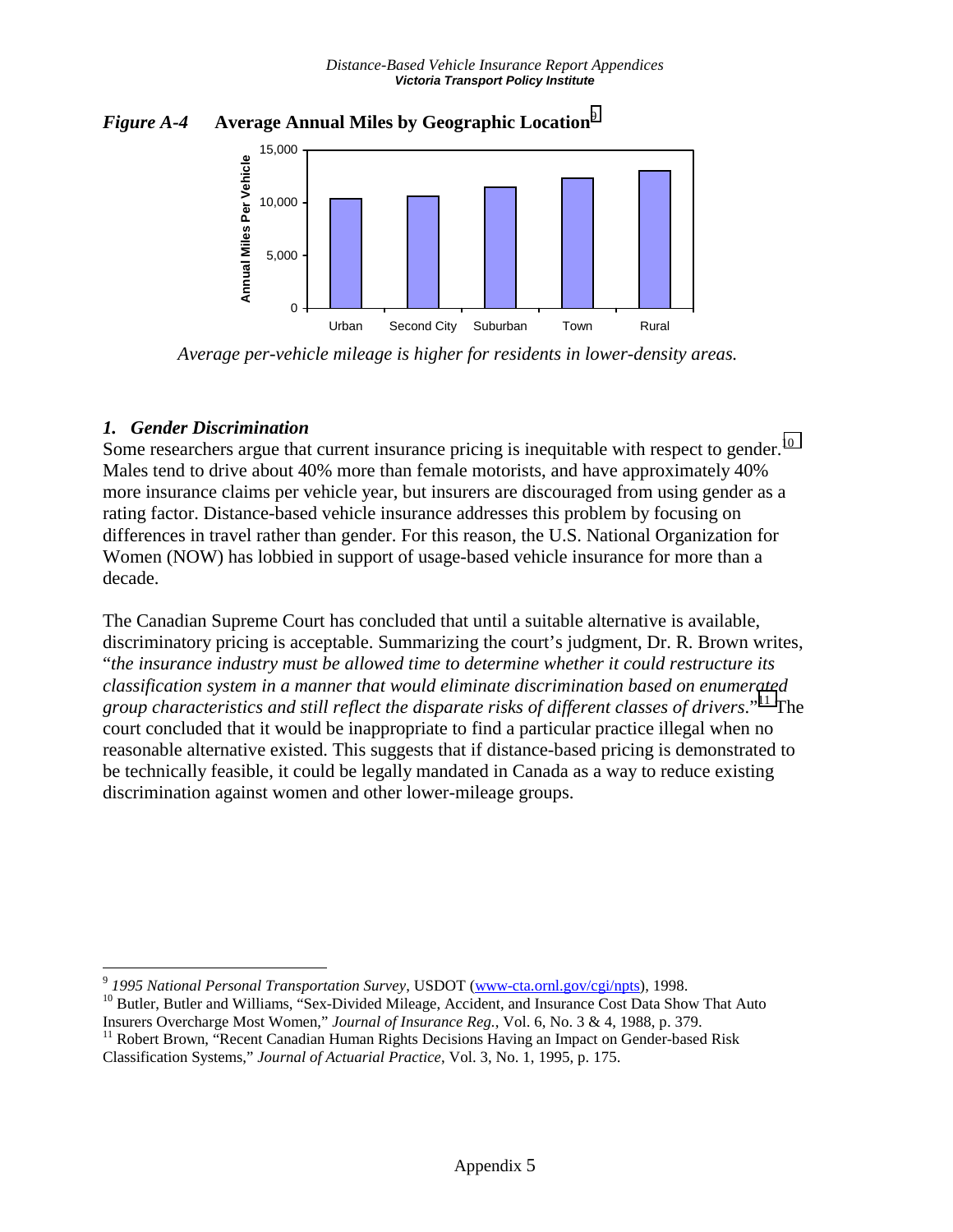## **CONSUMER BENEFITS**<sup>12</sup>

 $\overline{a}$ 

Distance-based insurance can directly increase consumer welfare by allowing motorists who reduce their mileage a new opportunity to save money. Consumers would forego vehicle travel when doing so makes them better off overall (i.e., when the incremental travel benefits are worth less than their incremental financial savings). Vehicle travel reductions therefore represent net consumer benefits. The gain in consumer surplus is represented by triangle X in Figure A-5, the average value of which is estimated by dividing total incremental financial savings by half.<sup>13</sup> This is in addition to indirect consumer benefits such as reduced congestion, crash risk and pollution emissions.





*Distance-based insurance increases the Price of driving (although total costs do not increase) from* **P** *to* **P'***, reducing vehicle travel from* **Q** *to* **Q'***. Triangle* **X** *represents consumer surplus gained, which is approximately half the total financial savings.* 

Put another way, consumers currently have only two choices: not own a vehicle, or own a vehicle and pay for unlimited-mileage insurance. Distance-based insurance offers a third choice, own a vehicle but limit its use to minimize insurance costs. This makes insurance and vehicle ownership more affordable and increases consumer choice. For example, it allows motorists to afford an extra vehicle that is seldom used, such as an old truck for errands or a recreational vehicle that is used only a few times a year. Consumers are generally better off by having more choices. They can purchase just what they need, but are not forced to pay for coverage they don't need. Although they consume less, they are better off.

<sup>12</sup> For a more technical discussion see, Chris Kavalec and James Woods, *Toward Marginal Cost Pricing of Accident Risk: The Energy, Travel and Welfare Impacts of Pay-at-the-Pump Insurance*, California Energy Commission (Sacramento), 1998.

<sup>13</sup> This is what transportation economists call the "Rule-of-Half." See *Manual on User Benefit Analysis of Highway and Bus Transit Improvements*, AASHTO, 1977, p. 26.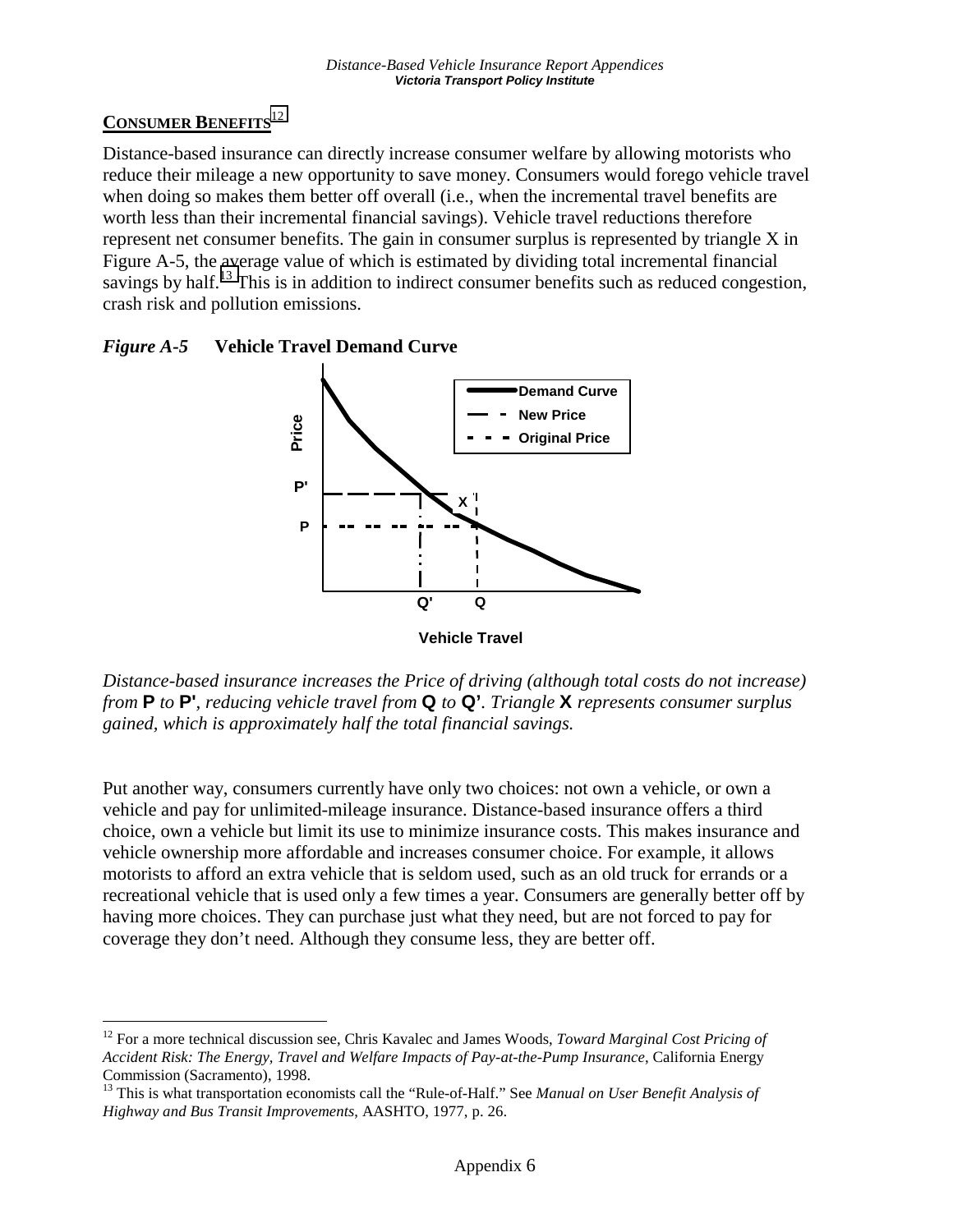## **Uninsured Driving**<sup>14</sup>

In some parts of North America, a significant portion of vehicles are uninsured. Studies comparing the number of vehicles registered with the number of vehicles insured often find that more than 20% of vehicles carry no insurance. However, this analysis exaggerates the problem, since some of these vehicles are legally uninsured, including, for example, farm vehicles that are never driven on public roads and vehicles that are not in working order. One study found that only half of the 5.3 million uninsured vehicles in California could be considered illegally uninsured.<sup>15</sup> Analysis of the ratio between uninsured insurance claims and total bodily injury insurance claims indicates that about 13% of total driving is uninsured.16 However, this includes hit-and-run collisions, which may include many insured drivers who want to avoid responsibility, so the actual portion of uninsured driving is probably far less than 13%.

The largest group of uninsured drivers consists of low-income motorists who cannot afford insurance, although they need their automobiles, often for work.<sup>17</sup> Many of these motorists would need to pay high premiums because they live in high-rated territories and do not quality for discounts (not because they have had a claim or traffic violation, but simply because they have not purchased insurance in the recent past). Many low-income households must spend 10-20% of their household income to be legally insured. The combination of low incomes and high rates make current insurance unaffordable. Yet driving is often the only travel options for jobs and education. For this reason, public officials and advocates for the poor often discourage enforcement of vehicle insurance requirements.

PATP is advocated as a way to eliminate uninsured driving. However, some of this driving may be with fuel purchased in other jurisdictions or illegally (as much as 10% under some circumstances, as described in Appendix 3). Thus, although PATP increases insurance coverage, it does not eliminate the problem of motorists failing to pay their fair share of insurance costs. Rather than uninsured drivers imposing uncompensated costs on other road users when a crash occurs, PATP could result in some motorists imposing uncompensated costs on other motorists when they evade the surcharges. These are likely to be of comparable magnitude.

#### **PUBLIC ACCEPTABILITY**

Public acceptability is an important consideration in determining the political and market feasibility of a pricing option. The results of various surveys and other indicators of public acceptability of distance-based pricing are described in the body of this report. Appendix 6 includes newspaper and magazine articles on distance-based pricing. There appears to be general public support for insurance pricing that is more equitable and affordable, but there also appears to be resistance to pricing that entails significantly more complexity, uncertainty or transition costs. There also appears to be general public support for programs that increase road safety, congestion reduction, consumer savings and choice, and environmental protection. Optional distance-based pricing is likely to have broad public support since most consumers support policies that increase their choices.

<sup>14</sup> Tom Wenzel, *Analysis of National Pay-as-you-Drive Insurance Systems and other Variable Driving Charges*, Energy & Environment Division, Lawrence Berkeley Laboratory (Berkeley), July 1995.

<sup>&</sup>lt;sup>15</sup> California's Uninsured, California Dept. of Insurance (Sacramento; www.insurance.ca.gov), 1998.<br><sup>16</sup> Uninsured Motorists, All-Industry Research Advisory Council (Oak Brook, IL), 1989.<br><sup>17</sup> California's Uninsured, Op.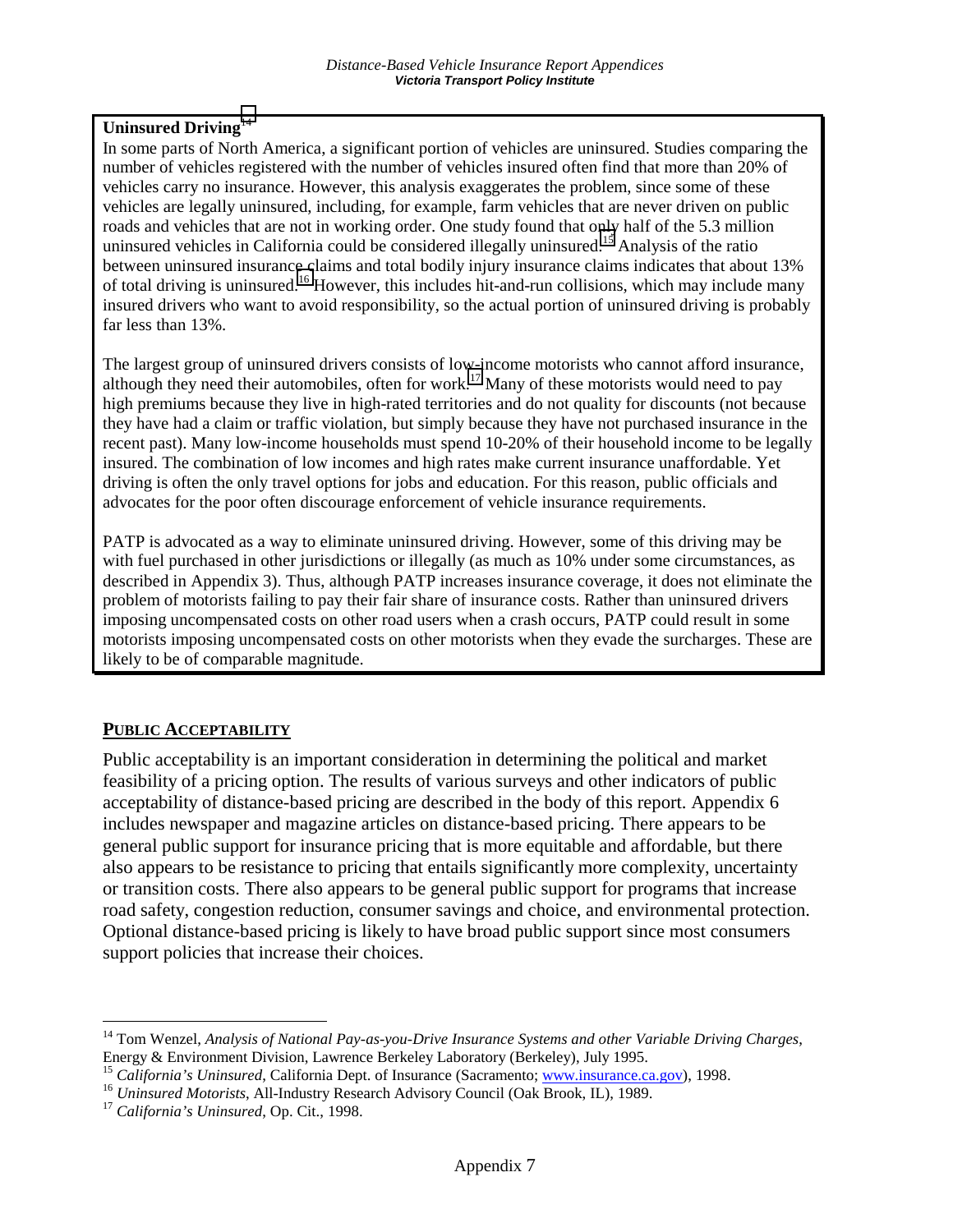## **TRAVEL IMPACTS**

 $\overline{a}$ 

There is abundant empirical evidence that pricing affects travel behavior.<sup>18</sup> Even a small parking fee or road toll tends to change trip destinations, and drivers often go out of their way to save a few cents per litre in fuel costs. This price sensitivity is measured in "elasticity" values: the percentage change in consumption resulting from each 1% change in price. Table A-1 summarizes typical travel elasticity values. It indicates, for example, that a 10% fuel price increase tends to reduce vehicle travel by about 2-3%, increase vehicle fuel efficiency by 4%, and reduce vehicle fuel consumption by 7%.

| <b>Estimated</b><br><b>Component</b> | <b>Fuel Price</b>  | Income           | <b>Taxation</b><br>(Other than Fuel) |
|--------------------------------------|--------------------|------------------|--------------------------------------|
| Car Stock                            | $-0.20$ to $0.0$   | $0.75$ to 1.25   | $-0.08$ to $-0.04$                   |
|                                      | $(-0.1)$           | (1.0)            | $(-0.06)$                            |
| Mean Fuel Intensity                  | $-0.45$ to $-0.35$ | $-0.6$ to $0.0$  | $-0.12$ to $-0.10$                   |
|                                      | $(-0.4)$           | (0.0)            | $(-0.11)$                            |
| <b>Mean Driving Distance</b>         | $-0.35$ to $-0.05$ | $-0.1$ to $0.35$ | $0.04$ to $0.12$                     |
| (per car per year)                   | $(-0.2)$           | (0.2)            | (0.06)                               |
| Car fuel demand                      | $-1.0$ to $-0.40$  | $0.05$ to 1.6    | $-0.16$ to $-0.02$                   |
|                                      | $(-0.7)$           | (1.2)            | $(-0.11)$                            |
| Car travel demand                    | $-0.55$ to $-0.05$ | 0.65 to 1.25     | $-0.04$ to $0.08$                    |
|                                      | $(-0.3)$           | (1.2)            | (0.0)                                |

| Table A-1 Estimated Long-Run Transportation Elasticities <sup>19</sup> |  |
|------------------------------------------------------------------------|--|
|                                                                        |  |

Numbers in parenthesis indicate the original authors' "best guess" values.

Price sensitivity tends to decline with income, but for most pricing options (excepting PATP) this is offset by the higher distance-based premiums that higher income motorists typically pay. For example, a lower-income motorist who purchases only basic liability insurance would typically pay about 3¢ per mile while a higher income motorist who purchases comprehensive coverage would typically pay 8¢ per mile. As a result, various income classes are likely to reduce their mileage by approximately the same amount.

Table A-2 shows the predicted change in vehicle travel resulting from a mileage fee. It indicates that a  $2\varphi$  per mile fee is likely to reduce vehicle travel by 3.5%, and a  $4\varphi$  mile fee reduces vehicle travel by 6.7%. Since drivers perceive their variable cost to average about  $10¢$ per mile, this reflects an elasticity of about –0.2 to –0.25, which is consistent with other travel elasticity estimates.

<sup>18</sup> Tae Hoon Oum, W.G. Waters II, and Jong-Say Yong, "Concepts of Price Elasticities of Transport Demand and Recent Empirical Estimates, *Journal of Transport Economics*, May 1992, pp. 139-154. ICF Incorporated, *Opportunities to Improve Air Quality Through Transportation Pricing Programs*, USEPA (Washington DC; www.epa.gov/omswww/market.htm), Sept. 1997; *Curbing Gridlock*, Transportation Research Board (Washington DC), Special Report 242, 1994, pp. 89-114; Goodwin, "Review of New Demand Elasticities," *Journal of Transport Economics*, May 1992, pp. 155-163; VTPI, "Transportation Elasticities," *Online TDM* 

*Encyclopedia*, Victoria Transport Policy Institute (www.vtpi.org), 2001.

<sup>19</sup> Olof Johansson and Lee Schipper, "Measuring the Long-Run Fuel Demand for Cars," *Journal of Transport Economics and Policy*, Vol. 31, No. 3, 1997 p. 290.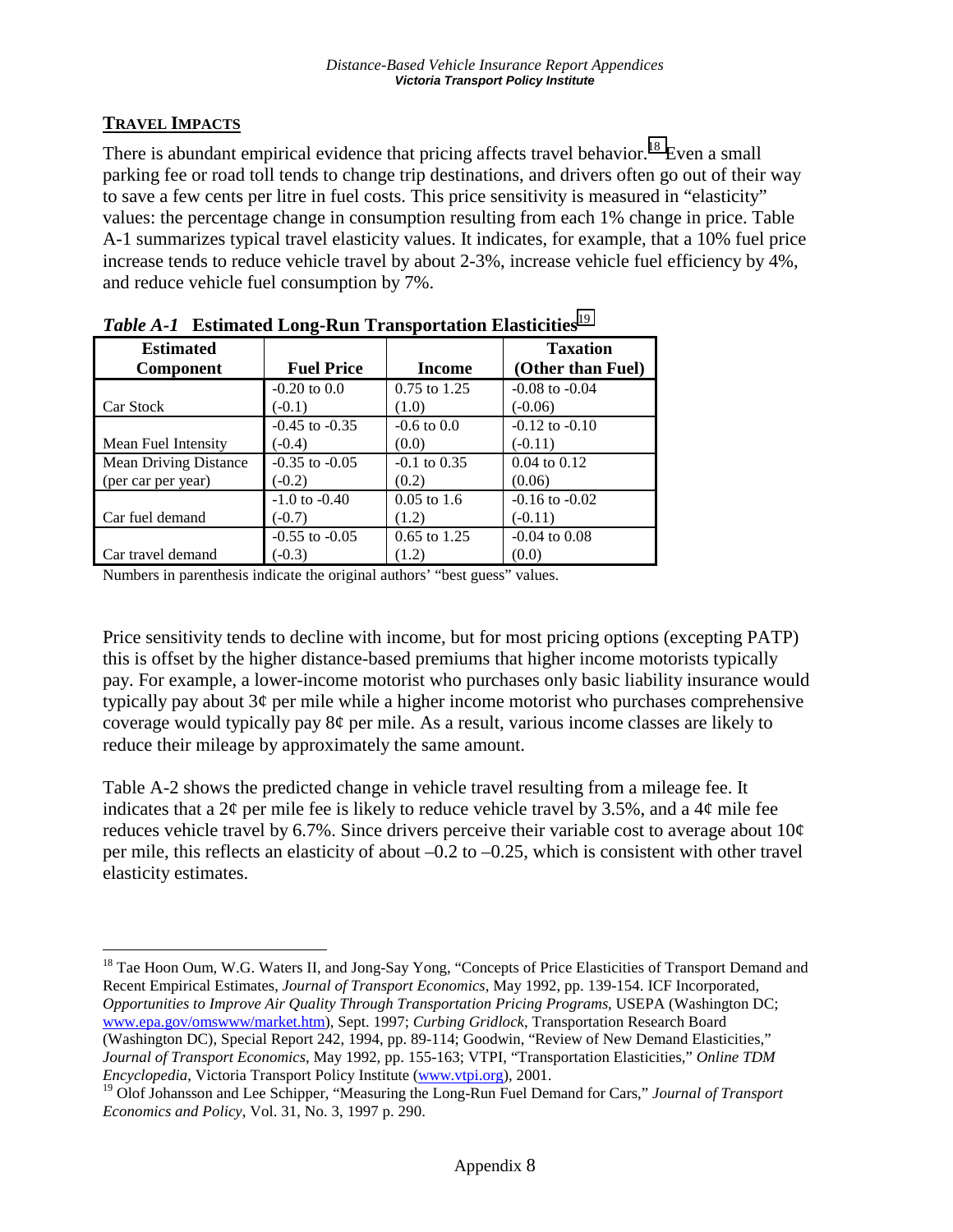| Fee        | <b>Travel Reduction</b> |
|------------|-------------------------|
| $1\phi$    | $-1.8%$                 |
| $2\varphi$ | $-3.5%$                 |
| 3¢         | $-5.1%$                 |
| $4\phi$    | $-6.7%$                 |
| 5¢         | $-8.2%$                 |
| 6¢         | $-9.7%$                 |
| 7¢         | $-11.2%$                |
| 8¢         | $-12.5%$                |
| 9¢         | $-13.9%$                |
| 10¢        | $-15.2%$                |

 $\overline{a}$ 

*Table A-2* **Predicted Travel Reduction from Per-Mile Fees**<sup>20</sup>

Distance-based insurance makes ownership of a low annual-mileage vehicle more affordable. Insurance is a particularly large portion of the costs of an inexpensive vehicle, which can often be purchased for less than annual insurance charges. As a result, distance-based pricing could increase total vehicle ownership by about  $1\%$ <sup>21</sup> Since vehicle ownership is near saturation for middle-class drivers, most of this increase is likely to consist of second vehicles, such as an old truck for errands or a recreational vehicle, and so would often substitute for, rather than add to, travel by existing vehicles. Only drivers who would purchase their first vehicle due to increased affordability are likely to drive significantly more, and these vehicles would be driven relatively low annual kilometres (otherwise, distance-based pricing would not make them more affordable). As a result, this 1% increase in vehicle ownership should cause a small (perhaps 0.1-0.3%) increase in vehicle travel among those motorists, which would be overwhelmed by reductions in travel by existing vehicle owners.

The travel reduction impacts of distance-based insurance can be expected to increase with implementation of complementary TDM strategies such as transit improvements, ridesharing programs, telecommuting, Smart Growth, etc.).<sup>22</sup>

<sup>20</sup> Elizabeth Deakin and Greig Harvey, "The STEP Analysis Package," in *Guidance on the Use of Market Mechanisms to Reduce Transportation Emissions*, USEPA (Washington DC;

www.epa.gov/omswww/market.htm) September 1997, Appendix B, Table B.21, adjusted to account for 30% inflation between 1991 and 2001.

<sup>&</sup>lt;sup>21</sup> Using Johansson and Schipper's estimate that the elasticity of vehicle ownership with respect to non-fuel taxes is –0.06, and assuming that insurance represents 20% of total vehicle ownership costs.

<sup>22</sup> COMSIS, *Implementing Effective Travel Demand Management Measures*, Institute of Transportation Engineers (Washington DC; www.ite.org), 1993; Reid Ewing, *Transportation and Land Use Innovations; When You Can't Build Your Way Out of Congestion*, Planners Press (Chicago), 1997.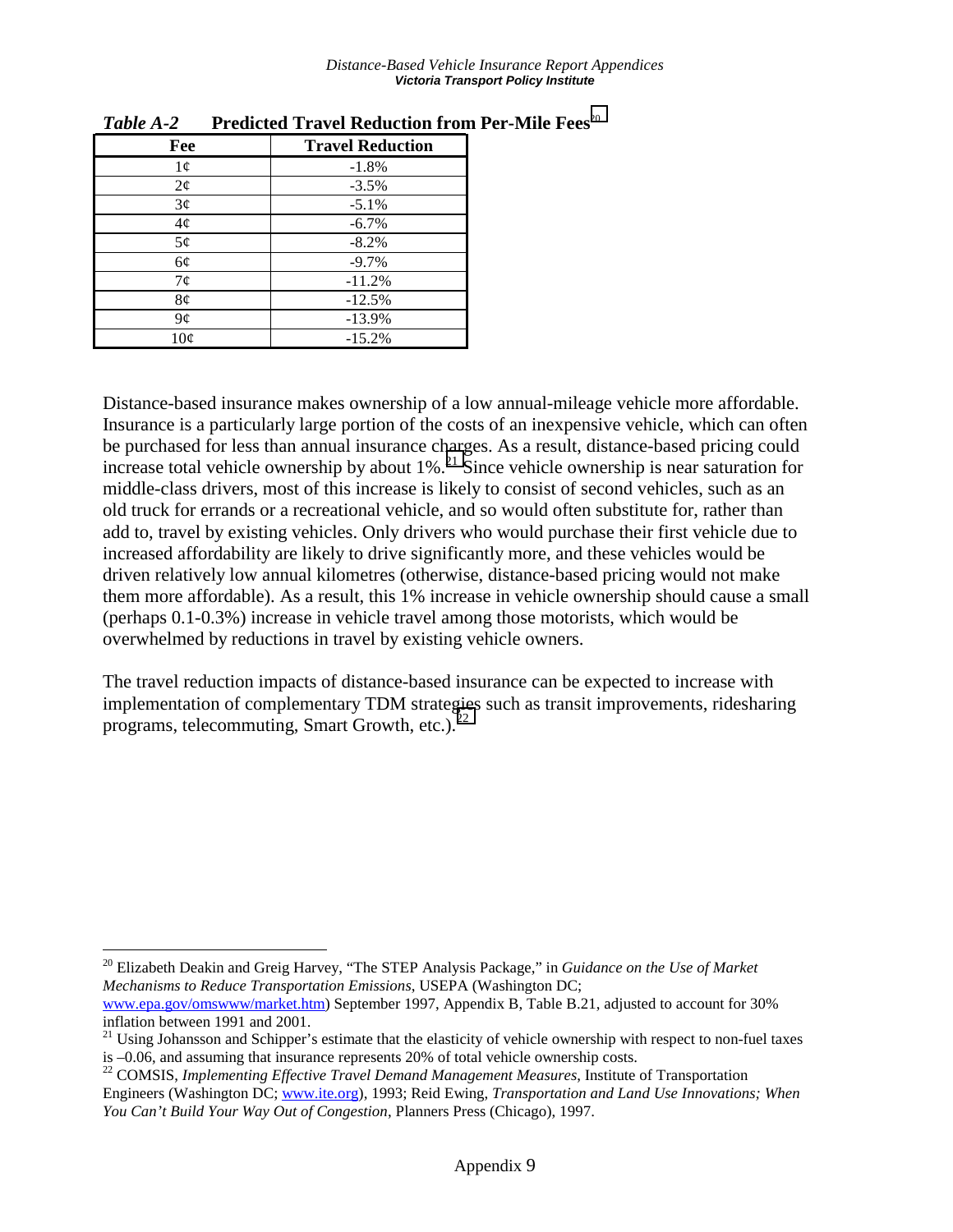## **ROAD SAFETY (CRASHES AND CRASH COSTS)**

Road safety can be evaluated in different ways: total crashes; per-resident, per-vehicle or permile crash rates; injury and fatality rates; crash costs; insurance claims; and insurance compensation costs.23 From an insurer's perspective, changes in claim compensation costs are the most important criteria, but crashes also cause significant uncompensated costs to society, including nonmonetary damages to drivers found to be culpable, and most losses to a fatality victim who has no dependents. In other words, reducing crashes has greater value to society than simply the avoided insurance claims. Several studies have developed monetized estimates of vehicle crash costs.24 Table A-3 summarizes U.S. 1997 crash cost information.

|                                  | All             | <b>Passenger</b> | Light              | <b>Single Unit</b> | Motor-    |
|----------------------------------|-----------------|------------------|--------------------|--------------------|-----------|
|                                  | <b>Vehicles</b> | Cars             | <b>Trucks/Vans</b> | <b>Trucks</b>      | cycles    |
| <b>Police Reported Crashes</b>   | 6,261,000       | 5,307,000        | 2,209,000          | 154,000            | 89,000    |
| Minor-Moderate Injuries          | 3,433,000       | 3,020,000        | 1,183,000          | 65,000             | 78,000    |
| Serious-Fatal Injuries           | 194,000         | 146,000          | 65,000             | 5,000              | 15,000    |
| Per 100 Million VMT              | 500             | 556              | 416                | 289                | 928       |
| Per 1000 Veh. (annual)           | 59              | 65               | 48                 | 36                 | 22        |
| Comprehensive Cost Per Crash     | \$52,610        | \$50,190         | \$50,750           | \$66,370           | \$206,460 |
| Comprehensive Cost Per VMT       | \$0.197         | \$0.248          | \$0.247            | \$0.215            | \$2.331   |
| Comprehensive Cost Per Veh. Year | \$2,340         | \$2,900          | \$2,850            | \$2,720            | \$5,410   |

*Table A-3* **U.S. Crash Data and Estimated Crash Costs (1997)**<sup>25</sup>

*This summarizes crash data. Additional information is provided in the original table.* 

For this analysis, uncompensated crash cost savings are estimated at 6¢/mile reduced, assuming 8¢/mile total crash costs of which 25% are compensated by insurance. This is considered a lower-bound estimate.

 $\overline{a}$ <sup>23</sup> "TDM Safety Benefits," *Online TDM Encyclopedia*, Victoria Transport Policy Institute (www.vtpi.org), 2001.<br><sup>24</sup> Ted Miller, Urban Institute, *The Costs of Highway Crashes*, FHWA (Washington DC), pub. No. FHWA-RD-055, 1991; Lawrence J. Blincoe, *Economic Cost of Motor Vehicle Crashes 1994*, NHTSA, USDOT (Washington DC; www.nhtsa.dot.gov/people/economic/ecomvc1994.html); David Forkenbrock, Norman Foster and Thomas Pogue, *Safety and Highway Inve\$tment*, Midwest Transportation Center (Iowa City), June 1994; Ulf Persson and Knut Ödegaard, "External Cost Estimates of Road Traffic Accidents; An International Comparison" *Journal of Transport Economics and Policy*, Sept. 1995, pp. 291-304; Keith Vodden, et al, "*The Social Cost of Motor* 

*Vehicle Crashes in Ontario*, Ministry of Transportation Ontario, Safety Policy Branch, March 1994.<br><sup>25</sup> Jing-Shiarn Wang, Ronald R. Knipling and Lawrence J. Blincoe, "The Dimensions of Motor Vehicle Crash Risk, *Journal of Transportation and Statistics*, Vol. 2, No. 1, May 1999, pp. 19-43.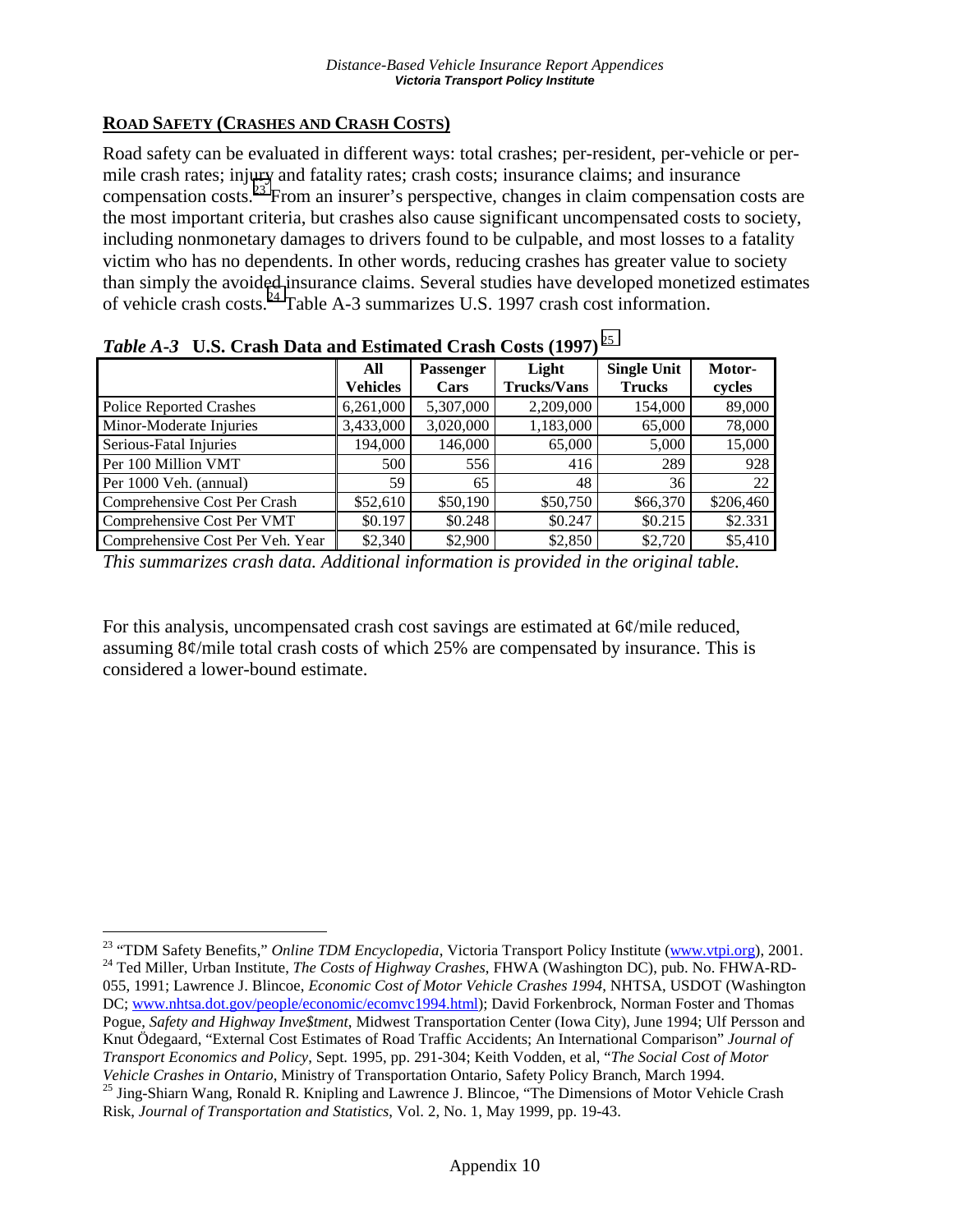### **ENERGY CONSUMPTION AND POLLUTION REDUCTION.**

Motor vehicles produce several harmful pollutants, including local air pollutants (particulates, NOx, VOC, CO), global air pollutants  $(CO<sub>2</sub>$  and CFCs), water pollution, and noise. A number of studies have estimated monetized values of these emissions and the benefits of pollution reductions.26

Mark Delucchi, *et al.*, estimate the human health costs of motor vehicle air pollution as summarized in Table A-5. Additional costs include \$2-4 billion annually in ozone damage to commercial agriculture,<sup>27</sup> and \$5-40 billion in reduced visibility.<sup>28</sup>

| <b>Vehicle Class</b>          | <b>Low Estimate</b> | <b>Middle Value</b> | <b>High Estimate</b> |
|-------------------------------|---------------------|---------------------|----------------------|
| <b>Light Gasoline Vehicle</b> | 0.008               | 0.069               | 0.129                |
| <b>Light Gasoline Truck</b>   | 0.012               | 0.100               | 0.188                |
| <b>Heavy Gasoline Vehicle</b> | 0.024               | 0.260               | 0.495                |
| <b>Light Diesel Vehicle</b>   | 0.016               | 0.121               | 0.225                |
| <b>Light Diesel Truck</b>     | 0.006               | 0.061               | 0.116                |
| <b>Heavy Diesel Truck</b>     | 0.054               | 0.644               | 1.233                |
| Weighted Fleet Average        | 0.011               | 0.112               | 0.213                |

*Table A-5* **Air Pollution Health Costs by Motor Vehicle Class (\$1990 / VMT)**<sup>29</sup>

The FHWA uses the following air pollution cost estimates in the *1997 Federal Highway Cost Allocation Study*, in 1990 U.S. dollars.

| <b>Vehicle Class</b>              | Total (\$1990 Million) | <b>Cents per Mile</b> |  |  |  |
|-----------------------------------|------------------------|-----------------------|--|--|--|
| Automobiles                       | \$20,343               | 1.1 <sub>c</sub>      |  |  |  |
| Pickups/Vans                      | \$11,324               | 2.6 <sub>c</sub>      |  |  |  |
| Gasoline Vehicles $>8,500$ pounds | \$1,699                | 3.0 <sub>c</sub>      |  |  |  |
| Diesel Vehicles $>8,500$ pounds   | \$6,743                | 3.9 <sub>c</sub>      |  |  |  |

*Table A-6* **Air Pollution Costs**<sup>30</sup>

For this analysis we assume total pollution costs (including air and noise pollution) average  $2\phi$ per vehicle mile, plus 8¢ per gallon of fuel consumed to account for global warming, water pollution, and other fuel-related pollution.

 $\overline{a}$ 26 Todd Litman, *Transportation Cost Analysis; Techniques, Estimates and Implications*, Victoria Transport

Policy Institute (Victoria; www.vtpi.org), 1998.<br><sup>27</sup> Mark Delucchi, James Murphy, Jin Kim, and Donald McCubbin, *Cost of Crop Damage Caused by Ozone Air Pollution From Motor Vehicles*, UC Davis, ITS (www.engr.ucdavis.edu/

<sup>&</sup>lt;sup>28</sup> Mark Delucchi, James Murphy, Donald McCubbin and Jin Kim, *Cost of Reduced Visibility Due to Particulate Air Pollution From Motor Vehicles*, UC Davis, ITS (www.engr.ucdavis.edu/~its), 1996.

<sup>29</sup> Donald McCubbin and Mark Delucchi, *Social Cost of the Health Effects of Motor-Vehicle Air Pollution*, UC Davis, ITS (www.engr.ucdavis.edu/~its), 1996, Table 11.7-6. Also see Mark Delucchi, "Environmental

Externalities of Motor-Vehicle Use in the US," *Journal of Transportation Economics and Policy*, Vol. 34, No. 2, May 2000, pp. 135-168.

<sup>30</sup> FHWA, *1997 Federal Highway Cost Allocation Study Final Report Addendum*, Federal Highway Administration, USDOT (www.ota.fhwa.dot.gov/hcas/final), 2000, Table 12.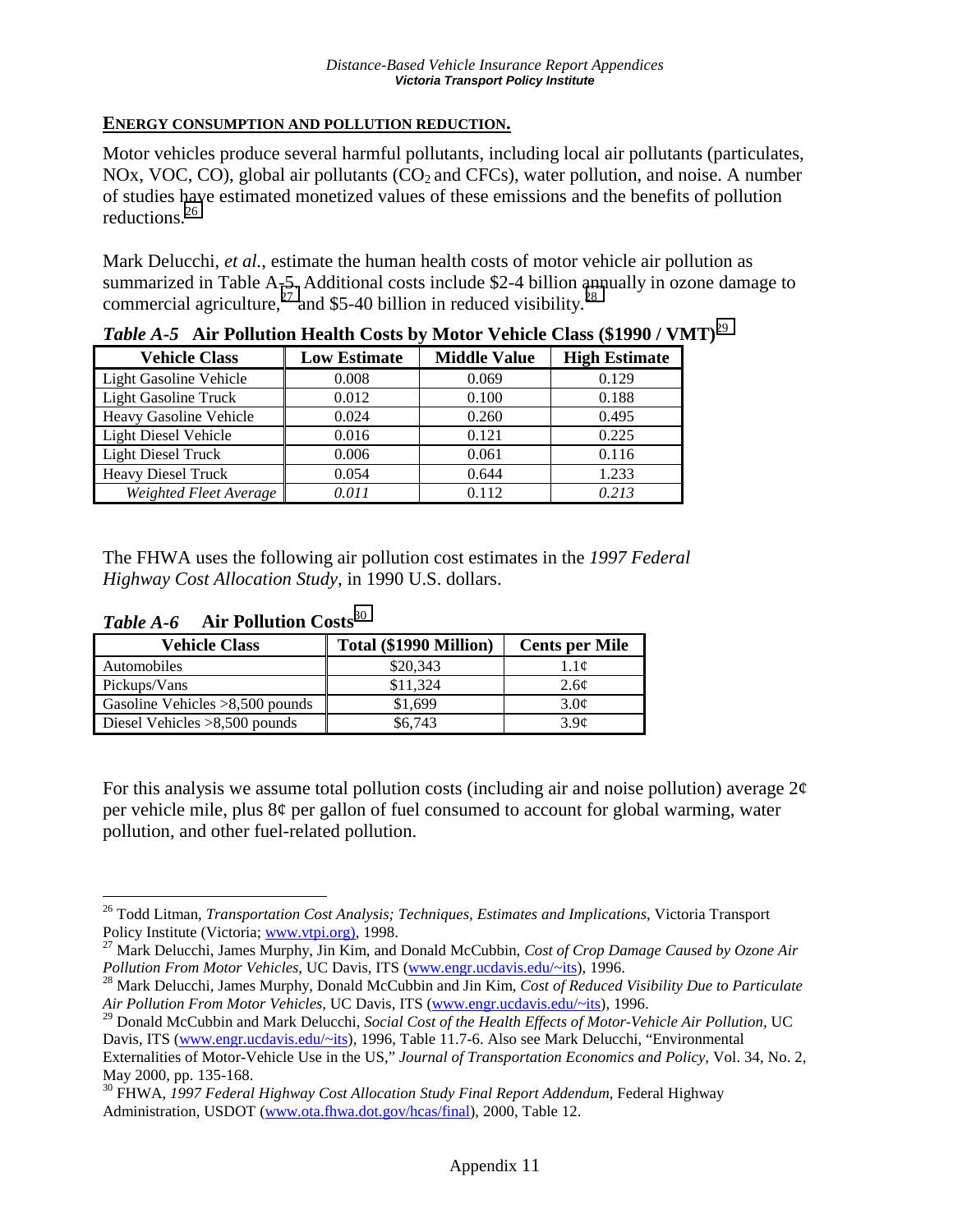## **ECONOMIC EFFICIENCY AND DEVELOPMENT**

Broad price reforms can be evaluated based on the degree to which they encourage economic efficiency and minimize market distortions.<sup>31</sup> Economic efficiency refers to whether resources are used to provide the greatest possible social benefit. Economic efficiency requires that price equals marginal cost. This gives consumers the incentive to use resources optimally.

Price distortions are cumulative. Underpriced insurance not only increases crash costs beyond what is optimal, it also increases congestion and roadway costs, and reduces economic productivity. Conversely, transportation price reforms can provide a variety of benefits by reducing other external costs, as discussed below.

### **Traffic congestion reduction.**

 $\overline{a}$ 

Any strategy that reduces VMT tends to reduce traffic congestion, although predicting exact impacts require modeling that takes into account various factors that are unique to each geographic area. One major modeling study found that a 2¢ U.S. per mile mileage charge would reduce total vehicle travel by about 3.9-4.2%, but congestion delays would decline by 7.5-10.5%.<sup>32</sup> In other words, congestion delay reductions were approximately twice as large as vehicle travel reductions. Edlin also suggests that a modest reduction in VMT can provide a proportionally larger reduction in congestion delays.<sup>33</sup>

A number of studies estimate typical external congestion costs imposed by each additional vehicle on a roadway.<sup>34</sup> Table A-7 summarizes the findings of one such study. It implies that a reduction in highway travel provides benefits that are probably worth several cents per vehicle mile. For this study we use a basic congestion reduction benefit of  $4\phi$  per mile avoided, increased by 10% for Per-Minute Premiums, and 30% for GPS-Based premiums, because they provide an extra incentive to reduce driving under congested conditions.

|                           | <b>Rural Highways</b> |      | <b>Urban Highways</b> |       | <b>All Highways</b> |      |       |      |      |
|---------------------------|-----------------------|------|-----------------------|-------|---------------------|------|-------|------|------|
|                           | High                  | Med. | Low                   | High  | Med.                | Low  | High  | Med. | Low  |
| Automobile                | 3.76                  | .28  | 0.34                  | 18.27 | 6.21                | 1.64 | 13.17 | 4.48 | 1.19 |
| Pickup & Van              | 3.80                  | l.29 | 0.34                  | 17.78 | 6.04                | 1.60 | 11.75 | 4.00 | 1.06 |
| <b>Buses</b>              | 6.96                  | 2.37 | 0.63                  | 37.59 | 12.78               | 3.38 | 24.79 | 8.43 | 2.23 |
| Single Unit Trucks        | 7.43                  | 2.53 | 0.67                  | 42.65 | 14.50               | 3.84 | 26.81 | 9.11 | 2.41 |
| <b>Combination Trucks</b> | 10.87                 | 3.70 | 0.98                  | 49.34 | 16.78               | 4.44 | 25.81 | 8.78 | 2.32 |
| <b>All Vehicles</b>       | 4.40                  | 1.50 | 0.40                  | 19.72 | 6.71                | 1.78 | 13.81 | 4.70 | 1.24 |

| Table A-7 |  |  | <b>Estimated Highway Congestion Costs</b> <sup>35</sup> (1997 U.S. Cents Per Vehicle Mile) |
|-----------|--|--|--------------------------------------------------------------------------------------------|
|-----------|--|--|--------------------------------------------------------------------------------------------|

<sup>&</sup>lt;sup>31</sup> "Market Principles," *Online TDM Encyclopedia*, Victoria Transport Policy Institute ( $\frac{www.vtpi.org}{2}$ ), 2000.<br><sup>32</sup> Elizabeth Deakin and Greig Harvey, *Transportation Pricing Strategies for California: An Assessment of* 

*Congestion, Emissions, Energy, and Equity Impacts*, Calif. Air Resources Board (Sacramento), 1996. 7-16.

<sup>&</sup>lt;sup>33</sup> Aaron Edlin, *Per-Mile Premiums for Auto Insurance*, Dept. of Economics, University of California at Berkeley<br>(http://emlab.berkeley.edu/users/edlin), 1999, p. 31.

<sup>&</sup>lt;sup>34</sup> *Quantifying Congestion; Final Report and User's Guide*, Transportation Research Board (Washington DC), NCHRP Project 7-13, 1997; Miller and Li, *An Investigation of the Costs of Roadway Traffic Congestion*, California PATH, UCB, Berkeley, 1994; Small, *Urban Transportation Economics*, Harwood (Chur), 1992, pp. 85-94.

<sup>35</sup> *1997 Federal Highway Cost Allocation Study*, USDOT, Table V-23.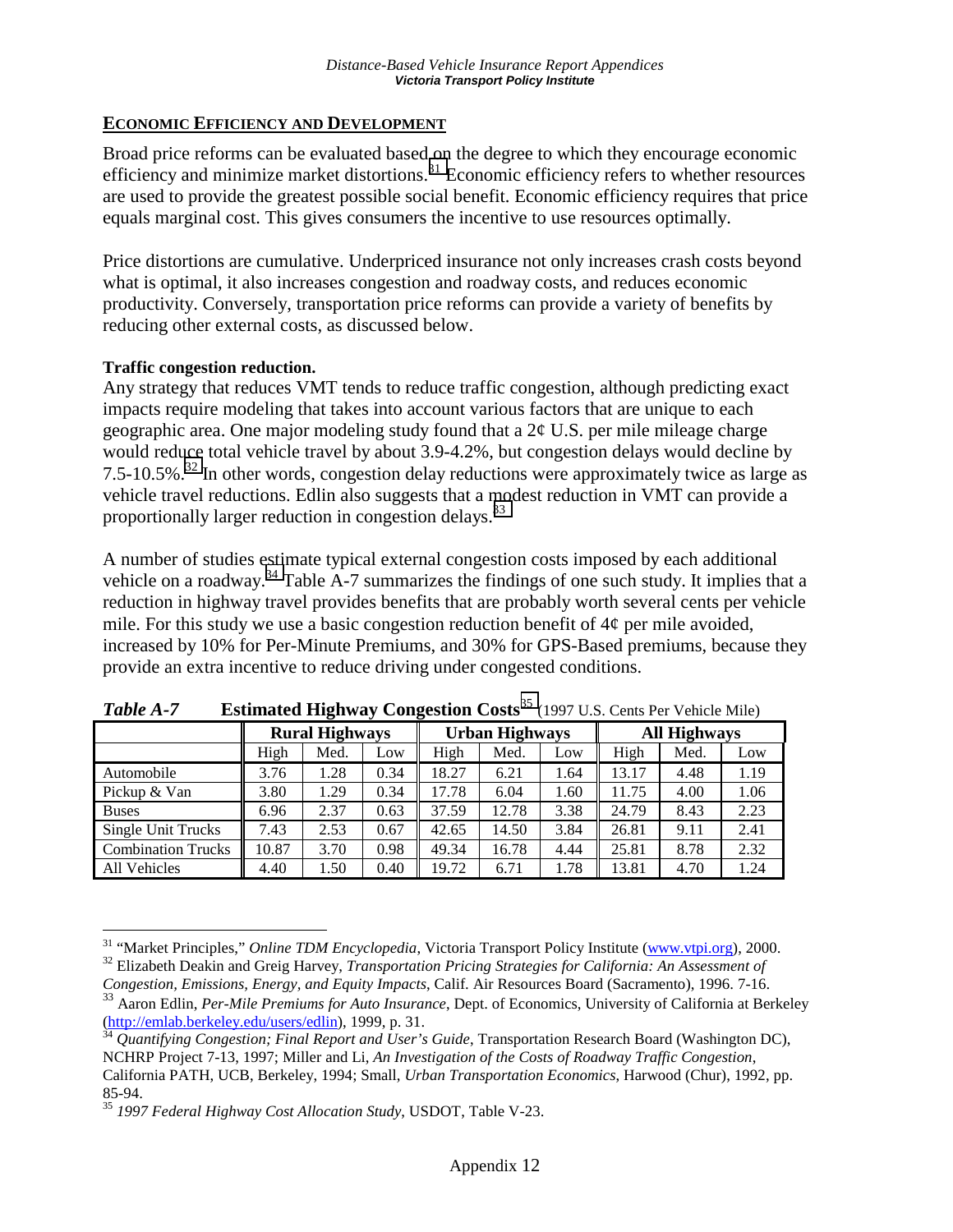### **Facility cost savings.**

Reduced vehicle mileage can reduce road and parking facility costs. Table A-8 summarizes estimates of roadway external costs. In a detailed analysis, Mark Delucchi estimates that offstreet parking costs include \$48 to \$162 billion for business supplied parking and \$12 to \$20 billion for municipal and institutional supplied parking, and that unpriced, non-residential, offstreet parking has a total value of \$148 to \$288 billion (in 1991 U.S. dollars).<sup>36</sup> This averages \$788 to \$1,531 per motor vehicle year, or  $6.3¢$  to  $13.3¢$  per motor vehicle mile (in 1991) dollars). This study uses a conservative facility cost savings value of  $3¢$  per vehicle mile, with higher values for Per-Minute and GPS-based pricing because they provide an extra incentive to reduce driving under urban-peak conditions.

| <b>Vehicle Class</b>      | <b>VMT</b><br>(million) | Federal<br>Costs | <b>State</b><br>Costs | Local<br>Costs | <b>Total</b><br><b>Costs</b> | <b>Total User</b><br><b>Payments</b> | <b>External</b><br><b>Costs</b> |
|---------------------------|-------------------------|------------------|-----------------------|----------------|------------------------------|--------------------------------------|---------------------------------|
| Automobiles               | 1,818,461               | \$0.007          | \$0.020               | \$0.009        | \$0.035                      | 0.026                                | \$0.009                         |
| Pickups and Vans          | 669.198                 | \$0.007          | \$0.020               | \$0.009        | \$0.037                      | 0.034<br>S                           | \$0.003                         |
| <b>Single Unit Trucks</b> | 83.100                  | \$0.038          | \$0.067               | \$0.041        | \$0.146                      | 0.112<br>S                           | \$0.034                         |
| <b>Combination Trucks</b> | 115,688                 | \$0.071          | \$0.095               | \$0.035        | \$0.202                      | 0.157<br>\$                          | \$0.044                         |
| <b>Buses</b>              | 7.397                   | \$0.030          | \$0.052               | \$0.036        | \$0.118                      | 0.046<br>S                           | \$0.072                         |
| <b>All Vehicles</b>       | 2.693.844               | \$0.011          | \$0.025               | \$0.011        | \$0.047                      | 0.036<br>S                           | \$0.010                         |

*Table A-8* **Roadway Cost Responsibility Per Mile (Year 2000)**<sup>37</sup>

### **Economic Development**

 $\overline{a}$ 

Distance-based insurance pricing could have various impacts on a regional economy. Economic productivity could increase if distance-based pricing reduces traffic congestion, roadway and parking costs, crash and pollution damages or leads to more efficient land use. Vehicle ownership expenditures are not expected to change significantly, but fuel, repair and medical service expenditures should decline with reduced driving and crashes. These expenditures would not necessarily decline in absolute terms, under most scenarios distancebased pricing would reduce their growth rates.

Expenditures on fuel provide relatively little employment or economic development in most regions.38 To the degree that distance-based pricing leverages a shift from petroleum expenditures to other goods with greater regional inputs it increases economic development.

*Table A-9* **Regional Economic Impacts of \$1 Million Expenditure**<sup>39</sup>

| 2 WU VU<br>$\mathbf{1}$ , and introduced the property of $\phi$ . Think the property of $\phi$ |                        |                      |  |  |  |
|------------------------------------------------------------------------------------------------|------------------------|----------------------|--|--|--|
| <b>Expenditure Category</b>                                                                    | <b>Regional Income</b> | <b>Regional Jobs</b> |  |  |  |
| Automobile Expenditures                                                                        | \$307,000              | 8.4                  |  |  |  |
| Non-automotive Consumer Expenditures                                                           | \$526,000              | 17.0                 |  |  |  |
| <b>Transit Expenditures</b>                                                                    | \$1,200,000            |                      |  |  |  |

*This table shows economic impacts of consumer expenditures in Texas.* 

<sup>36</sup> Mark Delucchi, *Annualized Social Cost of Motor-Vehicle Use in the U.S., 1990-1991*, Vol. 6, Institute of Transportation Studies (www.engr.ucdavis.edu/~its), 1996, UCD-ITS-RR-96-3 (6), 1997.

<sup>&</sup>lt;sup>37</sup> 1997 Federal Highway Cost Allocation Study, USDOT (www.ota.fhwa.dot.gov/hcas/final), based on data from tables II-6, IV-11, V-21.

<sup>38 &</sup>quot;TDM and Economic Development," *Online TDM Encyclopedia*, VTPI (www.vtpi.org), 2000.

<sup>39</sup> Jon Miller, Henry Robison & Michael Lahr, *Estimating Important Transportation-Related Regional Economic Relationships in Bexar County, Texas*, VIA Transit (San Antonio; www.viainfo.net), 1999.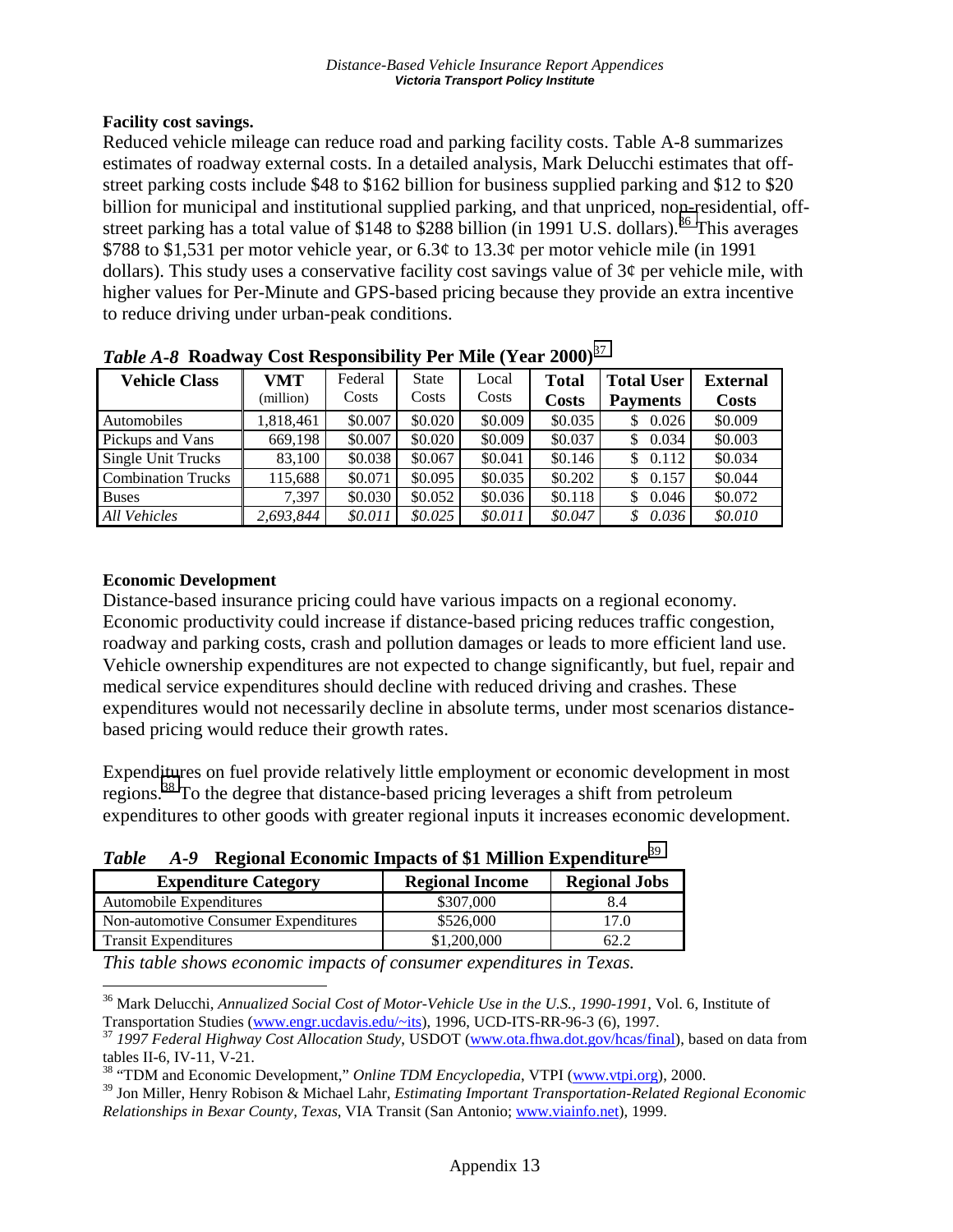## **SUMMARY**

The table below summarizes the various evaluation criteria. Note that these criteria were selected to evaluate various specific objectives, reflecting institutional and political perspectives. They are not intended to be mutually exclusive. For example horizontal equity impacts overlap actuarial accuracy, as do some benefits result from reduced vehicle travel.

| <b>Criteria</b>                                 | <b>Definition</b>                                                                                                                                                                 | <b>How Quantified</b>                                                                                                                  |
|-------------------------------------------------|-----------------------------------------------------------------------------------------------------------------------------------------------------------------------------------|----------------------------------------------------------------------------------------------------------------------------------------|
| Market<br>Penetration                           | The portion of total vehicle insurance premium<br>payments affected by a price change.                                                                                            | As calculated for each pricing<br>option.                                                                                              |
| Actuarial<br>Accuracy                           | How accurately premiums on each policy reflect its<br>individual crash risk and therefore insurance costs.                                                                        | As described for each pricing<br>option.                                                                                               |
| Implemen-<br>tation Costs                       | Additional costs to insurance companies and<br>consumers compared with the current pricing,<br>including temporary transition costs and ongoing<br>incremental transaction costs. | Specific estimates for each<br>pricing option.                                                                                         |
| Equity                                          | Horizontal equity requires that consumers pay the<br>costs they impose. Vertical equity requires that<br>disadvantaged groups be relatively better off.                           | Horizontal equity is indicated by<br>actuarial accuracy. Vertical<br>equity is indicated by the<br>distribution of costs and benefits. |
| Consumer<br><b>Benefits</b>                     | The net increase in consumer surplus when the<br>incremental benefits of foregone travel is subtracted<br>from consumers' financial savings.                                      | Half of consumer financial<br>savings.                                                                                                 |
| Affordability                                   | Whether insurance becomes more affordable,<br>particularly for lower-income households.                                                                                           | As described for each price<br>option.                                                                                                 |
| Public<br>Acceptability                         | How willing citizens appear to accept an alternative<br>price system.                                                                                                             | Survey data as available.                                                                                                              |
| <b>Travel Impacts</b>                           | Amount of motor vehicle travel reduced.                                                                                                                                           | As modelled for each price<br>option.                                                                                                  |
| Crash<br>Reduction                              | The number of total crashes, and particularly casualty<br>crashes, that a strategy could reduce.                                                                                  | Total costs are estimated to be<br>three times insurance<br>compensation costs.                                                        |
| Congestion &<br><b>Facility Cost</b><br>Savings | The amount of traffic congestion delays and roadway<br>facility costs that a strategy would reduce.                                                                               | Congestion = $3¢$ /mile.<br>Facilities = $3¢$ /mile                                                                                    |
| Energy Use &<br>Emission<br>Reduction           | Amount of energy consumption and pollution<br>emissions that a strategy would reduce.                                                                                             | $2\phi$ /mile plus 8¢ per gallon of<br>fuel conserved.                                                                                 |
| Economic<br>Efficiency and<br>Development       | The degree to which pricing increases economic<br>efficiency, productivity and economic development.                                                                              | As described for each pricing<br>option.                                                                                               |

| Table A-9 |  | <b>Summary of Evaluation Criteria</b> |  |
|-----------|--|---------------------------------------|--|
|-----------|--|---------------------------------------|--|

*This table describes the various evaluation criteria used in this study.*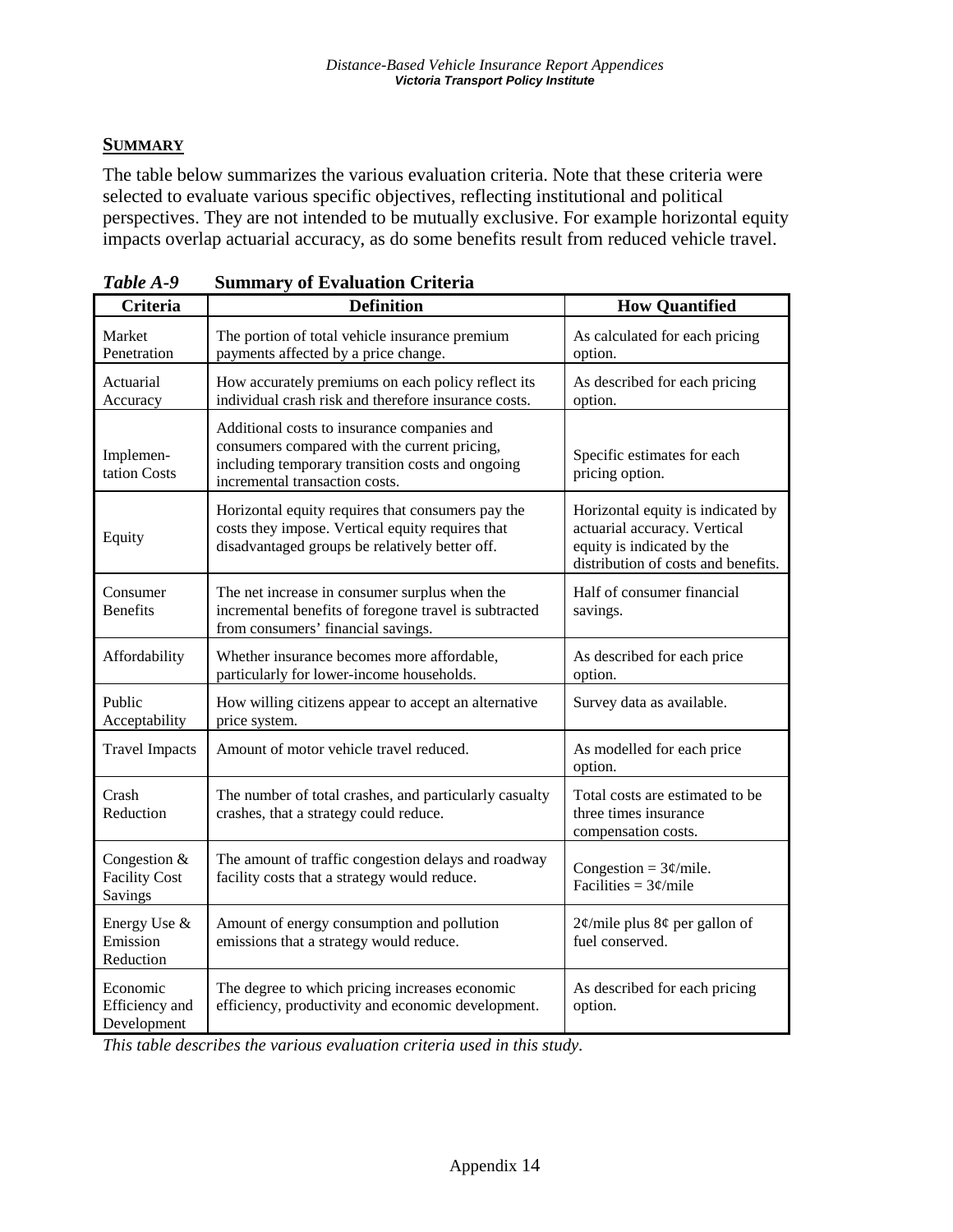## **Appendix 2**

 $\overline{a}$ 

## **Vehicle Operating Cost Estimates**

*This appendix discusses how vehicle cost values were estimated for analysis in this study.* 

Several publications provide vehicle operating cost estimates.<sup>40</sup> The American Automobile Association uses Runzheimer International data in its cost estimates, which reflect relatively new, high annual mileage vehicles. They assume a vehicle with a four-year operating life driven higher than average annual mileage, and so have relatively high depreciation, financing and insurance costs, and low maintenance costs compared with lifecycle analysis.

|                        | <b>Medium Car</b> | Large Car         | <b>Luxury Car</b> | <b>SUV</b> | Van               |
|------------------------|-------------------|-------------------|-------------------|------------|-------------------|
|                        | (Cavalier LS)     | (Taurus SE)       | (Grand Marquis)   | (Blazer)   | (Caravan SE)      |
| Gas & oil              | $5.0\text{\e}$    | $6.3\circ$        | 7.4 <sub>c</sub>  | $7.2\phi$  | 6.8 <sub>c</sub>  |
| Maintenance            | $2.9\phi$         | 3.1 $\phi$        | $3.2\phi$         | $3.4\phi$  | $3.2\phi$         |
| Tires                  | $1.3\phi$         | 1.4¢              | 1.4¢              | $1.4\phi$  | $1.3\phi$         |
| Operating costs/mile   | $9.2\phi$         | 10.8 <sub>c</sub> | $12.0\phi$        | $12.0\phi$ | 11.3¢             |
| Mileage-based          |                   |                   |                   |            |                   |
| depreciation/mile $42$ | $14.6\textdegree$ | 15.6 <sub>c</sub> | 16.2 <sub>c</sub> | 12.6¢      | 15.4 <sub>c</sub> |
| Marginal Costs/mile    | $23.8\mathcal{C}$ | 26.4 <sub>c</sub> | $28.2\ell$        | $24.6\ell$ | 26.7c             |
| Insurance              | \$912             | \$856             | \$933             | \$1,312    | \$950             |
| License & registration | \$175             | \$223             | \$279             | \$396      | \$379             |
| Depreciation           | \$2,819           | \$3,294           | \$3,979           | \$3,556    | \$3,409           |
| Financing              | \$598             | \$802             | \$1,040           | \$929      | \$885             |
| Ownership costs/year   | \$4.504           | \$5,175           | 6,231             | \$6,193    | \$5,623           |

Table A-10 American Automobile Association Vehicle Cost Estimates<sup>41</sup>

Vehicle costs are often divided into two major categories.

- *Fixed* (or ownership) costs, including depreciation and financing, insurance, registration and licensing fees, and leased parking, which are not affected by how much a vehicle is driven. These are the majority of total vehicle expenses, representing 70-80% of vehicle expenses according to estimates, such as those illustrated in the table below.
- *Variable* (or operating) costs are expenses considered directly affected by how much a vehicle is driven, including fuel, oil, tire wear, road tolls and short-term parking fees. These represent a relatively small portion of total vehicle expenses.

<sup>40</sup> Todd Litman, *Transportation Cost Analysis; Techniques, Estimates and Implications*, Victoria Transport Policy Institute (Victoria; www.vtpi.org), 1998, chapter 3.1; VTPI, "Transportation Costs," *Online TDM* 

*Encyclopedia*, Victoria Transport Policy Institute (www.vtpi.org), 2001.<br><sup>41</sup> Runzheimer International *Your Driving Costs 1998*, American Automobile Association (Heathrow, FL), 1998.<br>Also see *Your Driving Costs in South* 

<sup>&</sup>lt;sup>42</sup> These values are intended to apply only to mileage greater than 15,000 miles per year, but there appears to be no technical reason that such "excess" miles cause more wear-and-tear than other miles, so they are considered a lower-bound estimate of mileage-based depreciation.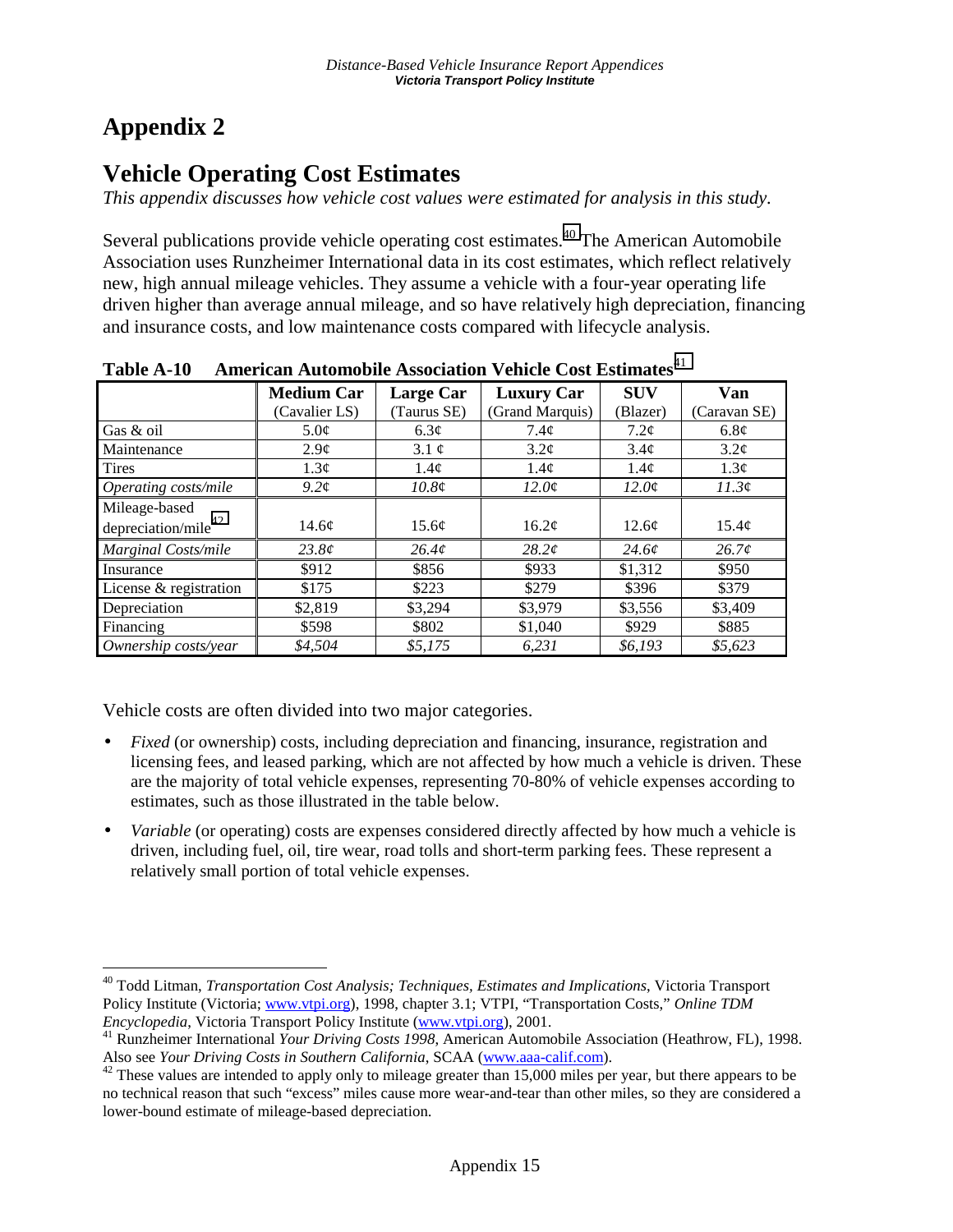#### *Distance-Based Vehicle Insurance Report Appendices Victoria Transport Policy Institute*

For this study, three types of vehicles were defined, representing high-, average- and lowmileage, as summarized in Table A-11. The low-mileage automobile represents the type of car that a lower-income motorist would typically drive, with basic liability insurance coverage, and relatively high variable costs to represent the higher mileage-related maintenance and repair costs associated with older vehicles. The high-mileage vehicle has costs based on AAA cost values for an intermediate automobile, which is a lower-bound estimate since about half of new vehicles are vans, trucks and SUVs which tend to have higher costs. Fleet average values are the average of these two.

|                                    | Low     | Average | High    |
|------------------------------------|---------|---------|---------|
| Average Annual Vehicle Miles       | 6.000   | 12.500  | 18.000  |
| Fixed (excluding insurance)        | \$1.200 | \$2,600 | \$4,000 |
| Insurance                          | \$400   | \$700   | \$1,000 |
| Vehicle Operating Costs (per mile) | 18¢     | 14.5c   | l l c   |

*Table A-11* **Cost Values Used for Analysis**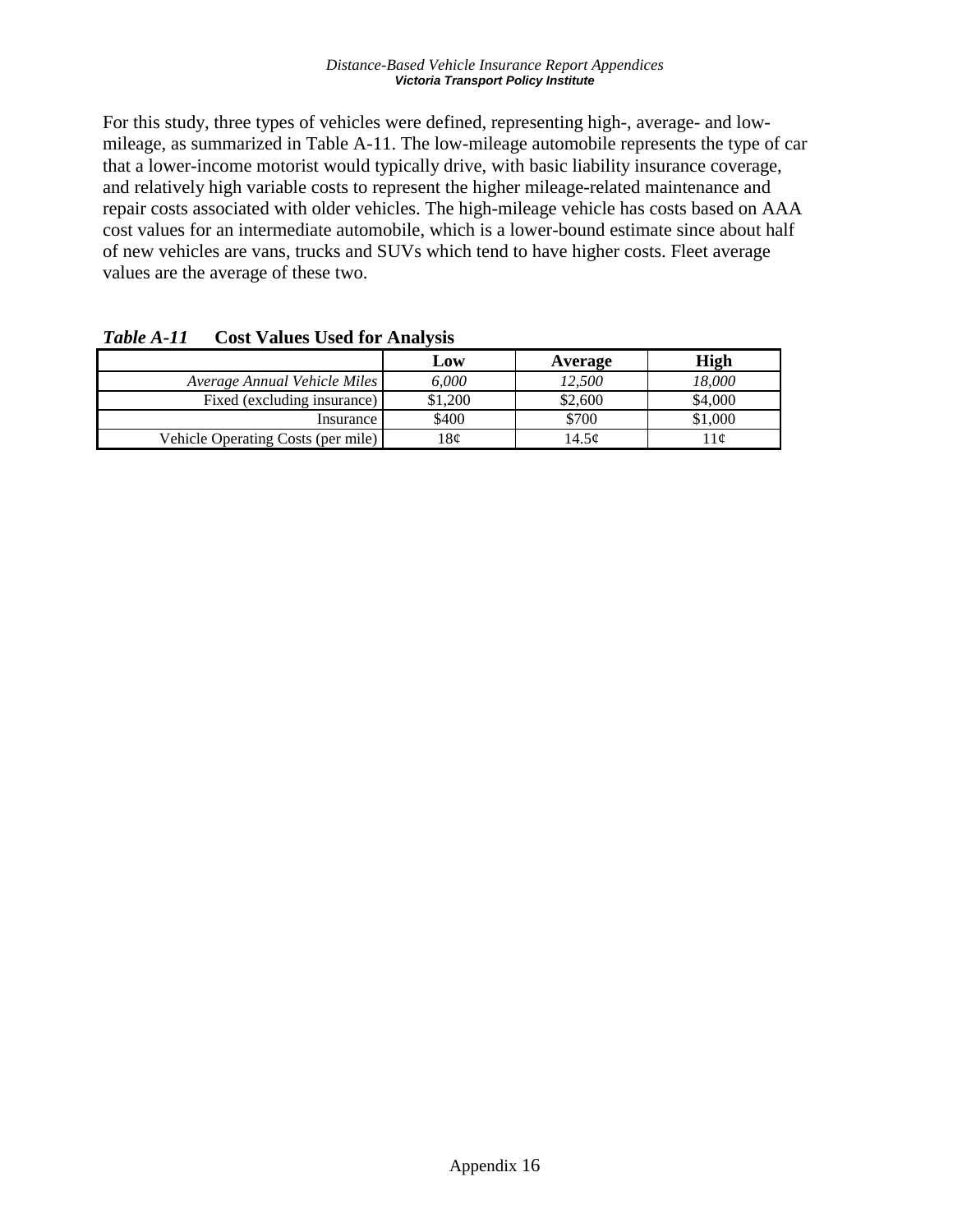## **Appendix 3**

## **Estimate of Cross-Border and Illegally Untaxed Fuel Use**

*This appendix describes calculations of provincial revenue losses from PATP surcharges.* 

When fuel prices are significantly higher in one jurisdiction, motorists often shift a portion of fuel purchases to nearby jurisdictions. Table A-12 shows how price differences affect the portion of Vancouver area fuel purchased in Washington State. An 18¢ per litre PATP surcharge (a 27% price increase, resulting in a 40%+ total price differential) increases crossborder sales by 10-15 percentage points. Assuming that about 60% of BC drivers have access to borders comparable to the Vancouver area, a 18¢/liter PATP surcharge can be expected to shift 5-10 percentage points of BC fuel sales to other jurisdictions.

| 1.WU VV 1.1. 1.2<br><u>UI UUU IYUI WUL I WUL I WI UINUUD IYUY IYYU</u> |                                                       |                                                                  |  |  |  |
|------------------------------------------------------------------------|-------------------------------------------------------|------------------------------------------------------------------|--|--|--|
| Year                                                                   | <b>Fuel Price Savings in</b><br><b>Whatcom County</b> | <b>Lower-Mainland Fuel</b><br><b>Purchased in Whatcom County</b> |  |  |  |
| 1989                                                                   | 40%                                                   | 12.0%                                                            |  |  |  |
| 1990                                                                   | 42%                                                   | 17.9%                                                            |  |  |  |
| 1991                                                                   | 40%                                                   | 19.0%                                                            |  |  |  |
| 1992                                                                   | 31%                                                   | 17.0%                                                            |  |  |  |
| 1993                                                                   | 29%                                                   | 14.6%                                                            |  |  |  |
| 1994                                                                   | 25%                                                   | 11.1%                                                            |  |  |  |
| 1995                                                                   | 28%                                                   | 7.5%                                                             |  |  |  |

*Table A-12* **Cross-Border Fuel Purchases 1989-1995**<sup>43</sup>

A study of cross-border fuel purchasing in Europe found that the average Dutch driver tradeoff distance to a cheaper gas station to be about  $1¢$  per litre of fuel per kilometre (about U.S.  $4¢$  per gallon per mile), while Italian and Norwegian drivers have 0.67 and 0.30 cent per liter per km, respectively.44 Such cross-border fuel trips are highest if residents of high-tax jurisdictions have other reasons (such as jobs or shopping) to travel to lower-tax jurisdictions. The study found that motorist tend to overstate their financial savings from cross-border fuel purchases to the point that 5% of Dutch motorists living 30 kilometres from a border take the trouble to drive to another jurisdiction to purchase fuel even though they experience no net savings (their financial savings are entirely spent on additional travel).

This suggests that a  $35¢$  per gallon fuel surcharge could cause a significant amount of crossborder fuel purchases by motorists who live within about 30 miles of a jurisdiction that does not have such a surcharge. Gas stations in a PATP jurisdiction within about 10 miles of a border would lose so much business that most would probably close.

 $\overline{a}$ 43 KPMG & Litman, *Financial Incentives for Reduced Automobile Use*, B.C. Transportation Financing Authority (Victoria), 1996, p. 18.

<sup>&</sup>lt;sup>44</sup> P. Rietveld, F.R. Bruinsma and D.J. van Vuuren, "Spatial Graduation of Fuel Taxes; Consequences for Cross-Border and Domestic Fuelling," *Transportation Research A*, Vo. 35, No. 5, (www.elsevier.com/locate/tra), June 2001, 433-457.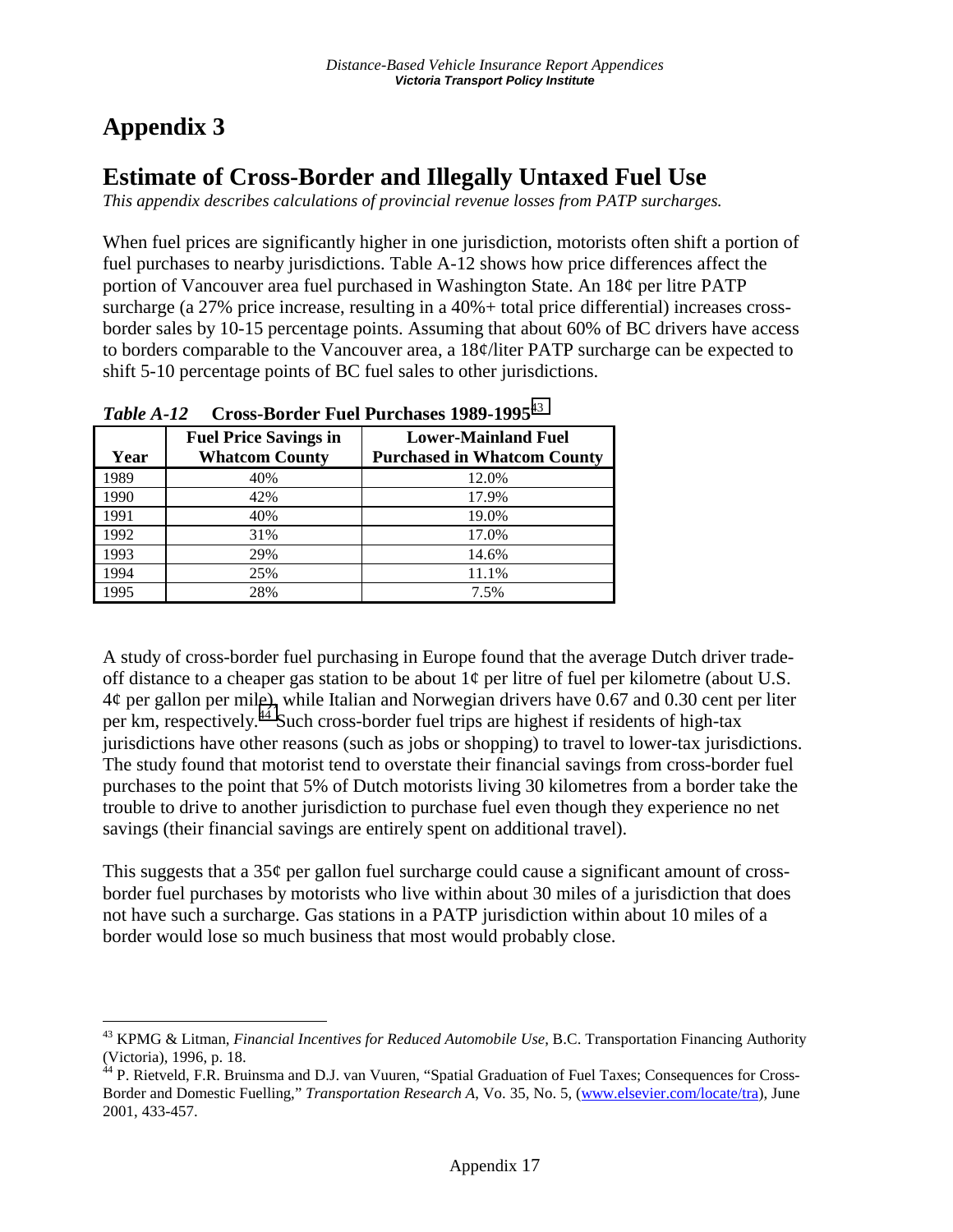Motor vehicle fuel tax evasion is a widespread problem.<sup>45</sup> Untaxed fuel is illegal to use in motor vehicles, but is relatively easy to acquire. Such fuel is widely sold for industrial and farm equipment, boats, and home heating fuel (which can be used as diesel fuel). Enforcement of untaxed fuel violations is low. Evasion is likely to increase if PATP is implemented.

If illegal fuel use increases at the same rate as cross-border fuel purchases, an 18¢ per litre insurance surcharge could result in an additional 1-3% of total roadway travel using illegally untaxed fuel. This suggests that in a typical jurisdiction, a  $35¢$  per gallon PATP surcharge could cause 5-10 percentage points of total gasoline fuel sales to shift across borders or be illegal, resulting in direct surcharge and tax revenue losses, plus indirect economic losses due to retail activity and jobs lost to other jurisdictions.

<sup>&</sup>lt;sup>45</sup> Dwight V. Denison, Robert J. Eger III, and Merl M. Hackbart, "Cheating Our State Highways: Methods, Estimates and Policy Implications of Fuel Tax Evasion," *Transportation Quarterly*, Vol. 54, No. 2, Spring 2000, pp. 47-58.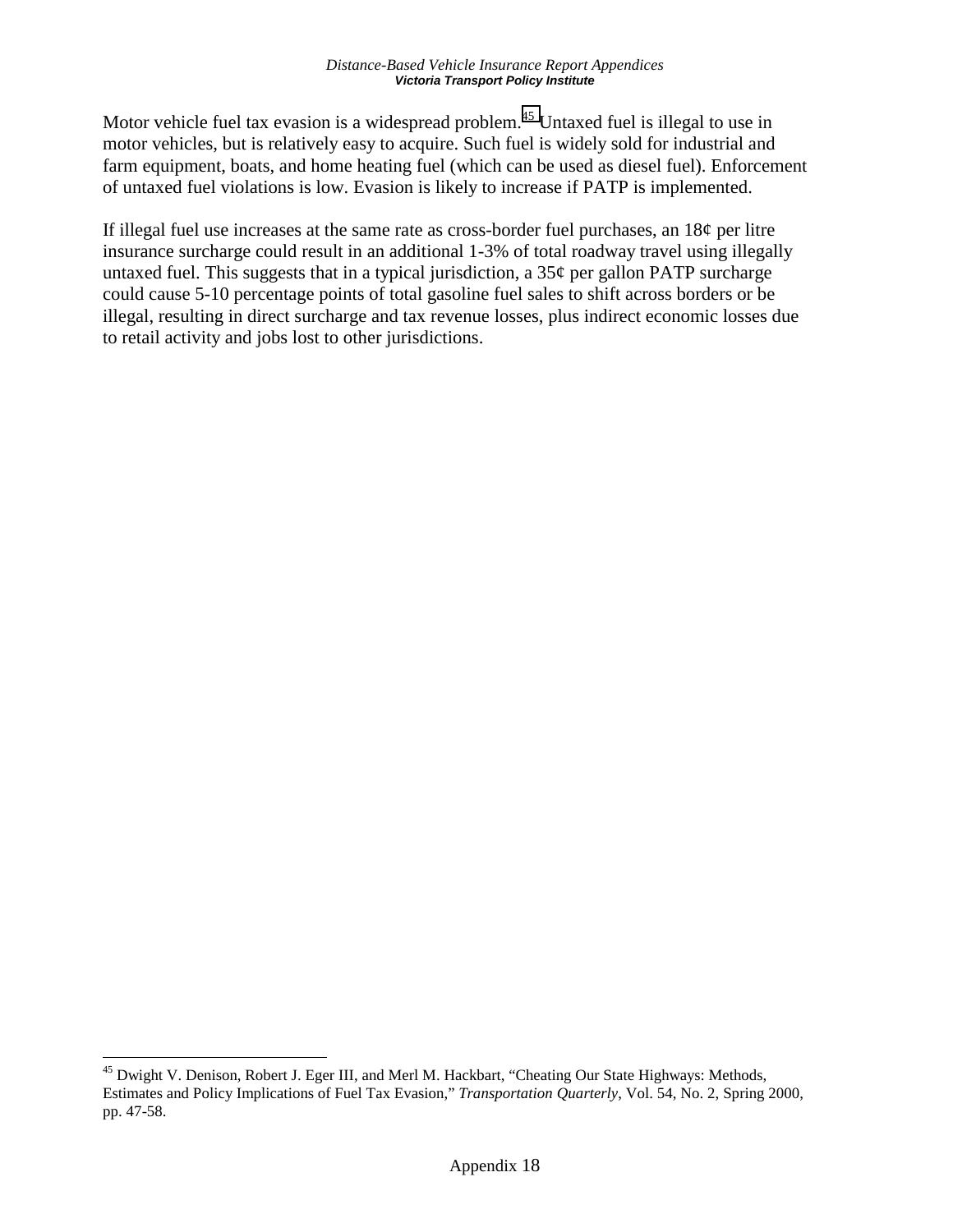## **Appendix 4**

## **Odometer Auditing**46

*This appendix provides a detailed description of odometer auditing.* 

Odometer audits involve the following tasks:

- 1. Check speedometer for indications of tampering (signs that the speedometer unit or its cover has been removed, and for marks on the counter face).
- 2. Record tire size and check that it is within the specified range.
- 3. Attach a small seal to the ends of mechanical odometer cables to indicate if it is removed.<sup>47</sup> This is unnecessary on most newer vehicles which have electronic speedometers which are integrated with the vehicle's engine computer.
- 4. Check odometer accuracy and calibrate with a dynamometer. (This step is optional, or could be performed on a spot-check basis. It requires little extra time for vehicles undergoing an emission test which uses a dynamometer.)
- 5. Record odometer reading and forward results to the vehicle licensing agency or insurance company database. This could be done electronically.

Odometer audits would typically require 5 to 10 minutes, and less if performed with other vehicle servicing, such as an oil change or emissions check. Assuming mechanics' chargeout rates average \$60 per hour, audits would cost from \$5 to \$10 or less.<sup>48</sup> Automated systems could make the process easy and accurate. For example, inspectors could enter a vehicle's registration number into a computer which would produce a printed form with all relevant details associated with the vehicle (e.g., name of policyholder, plate number, insurance details, mileage history, mile or kilometre odometer, special notations, etc.). These can be reviewed by the inspector to ensure audits are properly performed and data are consistent. Conversions, calculations and checks to identify of aberrant readings could be automated.

Individual insurance companies, insurance industry organizations, consumer organizations or government agencies could certify auditors. Data collected during odometer audits would be incorporated electronically into vehicle registration or insurance company databases. Odometer auditor certification could be self-supporting through fees, as with other government certification programs. Odometer auditors could include emission inspection stations (in many urban areas motor vehicles are required to have such inspections just prior to registration and insurance renewals), and automobile repair and tune-up stations. Some insurance brokers might also be certified as a marketing strategy. Most odometer audits (85- 95%) are expected to be performed in conjunction with scheduled maintenance at an incremental cost of about \$4, with the remainder costing about \$10.

<sup>46</sup> Patrick Butler, *Operation of an Audited-Mile/Year Automobile Insurance System Under Pennsylvania Law*, National Organization for Women Insurance Project (www.now.org), 1992.<br><sup>47</sup> The ease of installing such seals varies depending on the vehicle.

<sup>&</sup>lt;sup>48</sup> AirCare vehicle emission inspections currently cost \$18, which involve far more equipment and time than would be required for odometer auditing.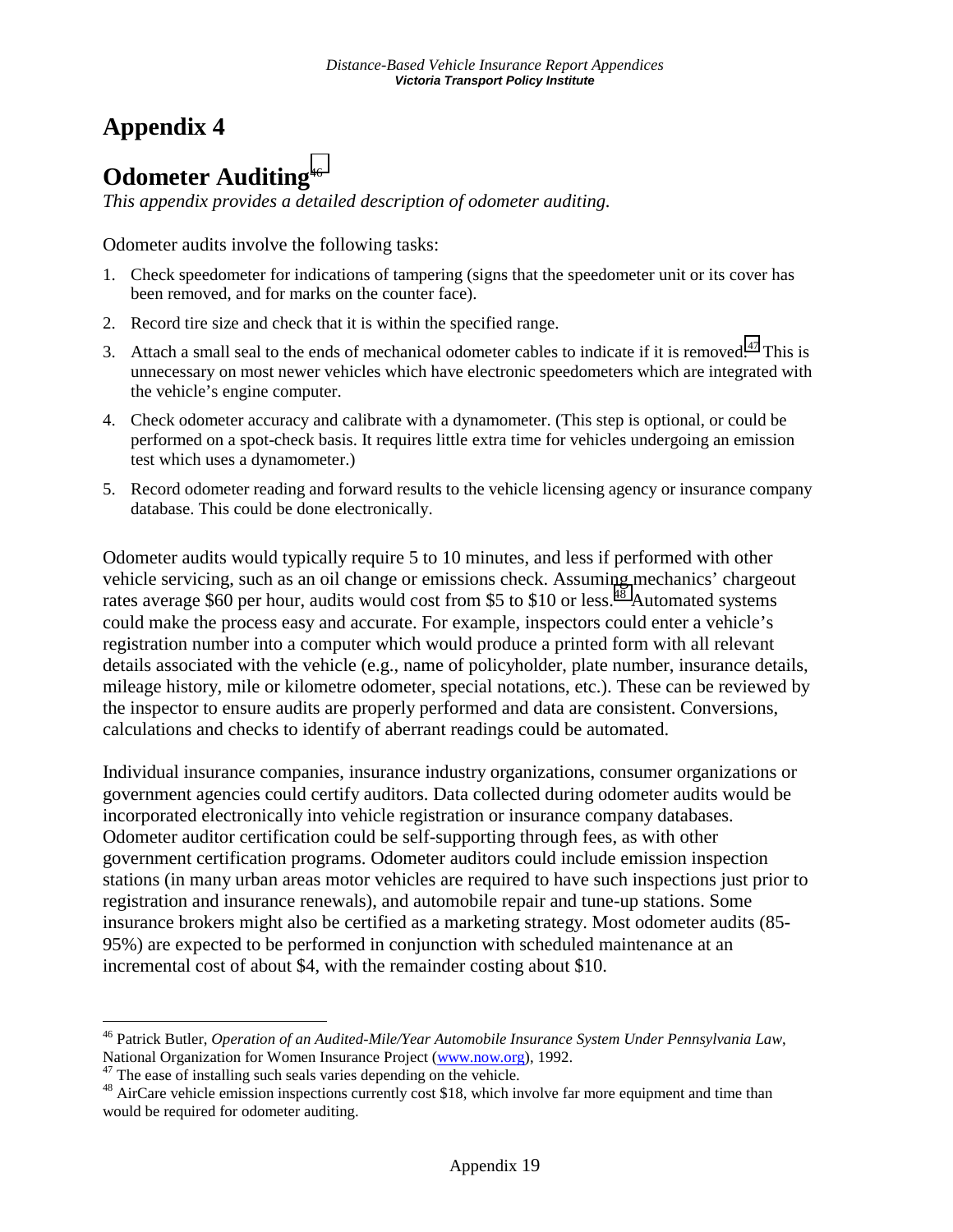For more frequent mileage-based billing, customers could self-report odometer readings and corresponding mileage and be billed quarterly or more often. These self-reported odometer readings would be confirmed annually by odometer auditors.

Vehicle manufactures has a strong interest in odometer accuracy since leasing, warranty and used vehicle transactions are based on odometer readings. Government agencies are also interested in odometer accuracy for legal and safety reasons. As a result, the automotive industry is implementing measures to increase odometer accuracy and security. Odometer inaccuracy is likely to be a minor problem under mileage-based pricing for the following reasons:

- 1. New vehicle odometers are increasingly accurate and tamper-resistant. Most new vehicles have electronic-digital odometers that cannot be reset. Some also have mileage data recorded in engine computers that can be checked to verify odometer readings. Since newer vehicles tend to get the most use, the vehicles with the greatest incentive for fraud will have the most tamper-resistant odometers.
- 2. Most vehicle owners would have a relatively small incentive for fraud. Odometer tampering would save only \$300-600, a tenth of what vehicle dealers typically gain. Most households could save more by bypassing their electric meters than by odometer tampering.
- 3. Private vehicle owners don't have ready access to "clockers." Amateurs often damage equipment or leave marks, resulting in high costs and penalties. Clockers could not broadly advertise their services for fear of being caught.
- 4. Penalties for odometer fraud are severe and odometer fraud investigation efforts could be increased.
- 5. Regular auditing and checking for signs of fraud during crash inspection can identify most types of tampering.
- 6. Evidence of tampering would void insurance. This would discourage odometer fraud and reduce insurers' financial exposure when fraud occurs.
- 7. Annual odometer audits would leave a record in the vehicle registration database that would indicate discrepancies, making tampering easy to spot. This should virtually eliminate odometer fraud by used vehicle dealers, resulting in an overall reduction in total odometer fraud.

Annual audits would prevent most tampering, and detect any tampering that does occur. The existence of the annual odometer records means that an odometer could only be rolled back to a maximum of the previous year's audit, thereby eliminating the potential for large fraud ("clockers" typically roll back odometers  $50,000$  miles.<sup>49</sup> Since the average automobile travels roughly 12,000 miles annually, about 8,000 miles would be the upper practical limit for an attempted rollback with distance-based insurance.

### *Mechanical accuracy.*

 $\overline{a}$ 

Odometer mileage readings are calculated by counting wheel revolutions. A 1989 Society of Automotive Engineers study found that older, mechanical odometers typically have an

<sup>49 &</sup>quot;Odometer Tampering Reduced 90 Percent in Past Six Years." *Automotive Fleet*, February 1993, pp. 16-22; Bradford Wernle, "Feds say odometer fraud is soaring." *Automotive News*, July 1, 1996.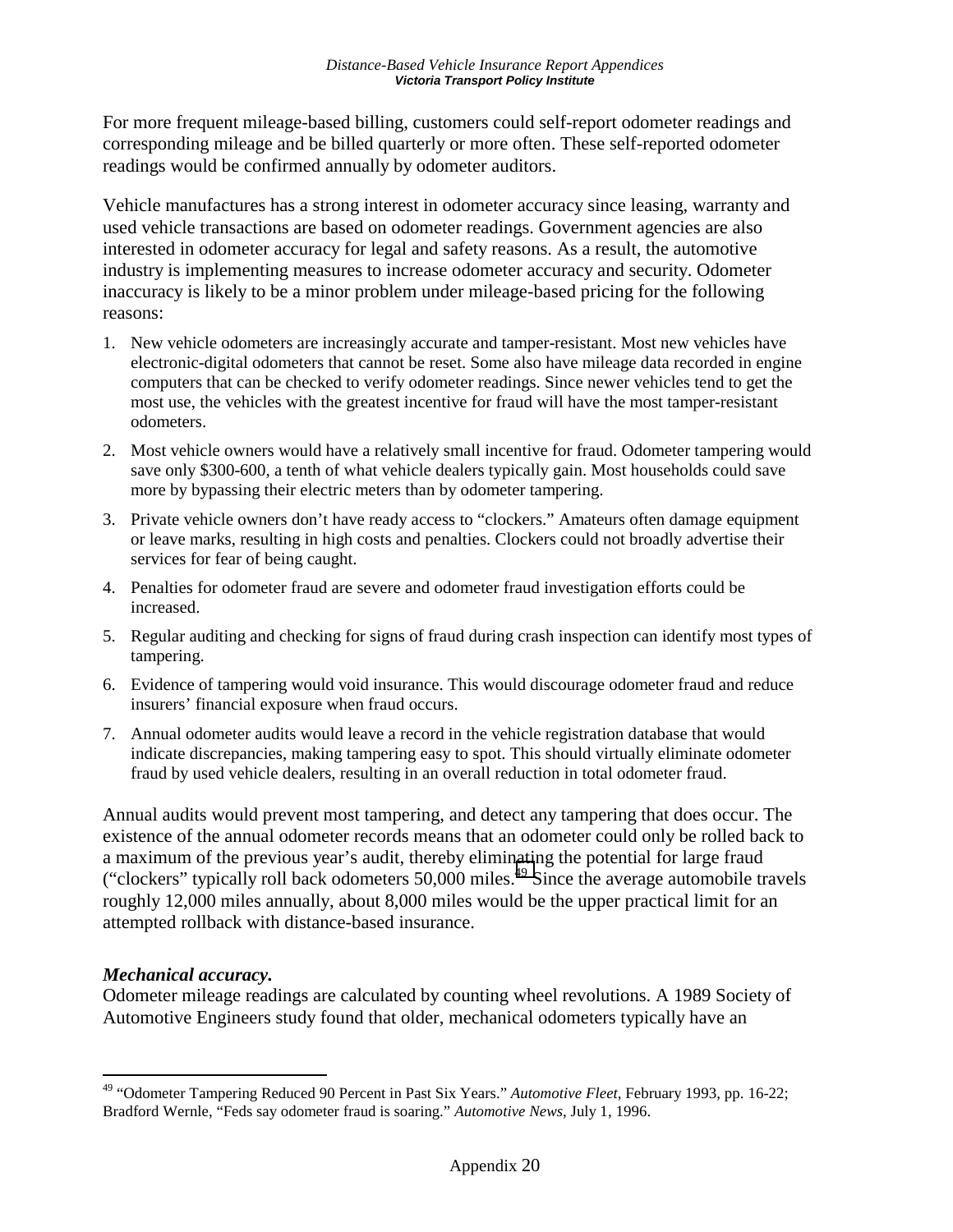accuracy of  $\pm$ 4%.<sup>50</sup> Technical improvements have increased this accuracy. Electronic odometers, used in most vehicles since 1988, tend to have accuracies of  $\pm 1\%$ .<sup>51</sup> Similarly, tire wear error estimations by the SAE study were based on the use of bias ply tires, which began to be phased out in the mid- to late-eighties. Modern steel-belted radial tires tend to provide much more accurate odometer readings.

Oversizing tires, which can result in a slight underreporting of mileage, can be controlled through odometer audits. Tire sizes are recorded on the odometer audit statement and any 'plus sizing' of tires<sup>52</sup> either requires certified odometer recalibration at the owner's expense or the application of a simple standardized formula which multiplies the policyholder's per mile rate by the average increase in tire circumference. Purposefully plus sizing tires to steal insurance offers little benefit to the policyholder. A 10mm plus sizing would typically save a motorist only \$28 annually in insurance costs through the underreporting of mileage readings. However, the motorist would have to invest \$500+ in a second set of tires and change them before and after the audits to avoid being caught. Furthermore, driving with oversized tires without a reassessment of insurance rates or a recalibration of the odometer could void the insurance. The plus sizing of tires would be easily detected by the police attending a collision or upon inspection of the vehicle. Similarly, there would be little incentive to overinflate tires to underreport mileage. A 6-psi increase in tire pressure results in less than a 1% reduction in actual mileage shown, or an average savings of \$12 per year in insurance costs. $^{53}$ Overinflating tires compromises vehicle handling, provides a 'stiff' ride and causes tires to wear faster and unevenly.<sup>54</sup>

Tire wear overreports mileage and therefore tends to offset underreporting factors. SAE indicates tire wear to be the most significant factor in odometer reading errors, with a 3% difference between new and worn tires. Vehicle owners would have an incentive to keep their tires from reaching an excessive state of wear. This should improve the safety of the vehicle fleet since tires would be kept more adequately treaded.

<sup>50</sup> *Factors Affecting Accuracy of Mechanically Driven Automotive Speedometer and Odometers*, SAE J862 JAN89, Society of Automotive Engineers, 1989.

<sup>51</sup> Rob MacGregor, Head Instructor of Automotive Programs at the British Columbia Institute of Technology, notes that the powertrain control module (PCM) on electronically-regulated cars receive thousands of data signals per kilometre, and are thus highly accurate. Data collected for the PCM are used for engine management, ABS brakes and speedometers in addition to odometers. MacGregor estimates that there is less than ±1% error in electronic odometers and that the automobile industry is moving towards using electronically-based odometers almost exclusively.

 $52$  Some vehicle owners choose to "plus size" their tires, meaning they replace their standard size tires with ones of a greater diameter, for aesthetic reasons. However, tire specialists advise against plus sizing beyond the vehicle's tire rating (indicated inside the door panel) because it diminishes vehicle performance and safety, interferes with electronic systems, and increases vehicle stress and wear. Plus sizing can lead to wheel-well rubbing (particular with full passenger loads), poor braking, cornering and handling, horizontal tire roll, reduced fuel efficiency, inaccurate speedometer indications and wrong signals being sent to the powertrain control module. Excessive wear and tear to the transmission and differential can require premature repairs of up to \$1,500. Based on interviews with Trevor McMillan, Big O Tires, August 1998 and Rick Radwinski, Goodyear Tires, July 1998.

 $53$  Based on 20,000 km/year and \$0.06 per km.

<sup>&</sup>lt;sup>54</sup> Interview with Trevor McMillan, manager of Big O Tires on Broadway in Vancouver, July 28, 1998.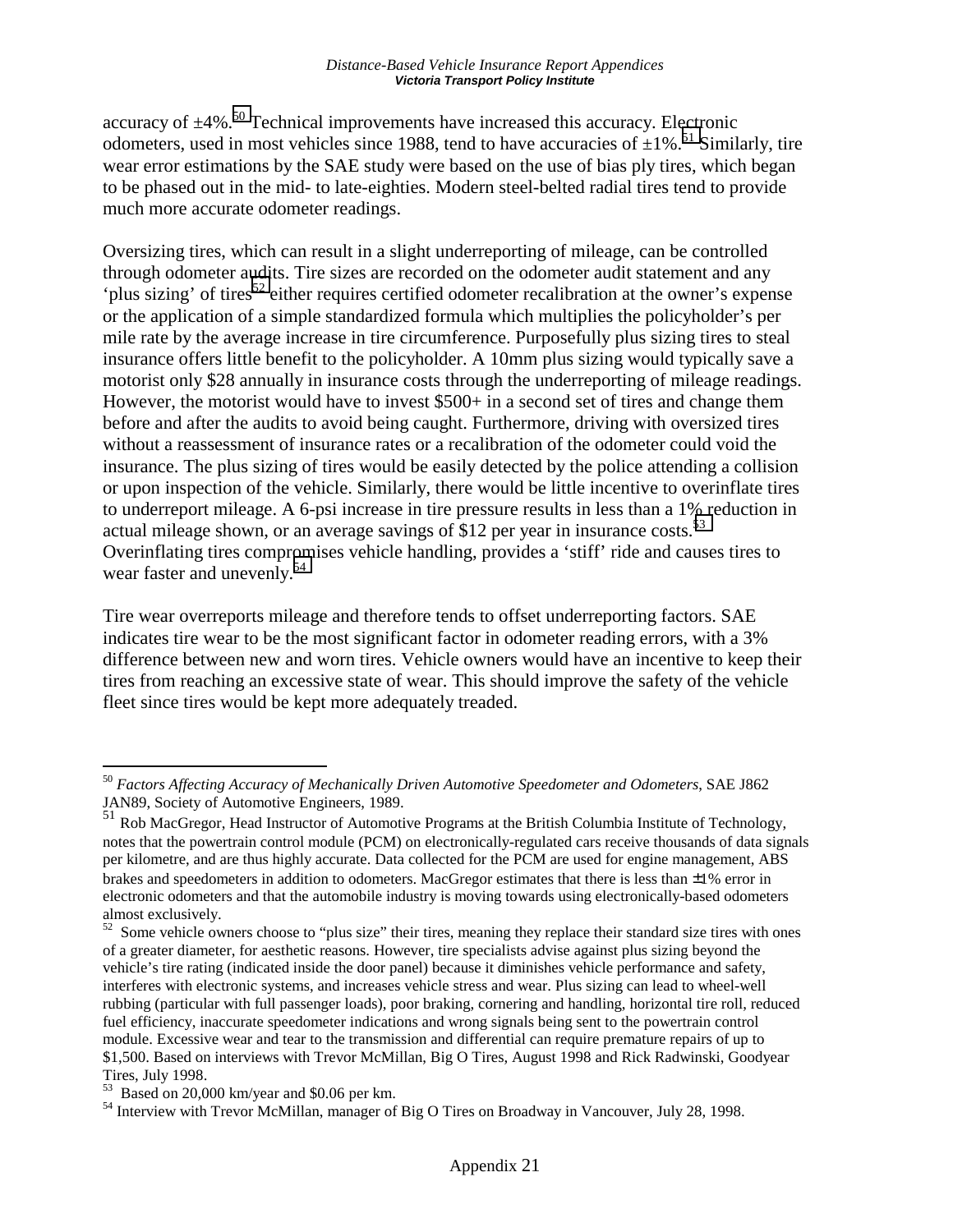Typical odometer error falls within the range of acceptable limits for the operation of measurement equipment, particularly in the case of electronic odometers, which typically allow a tolerance of  $\pm 1\%$  error in the manufacture of electricity and gas meters and an "in" service" limit of error of  $\pm 3\%$ .

#### *Tampering.*

There are several ways to tamper with odometers so they read less than true miles of travel, as summarized in Table A-13. Mechanical speedometer cables can be disconnected, although as a result the speedometer would not work, and this could be discovered during a crash investigation, resulting in loss of insurance coverage. Mechanical odometers can be rolled back. An increasing portion of vehicles have electronic speedometer cables and digital odometers, and manufactures have incorporated a number of design features that make odometer tampering difficult and easy to spot.

Odometer rollbacks can usually be detected with gear-driven odometers as the plastic retainer that holds the odometer wheels cracks once opened and digits are usually misaligned.<sup>55</sup> Digital odometers are even more difficult to rollback. The ROM (read-only memory) chips that record mileage are proprietary. Fraud would require a new ROM chips with a mileage reading greater than the last audit. A new instrument panel bearing a lower mileage could be obtained from a scrap yard, it would have to be an exact match with the needed mileage reading. Removal and installation of instrument panels requires breaking seals, and typically requires 2 hours of labor, at a cost of \$300 or more.

Scripture<sup>56</sup> and Wernle<sup>57</sup> indicate that the problem of odometer tampering is most prevalent among dealers selling high-mileage, late-model used vehicles, some of whom pay professional "clockers" \$100-300 per car to roll back odometers. The U.S. FBI estimates that 3 million vehicles have odometers rolled back annually, which typically increases the vehicles' resale value by about \$4,000.<sup>58</sup> In contrast, when individuals or "amateurs" try clocking their own cars in order to qualify for extra warrantee work or avoid high mileage charges on leased vehicles, their efforts are usually detectable.<sup>59</sup>

<sup>&</sup>lt;sup>55</sup> Les Shufelt, Discussion regarding odometer fraud with supervisor of odometer repairs at United Automotive

Distributors (Vancouver), August, 1998.<br><sup>56</sup> James E. Scripture, "Odometer Rollback Schemes," *FBI Law Enforcement Bulletin* 59.8, 1990, pp. 8-12.<br><sup>57</sup> Bradford Wernle, "Feds say odometer fraud is soaring," *Automotive New* 

<sup>58</sup> Bradford Wernle, "Feds say odometer fraud is soaring," *Automotive News*, July 1, 1996, p. 1;

Telephone conversation with Richard Morris, Chief of the National Highway Traffic Safety Administration, odometer fraud division, 26 February 1998.

<sup>&</sup>lt;sup>59</sup> Shufelt, August 1998.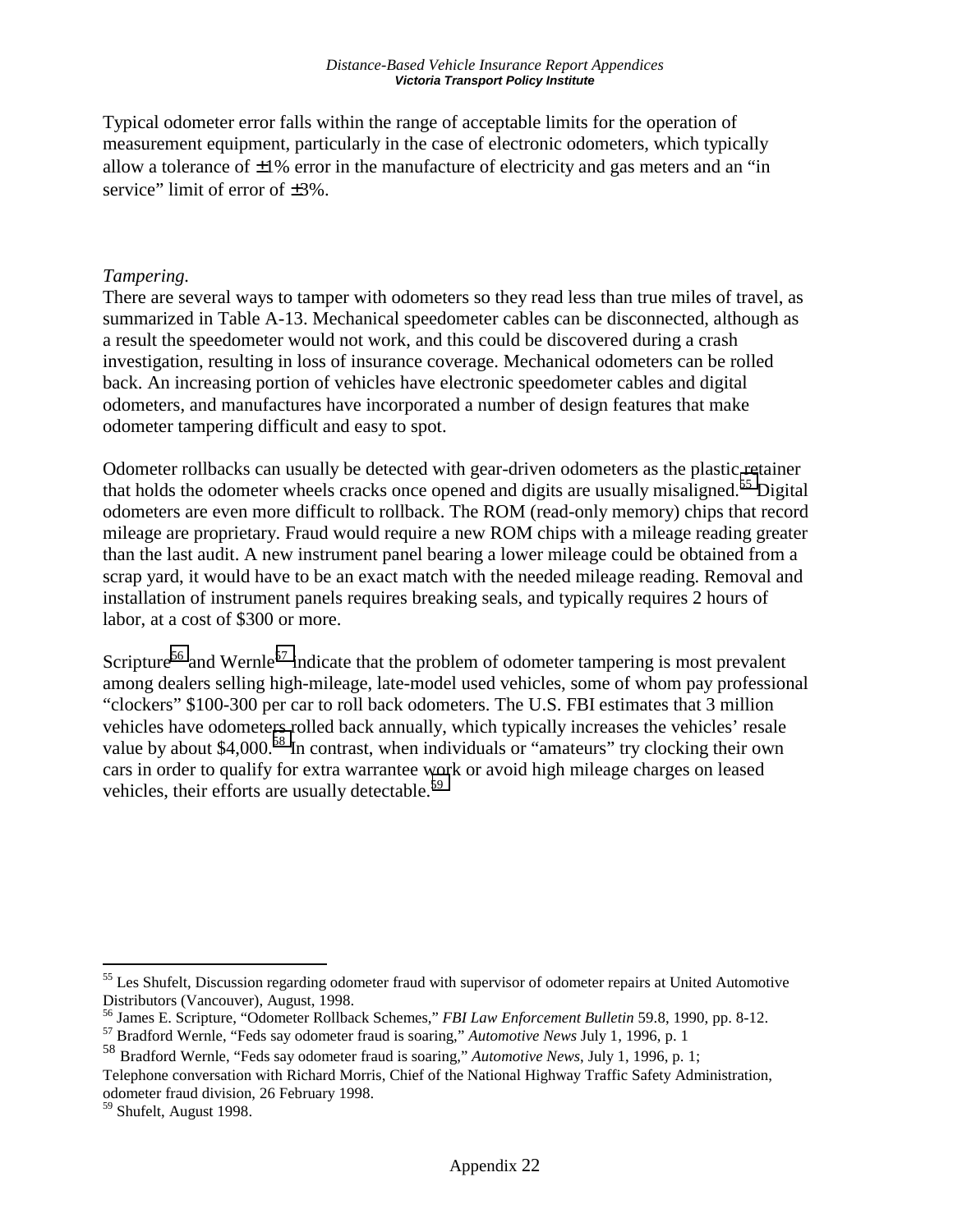|                         | <b>Measure</b>                                                                                                                                                                                                                                                                                                                                                                                                                   | Cost                                                                                                                                                                                                                                                                                                                                                                                                                                                                                                                                                                                                                                                                                                                                                                                                                                                                                                                       | <b>Benefit</b>                                                                                                                                                                                                                                                                                                                                                                                                                                                                                                                     | <b>Indications/mitigative</b>                                                                                                                                                                                                                                                                                                                                                                                                                                                                       |
|-------------------------|----------------------------------------------------------------------------------------------------------------------------------------------------------------------------------------------------------------------------------------------------------------------------------------------------------------------------------------------------------------------------------------------------------------------------------|----------------------------------------------------------------------------------------------------------------------------------------------------------------------------------------------------------------------------------------------------------------------------------------------------------------------------------------------------------------------------------------------------------------------------------------------------------------------------------------------------------------------------------------------------------------------------------------------------------------------------------------------------------------------------------------------------------------------------------------------------------------------------------------------------------------------------------------------------------------------------------------------------------------------------|------------------------------------------------------------------------------------------------------------------------------------------------------------------------------------------------------------------------------------------------------------------------------------------------------------------------------------------------------------------------------------------------------------------------------------------------------------------------------------------------------------------------------------|-----------------------------------------------------------------------------------------------------------------------------------------------------------------------------------------------------------------------------------------------------------------------------------------------------------------------------------------------------------------------------------------------------------------------------------------------------------------------------------------------------|
|                         | <b>Taken</b>                                                                                                                                                                                                                                                                                                                                                                                                                     |                                                                                                                                                                                                                                                                                                                                                                                                                                                                                                                                                                                                                                                                                                                                                                                                                                                                                                                            |                                                                                                                                                                                                                                                                                                                                                                                                                                                                                                                                    | measures                                                                                                                                                                                                                                                                                                                                                                                                                                                                                            |
| Low reading<br>odometer | Increasing<br>$\bullet$<br>tire sizes or<br>decreasing axle<br>ratios causes<br>odometer to<br>actually read<br>less than kms<br>traveled.<br>Policyholder<br>would have to<br>change tires or<br>adjust axle ratio<br>after the initial<br>audit and<br>calibration, then<br>switch back<br>before next test.<br>Insert a "2 to<br>$\bullet$<br>1 reducer" that<br>will record only<br>half the miles<br>actually<br>travelled. | New tires and<br>$\bullet$<br>installation.<br>Mechanical adjustment<br>$\bullet$<br>of axle ratio.<br>Poor vehicle<br>$\bullet$<br>performance (increased<br>operating costs); potential<br>of costly repairs to<br>transmission differential.<br>Loss of odometer<br>$\bullet$<br>accuracy for measuring<br>distances.<br>Risk of fines and<br>$\bullet$<br>criminal prosecution. <sup>61</sup><br>Switching drive axle<br>$\bullet$<br>gears require substantial<br>effort and cost; most cars<br>are now front wheel drive,<br>making task even more<br>difficult/expensive.<br>If a car with switched<br>$\bullet$<br>tire size (diameter) is in an<br>accident, then tampering is<br>apparent and insurance is<br>void; therefore no insurance<br>is "stolen".<br>Must attach "2-1<br>$\bullet$<br>reducer" to odometer signal<br>cable, only possible on<br>makes that carry odometer<br>signal on a discreet wire. | LOW: Changing a car's<br>$\bullet$<br>tires from 175mm tires to<br>185mm would cause a<br>reading of 20,000 km on an<br>actual mileage of 20,466 km<br>(thereby underestimating)<br>travel by 466 km or 2.3%). <sup>62</sup><br>At a 6cents/km premium, the<br>resulting savings would be<br>$$27.97$ . $^{63}$<br>Changing axle ratios<br>$\bullet$<br>would likely cost as much as,<br>or more, than any insurance<br>cost savings.<br>MEDIUM: up to 50% of<br>$\bullet$<br>distanced based insurance<br>costs could be avoided. | If low reading is a problem.<br>$\bullet$<br>Tire size info at time of<br>$\bullet$<br>audit/calibration added to insurance<br>card information; any change to tire<br>size requires revision of insurance<br>documents, without which insurance<br>is void.<br>Warnings that larger tires void<br>$\bullet$<br>insurance without recalibration.<br>Seal could be attached to axle<br>$\bullet$<br>housing.<br>$\bullet$<br>2-1 reducers are easy to detect.<br>Insurance would be void if spotted. |

*Table A-13* **Stealing Insurance**<sup>60</sup>

<sup>60</sup> Patrick Butler, *Operation of an Audited-Mile/Year Automobile Insurance System Under Pennsylvania Law*, National Organization for Women Publications (Washington DC), 1992; Discussion with Les Shufelt, Supervisor of Odometer Repairs, United Automotive Distributors (GM)," August 1998.<br><sup>61</sup> For example, if a motorist is stopped for a traffic infraction, the insurance papers presented by to the police will

indicate the mileage last audited, the amount of mileage for which the automobile is ensured, tire size, axle ratio and the like. Any deviations from this can be detected by the attending officer and if any insurance theft is detected, the motorist can be fined and criminally prosecuted for fraud.

 $62$  Discussions regarding odometer accuracy and integration of AirCare odometer audits with Clark Lim, Transportation Planner, Greater Vancouver Regional District Strategic Planning Department, August 1998. 63 This calculation is based on the increased tire diameter added from changing tires. An increase in tire size

from 175 to 185 mm at a 70% profile increases tire diameter by 14 mm and therefore total distance travelled per tire revolution. This calculation assumes a constant tire size, however, tire wear over time would actually result in a distance underestimation less than what is suggested above.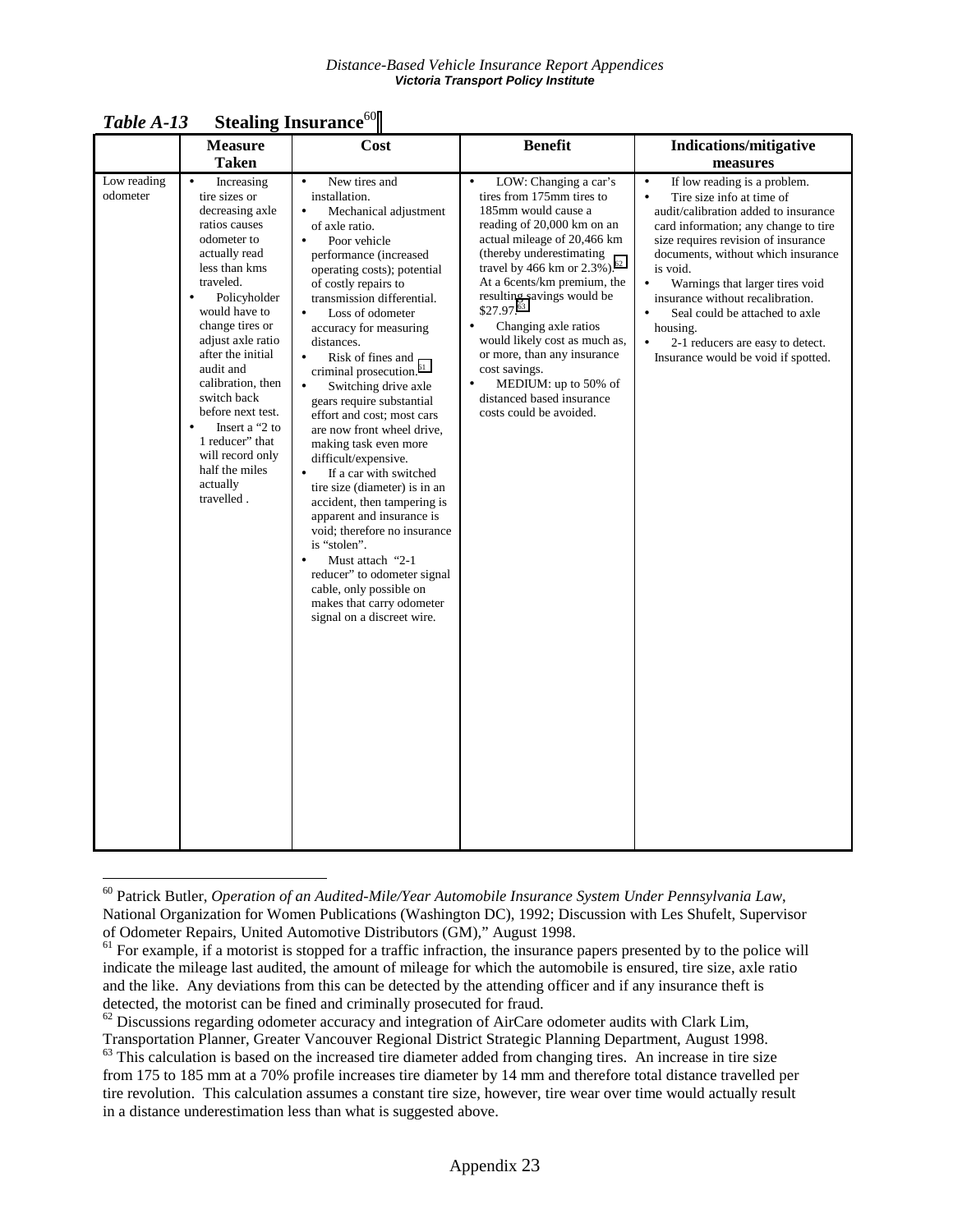*Distance-Based Vehicle Insurance Report Appendices Victoria Transport Policy Institute* 

| Odometer<br>resetting/roll<br>back<br>(professional<br>criminal)   | Experts turn<br>$\bullet$<br>back analogue<br>odometers with<br>a thin pick or<br>adjust digital<br>readings by<br>tapping into the<br>signal travelling<br>to the engine<br>block | \$100-150US for<br>$\bullet$<br>mechanical odometers and<br>\$250-300US for electrical<br>odometers.<br>Risk of fines and<br>$\bullet$<br>criminal prosecution.<br>Tampering voids<br>$\bullet$<br>insurance.<br>$\bullet$<br>Very difficult to do<br>without being detected by<br>trained eye. | MEDIUM: rate<br>$\bullet$<br>multiplied by every km<br>rolled back (e.g., 10,000 kms)<br>rolled back at \$0.04/km<br>equals \$400).<br>Benefit is highest for high<br>$\bullet$<br>risk drivers in high rated<br>territories.                                                                                                                                                                                                          | $\bullet$<br>Cables must be detached (and<br>hence seals broken) to remove<br>odometer for rollback on mechanical<br>models and most electrical models.<br>$\bullet$<br>Auditors look for signs such as<br>scratches (on the odometer, face dial<br>or Plexiglas), cracked missing/loose<br>screws, misaligned digits (especially<br>10,000 digit), vehicle or tire wear;<br>odometer may "tick" while driving. <sup>64</sup><br>Analogue odometers generally<br>$\bullet$<br>have a plastic tear strip (a "retainer")<br>which "scars" from being removed.<br>A broken retainer will prevent the<br>odometer from lining up properly.<br>Increasingly, vehicles record the<br>$\bullet$<br>odometer reading in a separate<br>location making tampering more<br>difficult/costly.<br>Vehicle registration records will<br>$\bullet$<br>have annual odometer reading<br>history; odometer cannot be turned<br>back further than last reading.<br>Flagging/investigation of<br>$\bullet$<br>suspicious cars.<br>High fines.<br>$\bullet$<br>Criminal prosecution for<br>$\bullet$<br>theft/fraud. |
|--------------------------------------------------------------------|------------------------------------------------------------------------------------------------------------------------------------------------------------------------------------|-------------------------------------------------------------------------------------------------------------------------------------------------------------------------------------------------------------------------------------------------------------------------------------------------|----------------------------------------------------------------------------------------------------------------------------------------------------------------------------------------------------------------------------------------------------------------------------------------------------------------------------------------------------------------------------------------------------------------------------------------|-------------------------------------------------------------------------------------------------------------------------------------------------------------------------------------------------------------------------------------------------------------------------------------------------------------------------------------------------------------------------------------------------------------------------------------------------------------------------------------------------------------------------------------------------------------------------------------------------------------------------------------------------------------------------------------------------------------------------------------------------------------------------------------------------------------------------------------------------------------------------------------------------------------------------------------------------------------------------------------------------------------------------------------------------------------------------------------------------|
| Stopped<br>odometer<br>(amateur<br>theft)                          | Failed<br>$\bullet$<br>odometer<br>(breakdown).<br>Stopped<br>٠<br>odometer.                                                                                                       | Speed/tach/odometers<br>$\bullet$<br>will not operate.<br>Many new the vehicles<br>$\bullet$<br>will not run when odometer<br>detached.<br>Tampering voids<br>$\bullet$<br>insurance.<br>Risk of fines and<br>criminal prosecution.                                                             | LOW-MEDIUM: rate<br>$\bullet$<br>multiplied by every km not<br>recorded (e.g., $10,000$ kms<br>not recorded at \$0.04/km<br>equals $$400$ )<br>Benefit is highest for high<br>risk drivers in high rated<br>territories<br>A disconnected odometer<br>$\bullet$<br>could be detected during<br>crash investigations, so no<br>insurance would be "stolen"<br>(it would be voided) and<br>incentives for disconnection<br>would be low. | Policyholder must inform insurers<br>$\bullet$<br>immediately of a stopped odometer<br>else insurance is invalid; insurers<br>provide temporary coverage and time<br>limit for repairs.<br>Odometer is inspected at repair<br>$\bullet$<br>Registration records will have<br>$\bullet$<br>annual odometer reading history<br>Inspection of odometer can reveal<br>$\bullet$<br>most induced stoppages.<br>Sharp deviations in patterns from<br>$\bullet$<br>previous driving history spark<br>investigation.                                                                                                                                                                                                                                                                                                                                                                                                                                                                                                                                                                                    |
| Falsifying,<br>altering,<br>reassigning<br>or laundering<br>titles | <b>Titles</b><br>$\bullet$<br>tampered with<br>by dealers,<br>owners or<br>auctioneers to<br>show fewer<br>miles.                                                                  | Cost of professional<br>$\bullet$<br>calligrapher or artist.<br>Time spent doctoring<br>$\bullet$<br>documents.<br>Risk of fines and<br>$\bullet$<br>criminal prosecution.                                                                                                                      | NONE: this type of<br>$\bullet$<br>tampering is only useful for<br>raising the value of a car for<br>resale.<br>Since title frauds only<br>$\bullet$<br>affect the ownership transfer<br>of a vehicle, it cannot assist<br>with the theft of insurance.                                                                                                                                                                                | $\bullet$<br>None required to prevent<br>insurance fraud, however accurate<br>audits of odometers can help prevent<br>title frauds by providing a central<br>database history of odometer<br>readings for any car in BC; title<br>frauds would be virtually impossible<br>as verification would be easy.                                                                                                                                                                                                                                                                                                                                                                                                                                                                                                                                                                                                                                                                                                                                                                                        |

<sup>&</sup>lt;sup>64</sup> Les Shufelt, repair supervisor with United Automotive Distributors in Burnaby which specialized in General Motors odometer repairs, interviewed August 1998, indicates that odometer rollback can almost always be detected with gear-driven odometers as the plastic retainer that holds the odometer wheels cracks once opened and digits are usually misaligned. Digital odometers are virtually impossible to rollback. The ROM (read-only memory) chips that record mileage are proprietary. Fraud would require the manufacture of new ROM chips and the personalized recording of a mileage greater than the last audit. A new instrument panel bearing a lower mileage could also be obtained from a scrap yard, however the newer instrument panel would have to be an exact model match with a mileage greater than the last audit. Furthermore, the removal and installation of instrument panels would require the breaking seals. The instrument would also cost \$300 and installation would require at least 2 hours of labour.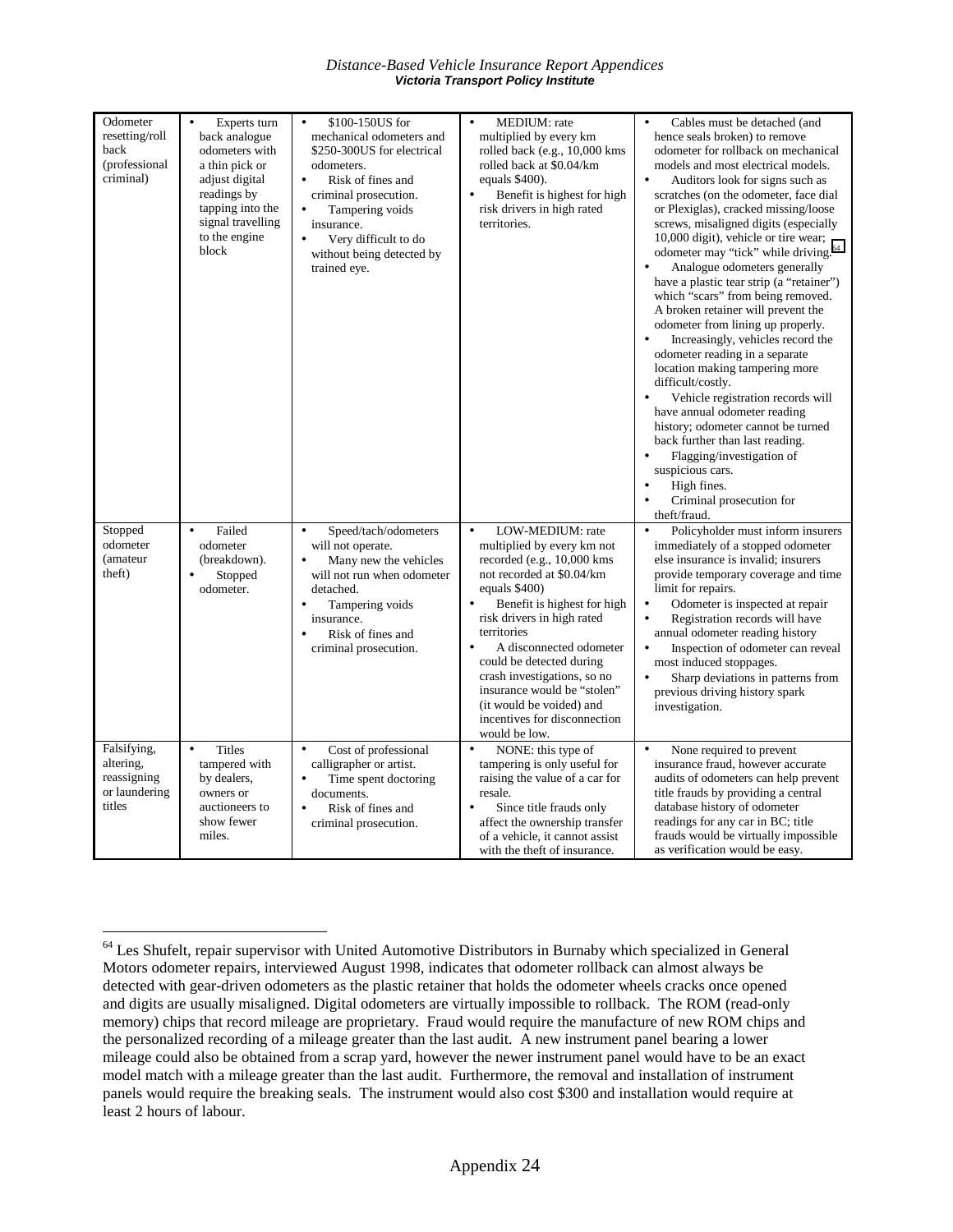Even if as many as 2-4% of vehicle owners altered their odometers to disguise half their true miles driven each year, only 1-2% of insurance charges would be "stolen," a theft rate comparable to other consumer goods. Fraud rates are likely to be far lower than with current insurance pricing, which is based on self-reported estimates of annual mileage or commute distance, and other factors that are seldom verified and which have minimal penalties.

Annual odometer audits would provide an odometer reading history that could virtually eliminate used vehicle sale mileage fraud. The Automobile Retailers Association Used Car Division has asked that odometer readings be collected during vehicle registrations as a way to provide a reliable mileage record in order to discourage odometer tampering.<sup>65</sup>

### *Auditing Inaccuracies.*

 $\overline{a}$ 

Odometer auditors may occasionally make honest mistakes or could accept bribes to underreport true mileage readings. Both problems are likely to be small. Honest mistakes should be no more common than mistakes by meter readers. Minor misreporting that occurs one year would be corrected the following year, and major misreporting could be caught by computers (programmed to identify negative and unreasonably large readings) or by vehicle owners when they are asked to overpay. Intentional underreporting could be identified by undercover investigations, and would also be corrected the first year that the vehicle owner failed to bribe an auditor.

|                     | Types of Outnoted Attaining Electric Tay the Care Imspections |                                                              |  |  |  |  |
|---------------------|---------------------------------------------------------------|--------------------------------------------------------------|--|--|--|--|
| <b>Error Source</b> | Problem                                                       | <b>Mitigative Measures</b>                                   |  |  |  |  |
|                     | Inspectors currently ask vehicle drivers                      | Accurate visual inspection auditor can eliminate             |  |  |  |  |
|                     | to report their odometer readings.                            | these transmission errors. Mileage readings can              |  |  |  |  |
| Communication       | Communication errors can result in the                        | be checked against the mileage history for that              |  |  |  |  |
| errors              | inspector input incorrect values.                             | vehicle for consistency.                                     |  |  |  |  |
|                     | Currently, inspectors input odometer                          | Odometer readings can be recorded to the                     |  |  |  |  |
| Rounding            | data in multiples of 1,000.                                   | nearest kilometre or mile.                                   |  |  |  |  |
|                     | Older odometers only have five digits                         |                                                              |  |  |  |  |
|                     | and so reset to zero after 99,999. If the                     | There are very few of these older vehicles                   |  |  |  |  |
|                     | vehicle had a high odometer reading                           | (usually at least pre-1985, earlier for Japanese             |  |  |  |  |
|                     | $(e.g., 80,000 km)$ and is driven more                        | vehicles) currently in the vehicle fleet. <sup>67</sup> Very |  |  |  |  |
| Odometer reset to   | than $100,000$ km in a year, the $100,000$                    | few private vehicles travel over 100,000                     |  |  |  |  |
| zero                | km would be underreported.                                    | km/year, particularly older vehicles.                        |  |  |  |  |
|                     | Some odometers have a 0.1 digit. An                           | Trained inspectors can easily recognize 0.1                  |  |  |  |  |
|                     | inexperienced inspector can mistake this                      | digits (which are usually coloured differently               |  |  |  |  |
|                     | as a 1 digit, thereby inflating the                           | than other digits). Such mistake would be easily             |  |  |  |  |
| Odometer misread    | odometer reading by tenfold (e.g., a                          | spotted by computers and policyholders, since it             |  |  |  |  |
| by factor of 10     | reading of 34,563.4 read as 345,634).                         | would produce extremely high readings.                       |  |  |  |  |
|                     | Pre-1978 vehicles, and vehicle imported                       |                                                              |  |  |  |  |
| Miles-based         | from other jurisdictions may have                             | Train inspectors to identify odometers as being              |  |  |  |  |
| odometers           | mileage-based odometers.                                      | miles- or kilometre-based.                                   |  |  |  |  |

| Table A-14 | Types of Odometer Reading Error At AirCare Inspections <sup>66</sup> |  |  |
|------------|----------------------------------------------------------------------|--|--|
|            |                                                                      |  |  |

<sup>65</sup> Ed Hendricks, President, "Odometer Readings," Automobile Retailers Association, Used Car Division, letter sent to Insurance Corportion off British Columbia, 11 June 1997.

<sup>66</sup> S.J. Stewart, *A Study of Mileage Accumulation Rates of Light-Duty Vehicles in the Lower Fraser Valley*. Warrendale, PA: Society of Automotive Engineers (SAE), 1995. SAE Technical Paper, 961702.

 $67$  Shufelt, August 1998, indicates he not seen a five digit odometer in 9 years.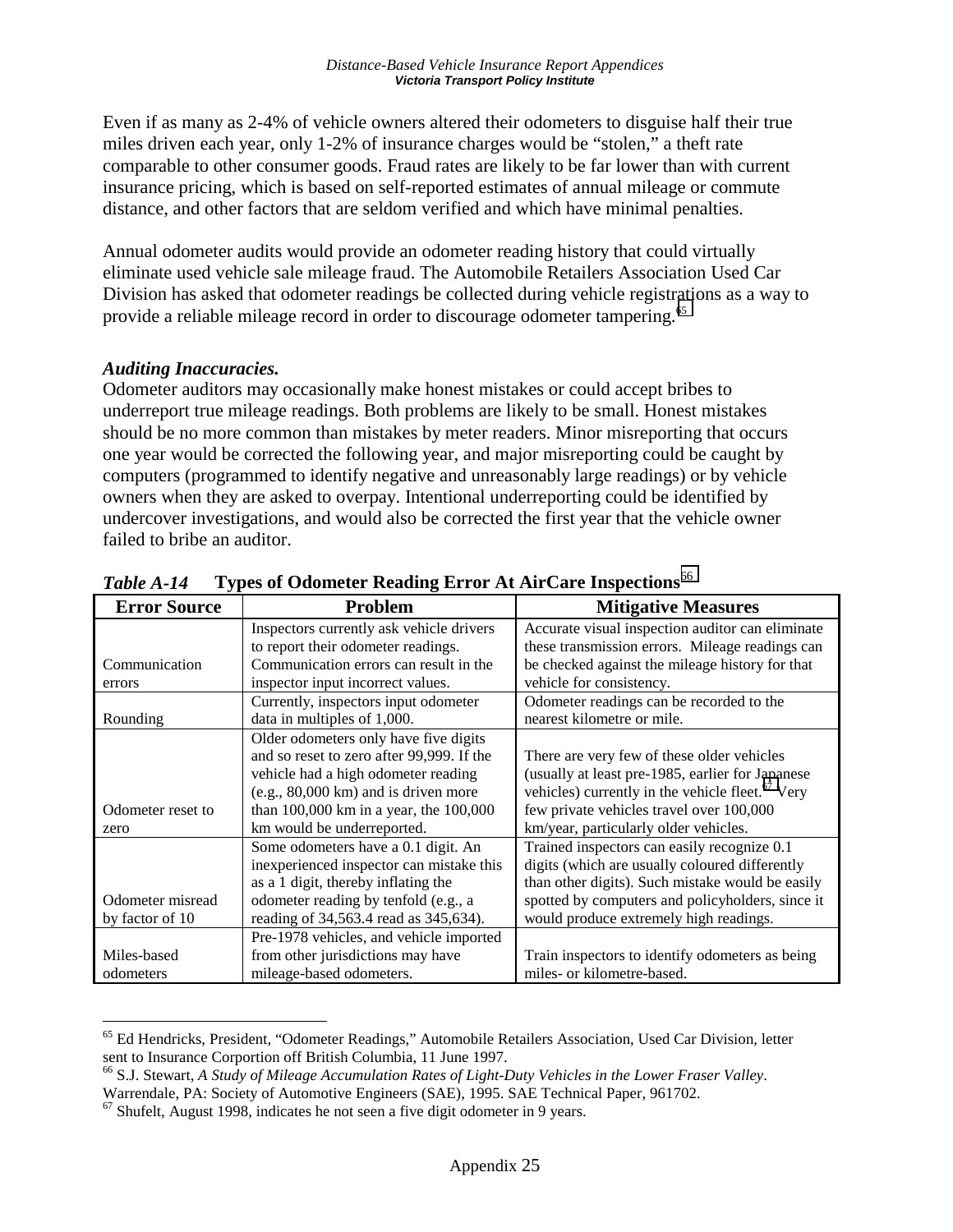Additional benefits from regular odometer audits are summarized in Table A-15.

| <b>Type of benefit</b>                                           | <b>Description</b>                                                                                                                                                                                                                     | Prime                                       |
|------------------------------------------------------------------|----------------------------------------------------------------------------------------------------------------------------------------------------------------------------------------------------------------------------------------|---------------------------------------------|
|                                                                  |                                                                                                                                                                                                                                        | <b>Beneficiaries</b>                        |
| Reduced odometer fraud                                           | Odometer auditing reduces ability and incentives to tamper with<br>odometers. Publicly available annual odometer records allow<br>prospective purchaser to detect aberrant readings. This reduces<br>losses and increases road safety. | Used vehicle<br>purchasers, and<br>dealers. |
| Lower insurance payouts<br>due to over-inflation of<br>car value | Insurers assesses the value of a car based in part on total vehicle<br>mileage. Since odometer rollback effectively increases the value<br>of a car, insurers overpay on claims that use odometer readings<br>when valuing vehicles.   | Insurers and<br>policyholders.              |
| Easy detection of<br>phantom vehicles <sup>68</sup>              | Having a centralized database of VINs, registration numbers and<br>annual mileage recordings will help claims adjusters and SIU to<br>easily identify suspect vehicles.                                                                | Insurers and<br>policyholders.              |
| Data for transport<br>analysis                                   | Annual odometer audits would provide comprehensive travel<br>data.                                                                                                                                                                     | Transportation<br>researchers.              |
| Data for actuarial<br>analysis                                   | Insurers would be able to improve their rating structure to take<br>into account vehicle travel.                                                                                                                                       | Insurers and<br>policyholders.              |
| Implementation of other<br>distance-based fees                   | Once an odometer auditing system is established, it is easy to<br>institute other mileage-based fees.                                                                                                                                  | Society.                                    |

*Table A-15* **Benefits of an Odometer Auditing System** 

 $68$  "Phantom vehicles" are vehicles that are insured using fake registration numbers, but that do not actually exist. Criminals will register "phantom vehicles" and later report them to insurers and stolen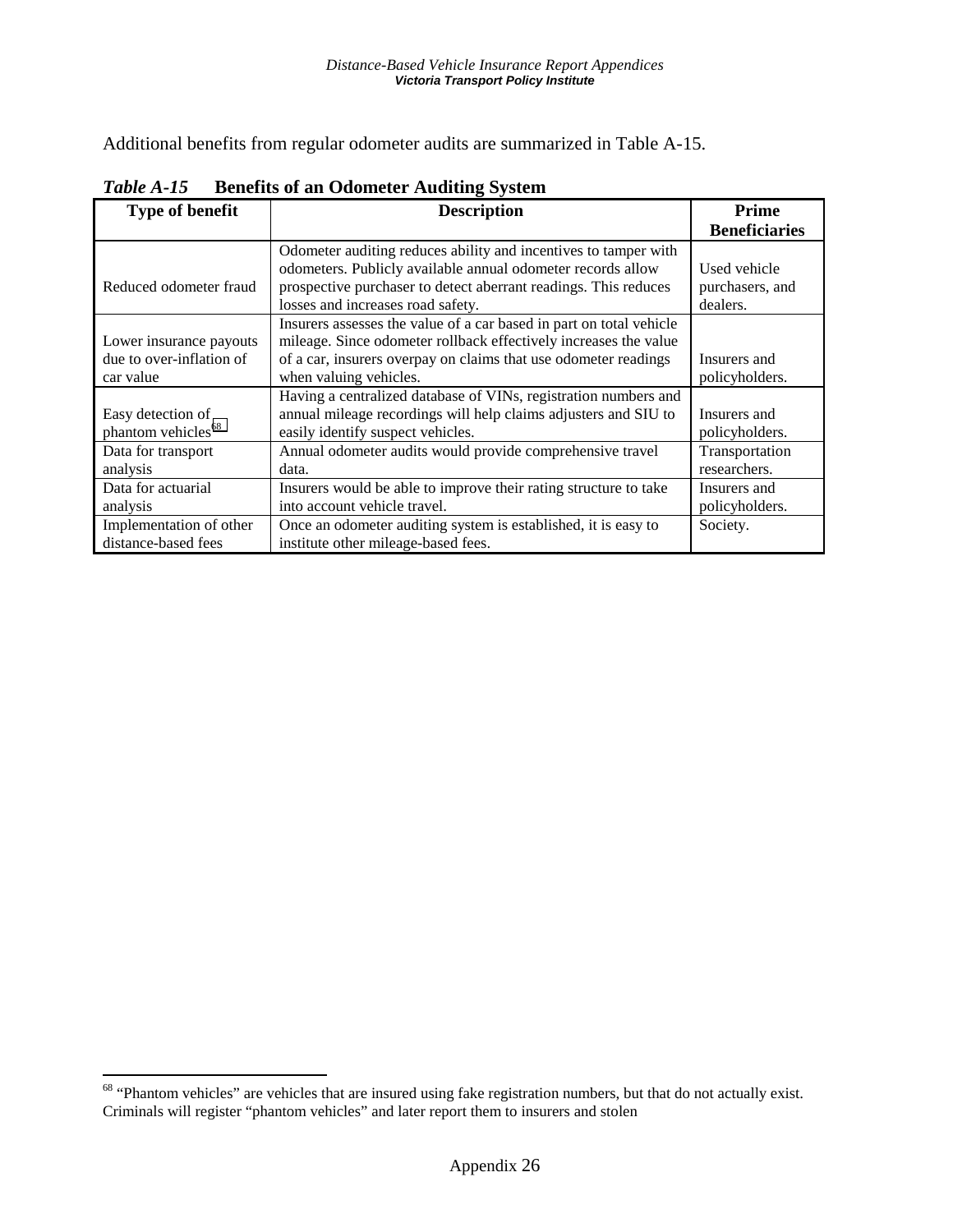## **Appendix 5**

## **Criticism of Distance-Based Insurance**

*This section examines concerns and criticism of distance-based insurance.* 

## **1.** Mileage Rate Factor<sup>69</sup>

Concerns about applying a significant mileage rating factor include:

- Mileage actually has little impact on crash rates.
- Difficulty collecting accurate annual mileage data with out verification and enforcement.

Data described in this report indicate that the first concern is not technically valid, but the second concern appears to be legitimate unless mileage data is independently verified.

## *2. Pay-at-the-Pump***<sup>70</sup>**

Concerns about PATP include:

- It would be regressive, imposing higher costs on the poor and rural residents.
- It causes some groups of motorists to overpay and others to underpay their true insurance costs. Groups that would likely overpay include rural motorists, commercial vehicle users (such as businesses that use gasoline vehicles for deliveries), and motorists with fuel inefficient vehicles.
- It only converts a portion of total insurance premiums to distance-based pricing and requires additional surcharges on vehicle registrations and licensing.
- Many drivers could evade the surcharge by purchasing fuel in other jurisdictions or illegally.

There is some debate as to the technical validity of the first concern.<sup>71</sup> The other three concerns appear to be technically legitimate.

## *3. Per-Mile Premiums*

### **Cardoso and Woll**

Summary of comments published in the *Journal of Actuarial Practice*, Vol. 1, No. 1, 1993 by Ruy Cardoso and Richard Woll in response to Patrick Butler's article proposing Per-Mile Premiums.

 $\overline{a}$ 69 Lyn Hundstad, Robert Bernstein, and Jerry Turem, *Impact Analysis of Weighting Auto Rating Factors to Comply with Proposition 103*, California Dept. of Insurance (Sacramento), 1994.<br><sup>70</sup> Tom Wenzel, *Analysis of National Pay-as-you-Drive Insurance Systems and other Variable Driving Charges,* 

Energy & Environment Division, Lawrence Berkeley Laboratory (Berkeley), July 1995; Rayola Dougher and Thomas Hogarty, *Paying for Automobile Insurance at the Pump: A Critical Review*, American Petroleum Institute (Washington DC), 1994.

<sup>71</sup> Jeff Allen, Roland Hwang and Jane Kelly, *An Equity Analysis of Pay-as-you-Drive Insurance in California*, Union of Concerned Scientists (Berkeley), 1994.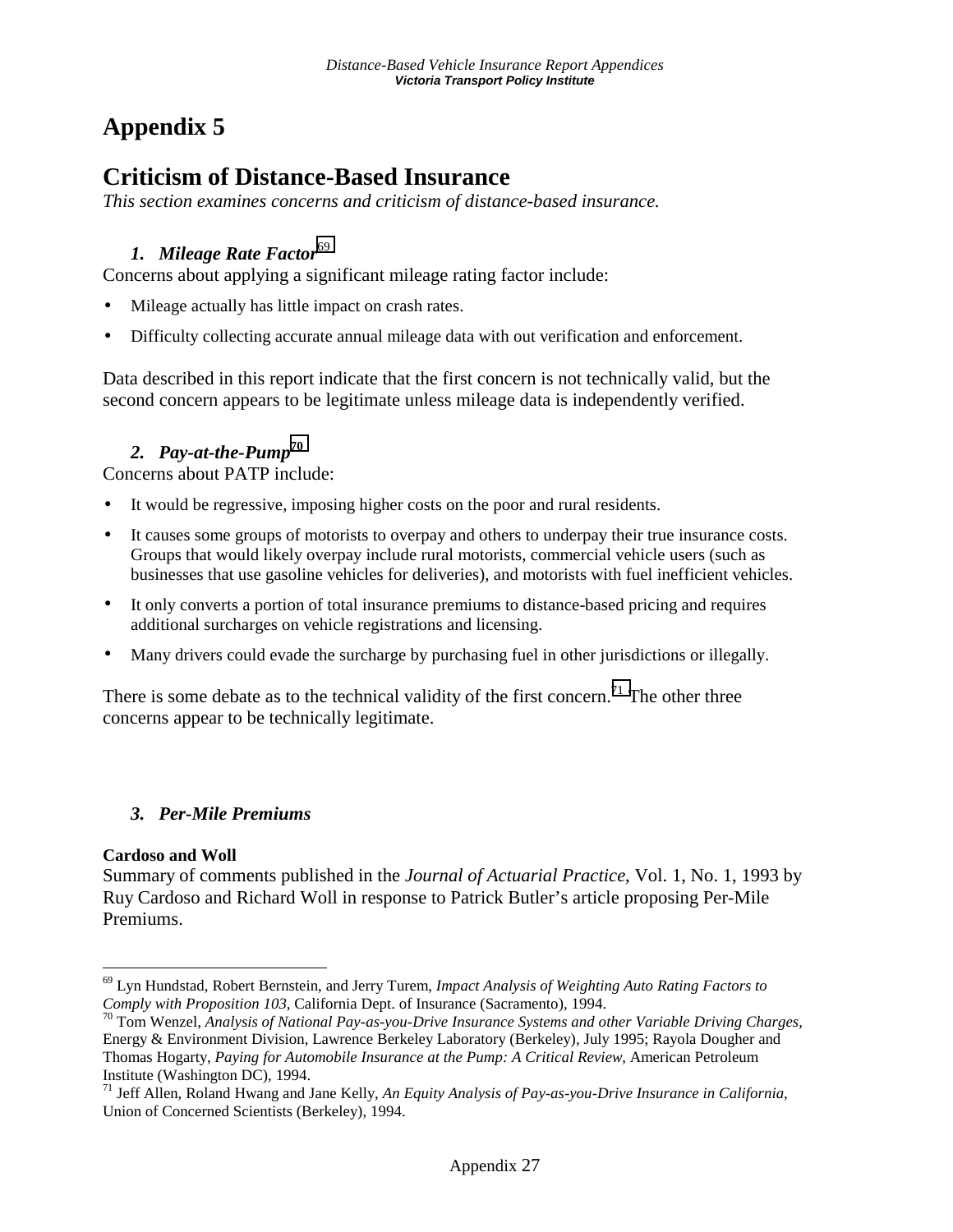Cardoso's comments:

- Although perhaps justified theoretically, the fact that insurers don't usually use mileage as a rating factor except in the broadest categories must be proof that it is not practical, either because insurance customers don't want to have their odometers read, or because the administrative costs to insurance companies outweigh the benefits.
- Available empirical evidence does indicate that higher-mileage drivers tend to have more than average number of accident claims, but there is insufficient evidence to determine whether the correlation is perfectly proportional, so a fixed per-mile rate may not be appropriate.

Woll's comments:

• Other factors besides mileage also affect crash rates. Evidence from a 1991 study by the Allstate Insurance in California shows that lower-mileage vehicles have higher per-mile crash rates than high-mileage vehicles, and that other factors, such as territory and driving experience have equal or greater weight in explaining crash rates than annual mileage.

#### **David Snyder**

Comments by David F. Snyder, Assistant General Counsel of the American Insurance Association for *The Economic Policy Institute Conference on Clean Insurance, the Benefits of Mileage Based Auto Insurance Policies*, December 10, 1998.

The American Insurance Association represents more than 300 insurers that provide private passenger and commercial auto insurance in all 50 states, the District of Columbia and around the world. These companies have decades of experience in the market with millions of customers and with insurance regulation in every jurisdiction in which they do business.

I bring their perspectives, and my own as a former assistant to an insurance regulator in a major state, as mayor of a small city in the Washington, D.C. metro area, board member of regional transportation planning agencies and an active member of a local rescue squad which handles a significant amount of motor vehicle crashes. I am not, however, an actuary.

#### **Impartial Actuarial Review Of The Papers Presented Today Is Essential**

The papers presented today should be forwarded to the American Academy of Actuaries for their review. This is critical because State rating laws incorporate expert actuarial principles into their standards for legally acceptable rates. As expert as many of us are in our respective fields, none but actuaries can provide the expert review needed for these papers to assure they are valid. Otherwise, it would be like physician assistances opining on the validity of papers on orthopedic surgery. I offer my assistance in obtaining for your this kind of essential review and commentary.

It is my view that some of the findings in the paper are wrong. The risk of having a claim, in my observation and experience, is much more related to who is driving (e.g. experienced versus inexperienced, law abiding versus aggressive or sober versus drunk) and the environment he or she is driving in (congested urban streets versus wide open interstates) than mileage. But as with the conclusions drawn in the papers, my views should be tested by credentialed actuaries using expert principles and standards.

In fact, the overwhelming weight of available actuarial opinion seems to be at odds with many of the findings included in the papers. See the attached exhibit [reproduced below] which illustrates that contrary to the papers, miles driven in reality explain very little of auto insurance risk compared to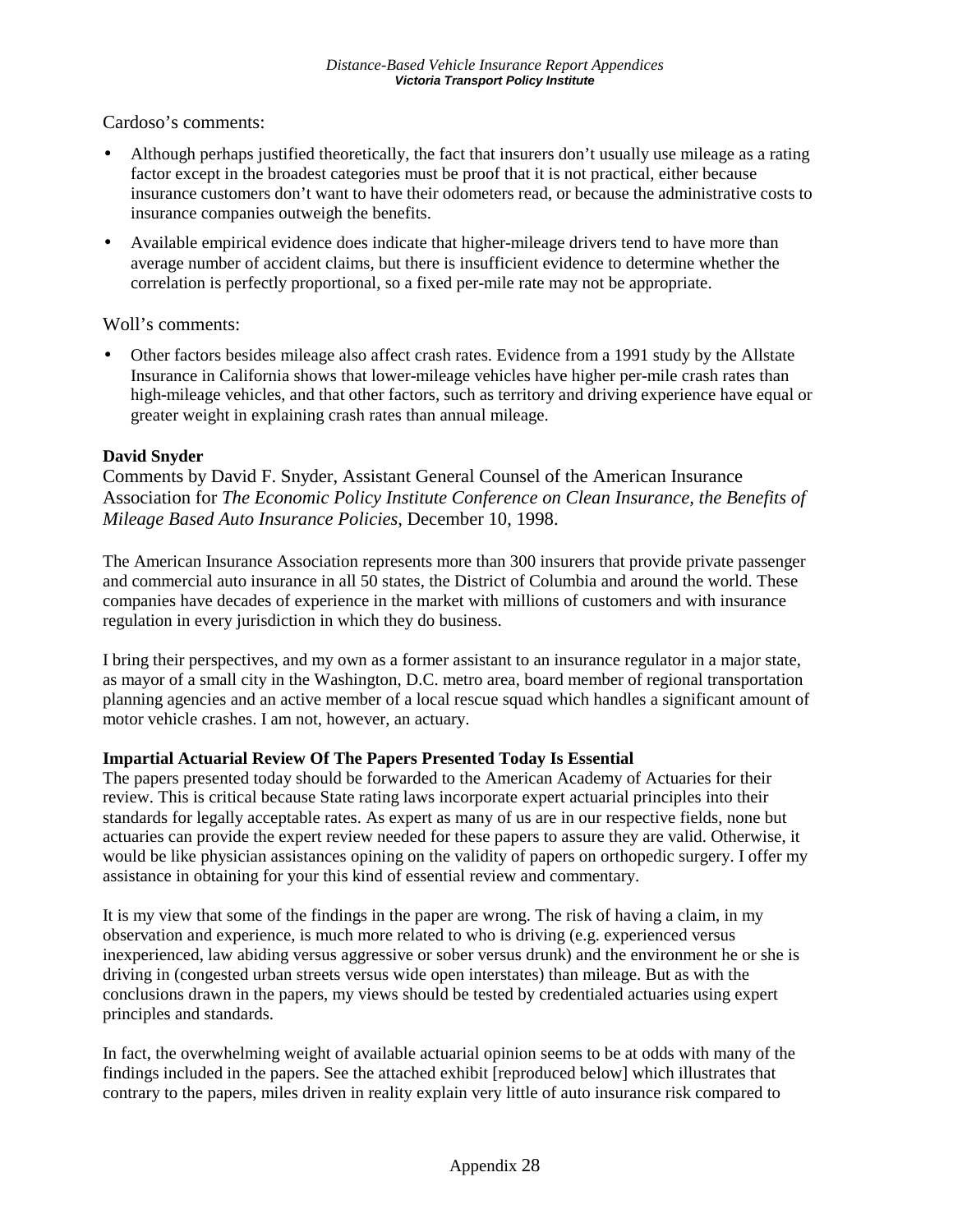territory or age of driver, for example. This kind of variance underscores the imperative of expert actuarial review.

|                       | <b>Bodily</b><br><b>Injury</b> | <b>Property</b><br><b>Damage</b><br>Liability | <b>Uninsured</b><br><b>Motorist</b> | <b>Medical</b><br><b>Payments</b> | <b>Collision</b> | Compreh-<br>ensive |
|-----------------------|--------------------------------|-----------------------------------------------|-------------------------------------|-----------------------------------|------------------|--------------------|
| Driver Record         | 5.6%                           | 12.2%                                         | 2.2%                                | 3.0%                              | 2.9%             | 2.9%               |
| Mileage               | $8.1\%$                        | $9.4\%$                                       | 12.3%                               | 15.9%                             | 17.2%            | $9.5\%$            |
| <b>Years Licensed</b> | 25.6%                          | 43.9%                                         | 19.2%                               | 29.5%                             | 13.5%            | 5.7%               |
| Value and Age         | 8.9%                           | 6.3%                                          | 8.6%                                | 12.1%                             | 58.3%            | 64.0%              |
| Territory             | 49.7%                          | 19.6%                                         | 54.3%                               | 35.0%                             | 5.9%             | 13.9%              |
| Use                   | 0.2%                           | 1.0%                                          | 0.4%                                | 0.2%                              | $0.2\%$          | $0.0\%$            |
| Milti-Car             | 1.8%                           | 5.4%                                          | 0.5%                                | 2.1%                              | $0.5\%$          | $0.0\%$            |
| Gender                | 0.9%                           | 2.2%                                          | 2.4%                                | 2.2%                              | 1.5%             | 3.9%               |

*Table A-16* **Percent of Risk Explained**<sup>72</sup>

Values Determined Based on Sequential Analysis Methodology

 $\overline{a}$ 

#### **While Not A Complete List of Reforms, Most of the Goals Set Forth In The Papers are Commendable**

From Baker and Barrett, the four goals for mileage based auto insurance policies would appear to be: reduce accidents, reduce congestion, reduce emission of greenhouse gases and create a more equitable system. Khazzoom lists the arguments in favor of Pay-at-the-Pump: efficiency, saving, coverage of currently uninsured drivers, safety, incorporation of transportation externalities, environmental benefits, and benefits for the balance of payments and US security. Edlin and Litman presumably predict fewer accidents, less congestion and reduced motor vehicle crash costs. All of these goals are worthy and can be achieved in many ways, in most cases more directly and effectively, by other than mileage based auto insurance.

**Safety Advances Have Occurred and Can Best Be Pursued Outside of Mileage Based Insurance.** 

Accident and death rates are at historically low levels, despite historically high levels of miles driven. This suggests strongly that highway safety is not chiefly dependent on mileage. To the contrary, the evidence is that safer cars, better highways and improvements in some driving behavior have been the causes for the progress in safety. Specifically, this movement has occurred through safer motor vehicles (including airbags), increased safety belt use, better designed highways, increased focus on drunk driving and enforcement of anti-drunk driving laws and graduated licensing programs for young drivers.

Clearly, more needs to be done. Higher travel speeds are resulting in more than necessary fatalities, requiring better speed enforcement by way of technology such as photo radar and more police presence. Traffic signal running, and tailgating are wide spread and red light cameras and more enforcement are effective countermeasures. Additional legislative action on primary enforcement seatbelt laws, graduated licensing laws, and continued efforts on drunk driving will be important. However, there is little evidence that reducing miles driven will have significant independent impact on highway safety when compared to these other interventions.

#### **Reducing Congestion Presumably Can Be Done By Any Device That Greatly Increases The Cost of Driving But There Are Many Negative Social And Economic Consequences**

<sup>72</sup> *1989 California Actuarial Advisory Committee Study – Allstate data*, California Auto Rating Seminar, Sept. 24-25, 1998.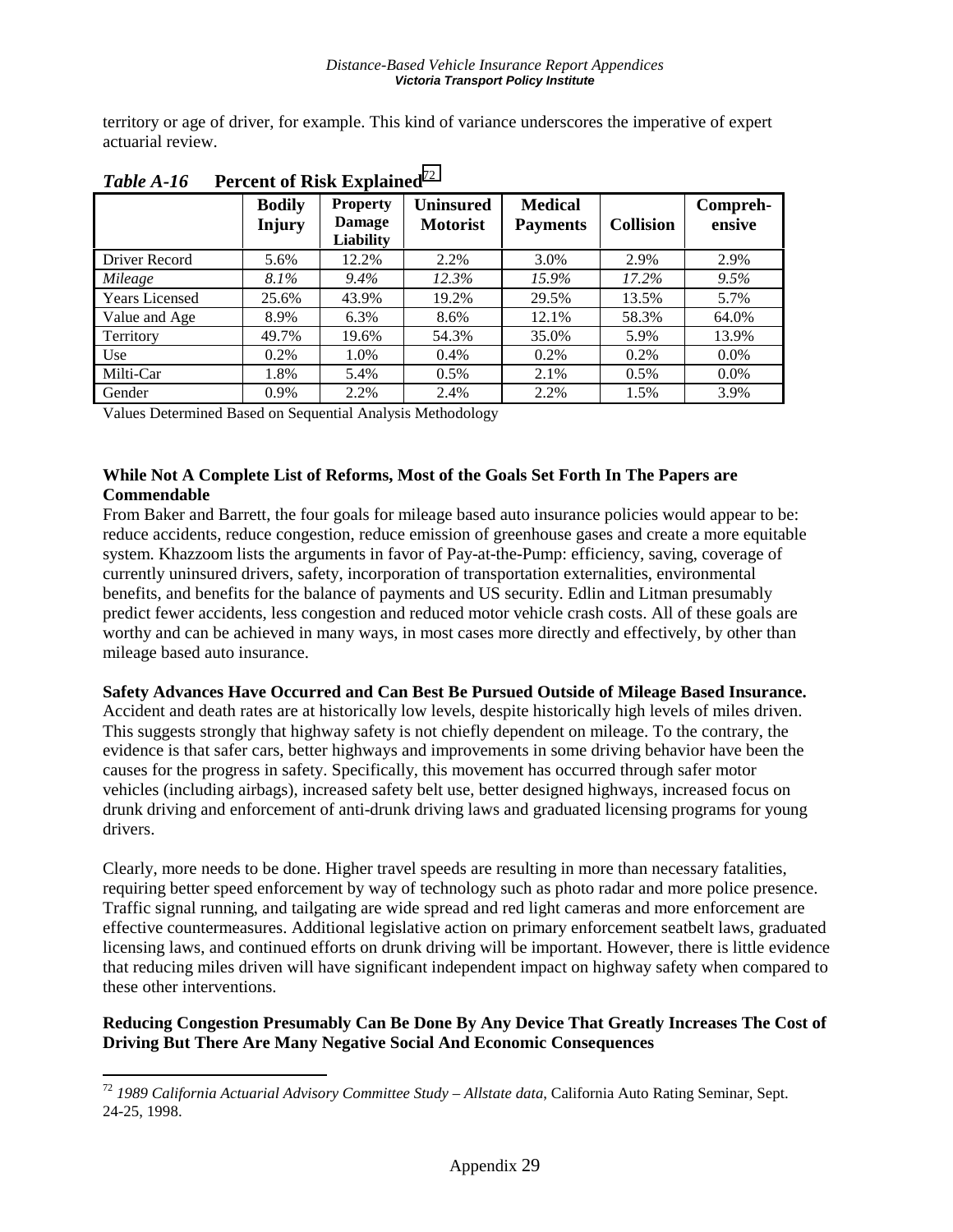Much of the driving, particularly by workers, commuters and business people, such as sales and service personnel, is NOT discretionary and for many of them, there is not a useful and affordable alternative. Greatly increasing the costs of driving by mileage based insurance, a gas tax or any other device increases the costs of working and doing business, penalizes the most productive people in our society and discourages business and employment activity and expansion. None of these results are, in my view, good public policy.

#### **There Are Other Ways To Improve Air Quality Without The Negative Social And Economic Dislocations And Consequences Of a Gas Or Insurance Tax On Driving.**

Voluntary approaches and incentives are more the order of the day on environmental issues in general than government edict, whether in the form of regulatory control or punitive gas taxes, whether overtly applied or covertly applied through mileage based auto insurance. In addition, technological improvements such as low and zero emission vehicles and attractive alternatives to the single occupancy vehicle, including mass transit, offer better ways to improve air quality while not triggering the negative social and economic consequences inherent in dramatically and artificially increasing the cost of driving.

#### **Mandatory Mileage Based Auto Insurance Is Less Fair and Equitable Than Today's System.**

Auto insurance rating systems are tested in the market every day, subject to review by insurance regulators, and verified by the experience of millions of customers and claimants. They are risk based, accurate, actuarially sound, unbiased by arbitrary assumptions and therefore are fair and equitable. A mandated departure from the current auto insurance rating programs by imposing unwarranted mileage based rating systems will result in cost shifting and better drivers paying more while worse risk drivers pay less.

#### **Future Cooperation and Success Depends On Addressing The Fundamental Issues First.**

The real inequities in most State auto insurance systems are not even addressed by mileage based liability insurance. Under tort liability systems, many injured victims receive no compensation. The few who do must often wait years for any recovery and when they finally receive compensation, it is reduced by 1/3 or more for litigation related expenses, including legal fees. Further, the liability based auto insurance systems encourage and reward fraudulent behavior and abuse of the health care system and result in much higher than necessary costs to all payers, including government health programs and insurance consumers.

Yet these equity problems are ignored? Why? We urge the proponents of mileage based insurance, if serious about equity issues, to work with us to address these issues to bring about a more equitable system and reduce over all costs, goals we all share. When the basic product is improved for consumers by solving these problems or allowing them more choice, then we can appropriately review if and how the allocation of the remaining costs can be improved, without negative social and economic consequences. And part of this latter effort must include both impartial expert actuarial analysis and a thoughtful review of the practicality and expenses of changing over to alternative systems, which I think are understated.

### **DISCUSSION AND EVALUATION OF CONCERNS**

### *Insurance pricing already incorporates mileage.*

Although some insurance companies incorporate mileage factors in their pricing, such as commute distance or estimated annual mileage, none begins to approach actuarially accurate, marginal pricing. Current mileage weighting factors would need to increase by an order of magnitude to be actuarially accurate.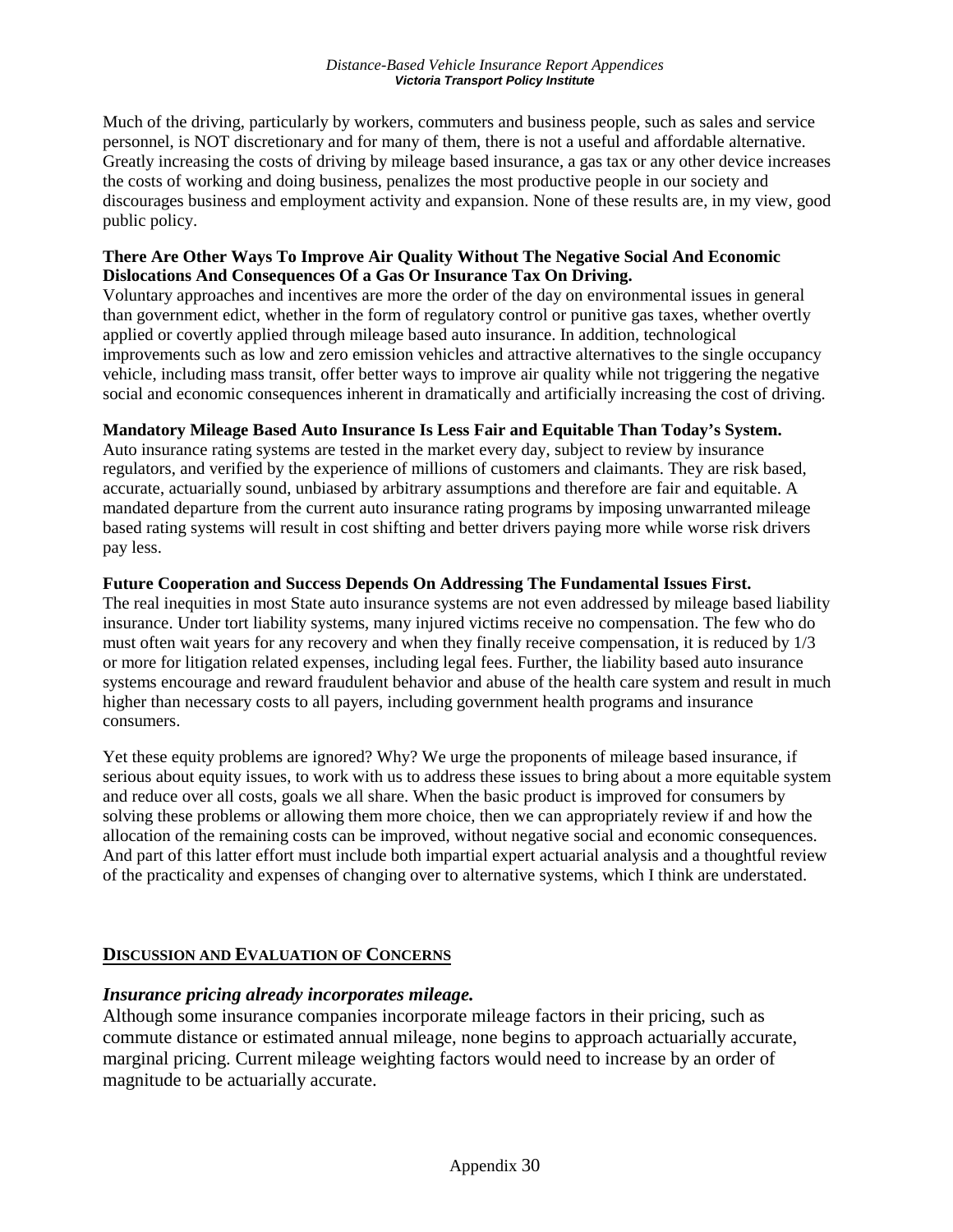## *Mileage is less important in predicting crashes than other rating factors.*

This could be legitimate criticism for Pay-at-the-Pump insurance but is irrelevant for distancebased pricing options that incorporate existing rating factors. Whether mileage is more or less significant than other rating factors is unimportant if each factor is included in the rate structure.

Until recently insurance companies had no reliable source of mileage data and so could not accurately calculate the relationship between mileage and claims. Evidence used by the insurance industry to argue that mileage is not a significant rating factor is technically flawed. More recent data based on independent odometer readings shows a strong relationship between mileage and claims within existing price categories.

## *Travel foregone could be lower risk than average, so premium revenue could decline more than claim costs.*

This concern is technically valid but there is no evidence that it is true. Available evidence indicates that broad vehicle travel reductions result in proportionally *greater* reductions in crashes and claim costs. A pilot project to test the effects of distance-based pricing could address this concern.

## *Distance-based insurance unfairly increases costs to high-mileage drivers (rural drivers, long-distance commuters, business drivers, etc.)?*

Distance-based pricing would increase costs for motorists who drive significantly more than the current average *within their price group*. It would not increase costs for rural motorists as a group, only for rural motorists who drive significantly more average rural motorists. If motorists reduce their mileage as predicted, most would save money and experience net welfare gains. Few motorists should experience more than a few percentage increase in total vehicle costs. Those who pay more would tend to receive the greatest benefits from reduced congestion and increased road safety.

Evidence described in this report suggests that distance-based vehicle insurance is relatively progressive and benefits lower-income motorists overall. Any price increase occurs because higher-mileage drivers are currently being subsidized at the expense of lower-mileage motorists in their price group. Since vehicle use tends to increase with income these subsidies are regressive. This suggests that any price increase that does occur increases equity.

## *People need their cars too much to give them up. There will be no reduction in travel.*

Distance-based insurance is not expected to cause people to give up cars. In fact, because it reduces fixed costs, vehicle ownership is likely to increase slightly. There is extensive evidence that vehicle travel is affected by vehicle operating costs. A modest reduction in total annual mileage is predicted, based on standard price elasticity values.

## *Automobile insurance reform should focus on equity, affordability and safety.*

Distance-based pricing can be an effective way to achieve all of these goals. It increases equity by making premiums more actuarially accurate, and reducing costs for lower income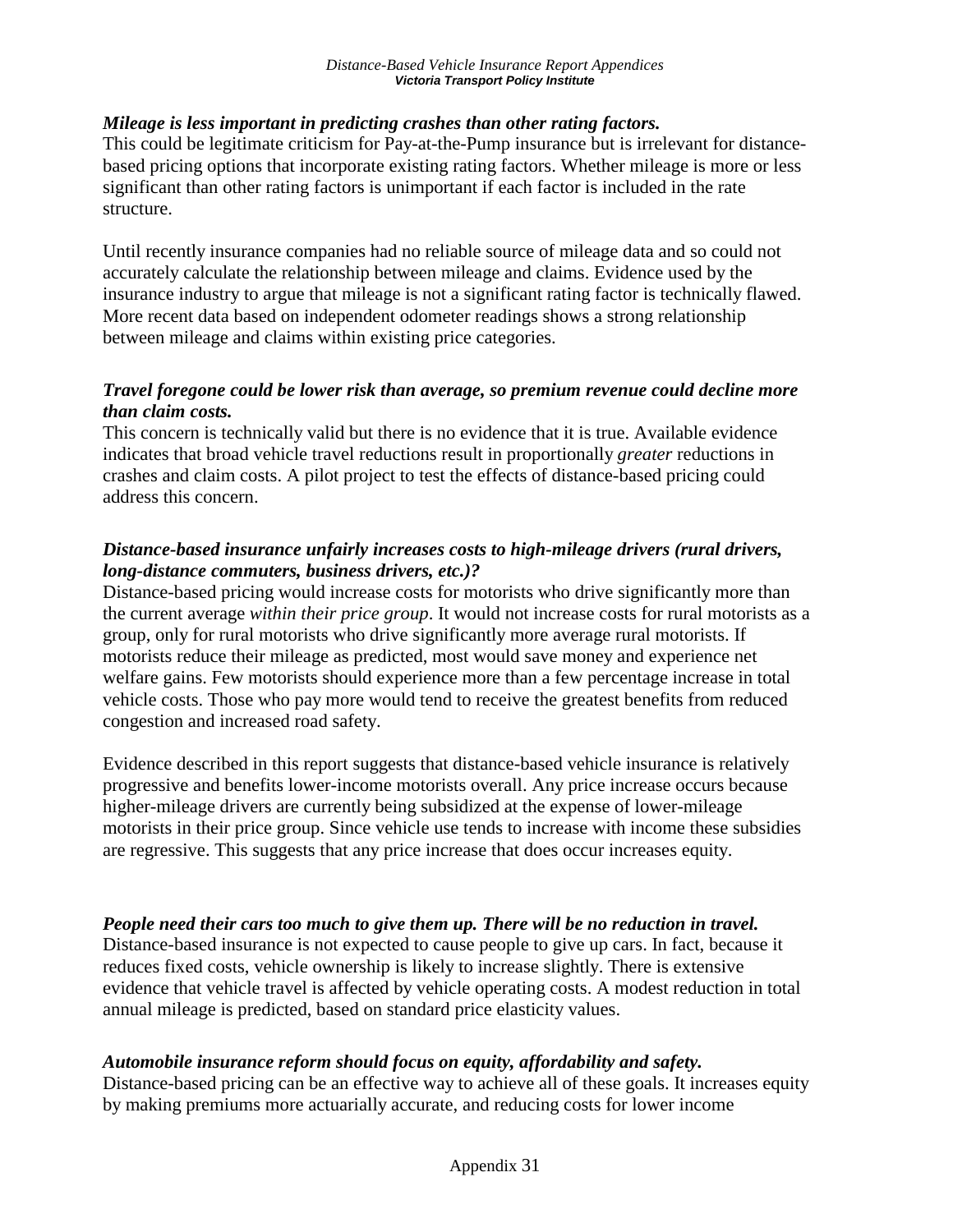motorists. It allows motorists to save money and makes automobile ownership more affordable. It can significantly reduce traffic crashes, and provides accurate crash rate information that can improve the effectiveness of road safety programs.

### *Consumers will not accept this change.*

The Progressive Insurance Autograph pilot project, and market surveys indicate consumer demand for distance-based pricing. The National Motorists Association (a motorist advocacy organization) supports per-mile insurance. Support is likely to increase as consumers learn more about its benefits, particularly if it is a consumer option.

## *Safety advances/congestion reduction/air pollution reduction/energy conservation can best be pursued in ways other than mileage-based insurance.*

It is unnecessary to choose *between* distance-based insurance and other strategies. Distancebased pricing can increase the effectiveness of these other strategies. Because of its multiple benefits, distance-based insurance can be one of the most cost-effective ways to achieve these objectives.

## *Odometer fraud will be a major problem.*

Although some odometer fraud may occur, it is expected to be a minor problem overall, with fraud rates comparable to other common consumer transactions, and far lower than with current insurance pricing. Regular odometer auditing should discourage and identify most tampering, odometers are increasingly tamper resistant, and the financial incentive for fraud is relatively low. Insurers financial exposure would be minimal since odometer fraud can often be identified during accident investigations, which would void coverage. This concern can be addressed through additional research and program design.

## *It would increase administrative costs to insurers and inconvenience vehicle owners.*

Odometer audits should be significantly cheaper than AirCare inspections because they require less equipment and specialized training, can be performed in conjunction with other vehicle servicing, and can be provided by a large number of businesses in a competitive market. Total incremental costs are modest (predicted to be about \$7.50 per vehicle year), and far smaller than direct benefits to consumers and society. Even if odometer audits cost as much as AirCare inspections, benefits still exceed costs many fold. Further research and sensitivity analysis can help address this concern.

## *If distance-based pricing were better, insurance companies would already use it.*

Although distance-based insurance pricing offers many benefits, there are several barriers to implementation by an individual insurer. Most financial savings are passed back to customers, and much of the insurance cost savings accrue to competitors. Only minor portions of total benefits accrue to a company that offers distance-based pricing. Insurance companies do not profit from reductions in uncompensated crash costs, congestion, infrastructure costs, or pollution, nor do they benefit directly from increased equity. One study estimates that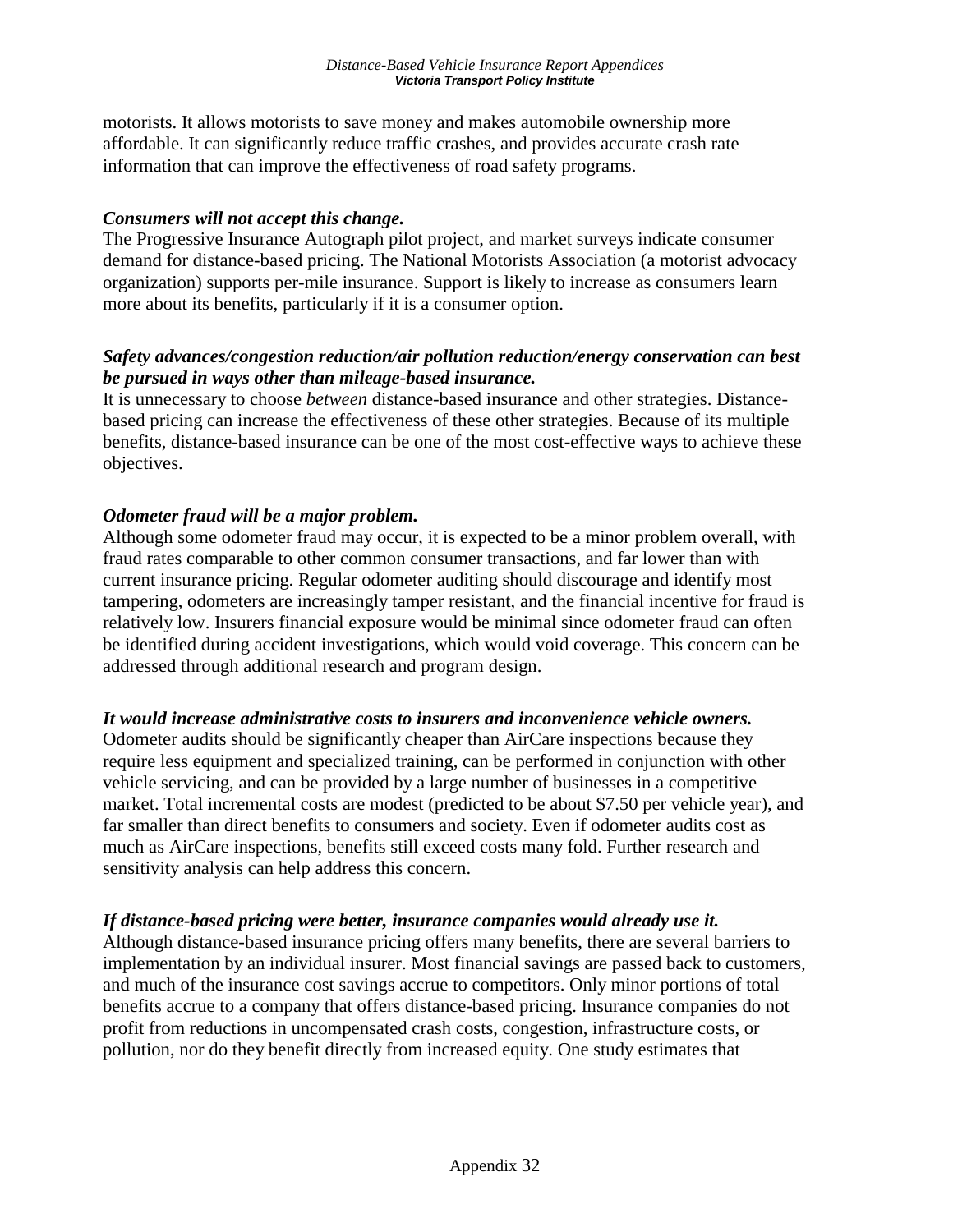individual insurers would only save a third of total crash cost savings, and about an eighth of total benefits.73

Insurance companies currently maximize their profits by maximizing their gross revenue, since profits are dependent on investment income. A pricing strategy that reduces crashes would reduce profits if regulators or market competition required a comparable reduction in premiums.

An individual company would have relatively high administration costs to establish an odometer auditing system. Although there are potential financial and marketing benefits, these longer-term saving which would have to offset an individual insurer's short-term revenue losses and risks. It is therefore not surprising that insurers have not tried this price structure.

## *This type of pricing has never been used before.*

Some vehicle insurance is already distance-based: rates for fleets and commercial vehicle coverage are often based on mileage, and the Progressive Insurance company currently offers GPS-based pricing. There is nothing unique about pricing a good based on some measure of consumption. Vehicle insurance is unusual among major consumer goods for having pricing that allows unlimited consumption. Electricity, fuel and food are not usually sold with a fixed price that allowed virtually unlimited consumption.

## *Odometer auditing would be an invasion of privacy.*

Odometer readings are already collected on vehicle sales, during emission inspections, and vehicle servicing, and as part of crash investigations. These odometer readings are even sold by private companies to used vehicle purchasers who want to validate mileage information. Odometer auditing simply standardizes the collection of this information. Odometer auditing does not identify when or where a vehicle has been driven, or provide any other information that could be considered private. Odometer auditing would provide consumer benefits, including verified information on every vehicle's mileage history.

<sup>73</sup> Edlin, op. cit.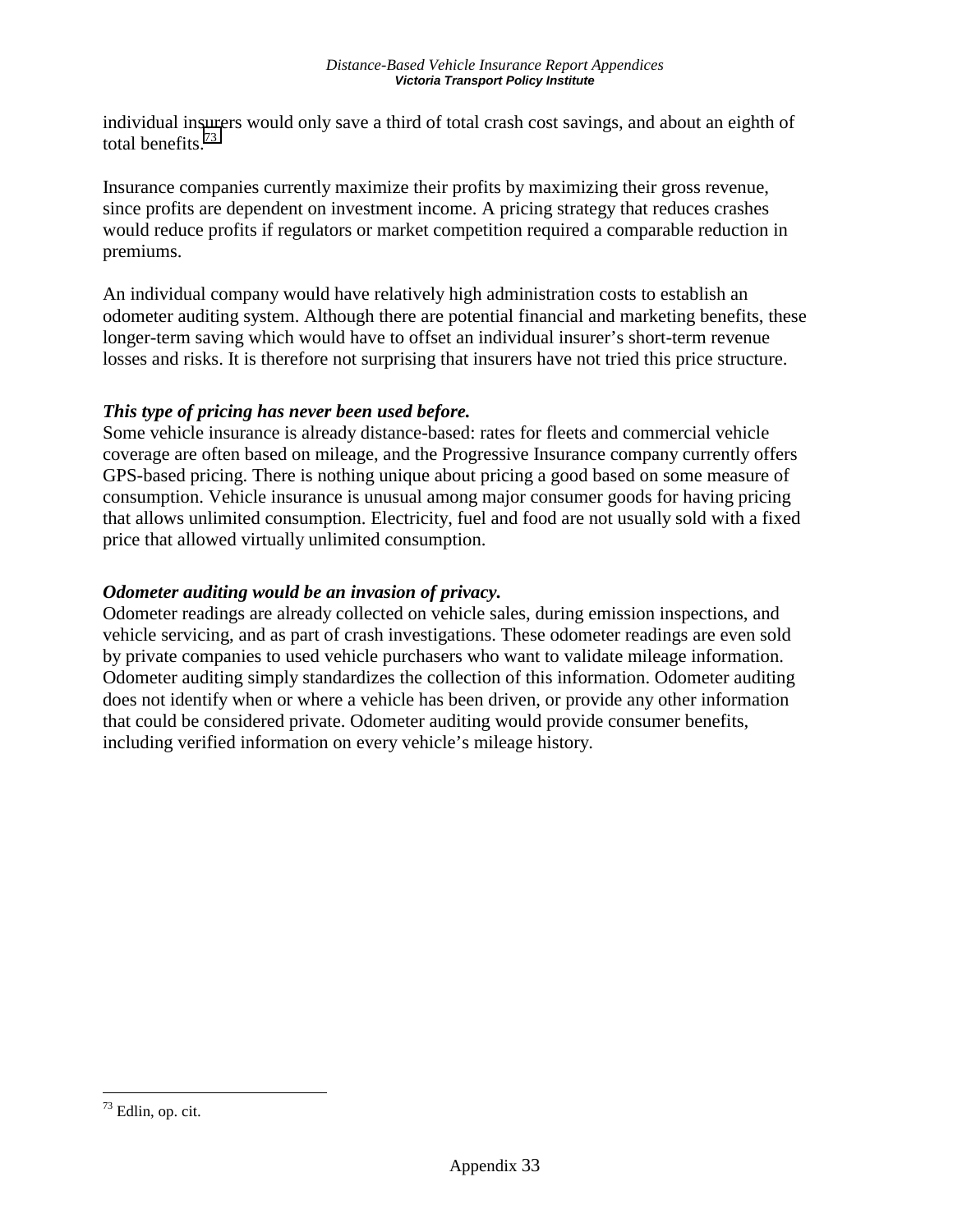Table A-17 summarizes these concerns, discusses their legitimacy and potential responses.

| Concern                      | Legitimacy                                     | <b>Possible Responses</b>        |
|------------------------------|------------------------------------------------|----------------------------------|
| Data showing correlation     |                                                |                                  |
| between mileage and          | All available evidence indicates that          |                                  |
| crashes is inaccurate or     | reductions in mileage tend to reduce           | Further research and pilot       |
| unrepresentative.            | crashes.                                       | studies.                         |
| Reduced vehicle travel       | Available evidence indicates that broad        | Further research and pilot       |
| will provide less than       | vehicle travel reductions result in            | studies. Prices should initially |
| predicted insurance cost     | proportionally greater crash reductions and    | be set relatively high to        |
| savings.                     | insurance cost savings.                        | provide adequate revenue.        |
|                              | Distance-based pricing is most actuarially     |                                  |
| Distance-based insurance     | accurate, and therefore fairer than current    | Explain equity benefits of       |
| is less fair and equitable   | pricing. It also tends to benefit lower-       | distance-based pricing. Make     |
| than current pricing.        | income households.                             | participation optional.          |
|                              | Distance-based pricing would increase costs    |                                  |
| It would be unfair to high-  | for motorists driving significantly more than  |                                  |
| mileage groups, such as      | average within their group, but costs would    | Explain equity benefits of       |
| rural residents, businesses, | not increase for price groups as a whole.      | distance-based pricing. Make     |
| and long-distance            | Most motorists in all groups would save        | participation optional.          |
| commuters.                   | overall.                                       |                                  |
| Motorists will not respond   | There is extensive evidence that motorists     |                                  |
| to the price incentive.      | respond to price incentives. Progressive's     | Additional research, pilot       |
| There will be little vehicle | Autograph program participants reduced         | studies and sensitivity          |
| travel reduction.            | their mileage an average of more than 13%.     | analysis.                        |
| Estimates of benefits are    | Standard models are used to predict benefits   |                                  |
| overstated. True benefits    | Virtually any reasonable estimate indicates    | Additional research, pilot       |
| will be significantly        | that per-kilometre pricing provides net        | studies and sensitivity          |
| smaller than predicted.      | economic benefits.                             | analysis.                        |
|                              | Increased variable costs are offset by         |                                  |
|                              | reduced fixed costs. Most motorists would      | Illustrate why most consumers    |
| Distance-based pricing       | save overall. Reduced mileage represents       | would be better off overall.     |
| increases consumer cost,     | low value travel that consumers willingly      | Make participation optional.     |
| making them worse off.       | forego to save money.                          |                                  |
| There are other ways to      | Although there are other ways to achieve       | Show how distance-based          |
| reduce crashes,              | these objectives, they are all enhanced if     | insurance can help achieve       |
| congestion, pollution, etc.  | implemented with distance-based insurance.     | various objectives.              |
|                              | Even if administrative costs are much          |                                  |
| Incremental costs may be     | higher than predicted, benefits would          | Further research into costs,     |
| higher than predicted.       | significantly exceed incremental costs.        | and pilot studies.               |
|                              | Odometer fraud should be a modest              |                                  |
|                              | problem. Mileage data is comparable in         | Research into odometer fraud     |
| Odometer fraud will be       | accuracy to data used for other commercial     | and strategies to prevent it.    |
| excessive.                   | transactions.                                  |                                  |
|                              | Annual odometer readings provide no            | Explain odometer auditing.       |
|                              | information on when and where a motorist       | Regulate access to the data.     |
| Odometer auditing is an      | travels. Mileage data is already collected by  | Make participation optional.     |
| invasion of privacy.         | businesses and governments.                    |                                  |
|                              | Most benefits of distance-based insurance      | Further research and pilot       |
| If distance-based            | accrue to consumers and society in general.    | studies to investigate the       |
| insurance were better, it    | Individual insurance companies have had        | feasibility and benefits of      |
| would already be used.       | little incentive to implement it on their own. | distance-based insurance.        |

*Table A-17* **Summary of Concerns**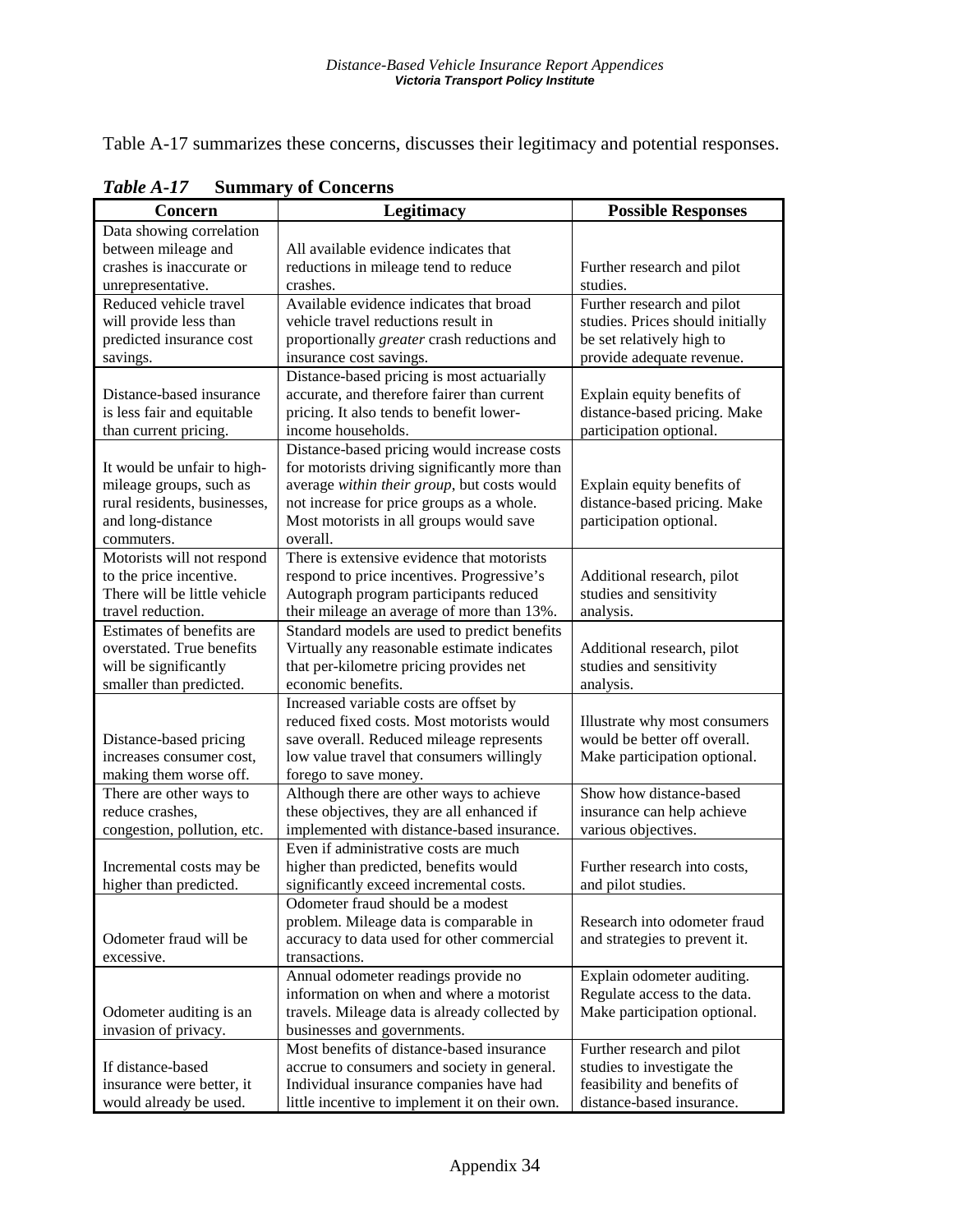## **Appendix 6 Press Coverage Related to Distance-Based Insurance**

"Paying for Car Insurance by the Mile" Anne Eisenberg, *New York Times*, April 19, 2000.

Electricity bills depend on how much electricity is used each month. Soon auto insurance premiums, too, may be metered, based partly on how much the car is driven.

That is the goal of Progressive Auto Insurance, which is testing a system that uses Global Positioning Satellite technology to track when, where and how much its auto insurance customers drive - and then charges them accordingly. A pilot version of the program is being tested in Texas.

The system is the brainchild of Robert J. McMillan, a business development leader at Progressive, a major auto insurance company based in Mayfield Village, Ohio. "It's very simple," Mr. McMillan said. "The less you drive, the less you pay."

Mr. McMillan came up with the idea of metered car insurance five years ago when he found out that G.P.S. technology could be used to recover stolen cars. "It occurred to me that we could record driving behavior and patterns and then offer insurance by the mile," he said. The company has been awarded two patents for the way it electronically retrieves data from vehicles and uses that information to set insurance rates.

About 1,100 people in Texas have signed up for a test run of the program since it began 18 months ago. One of them is Gus Kopriva of Houston, who owns four cars. "I'm saving a lot of money," he said. "I use some of the cars intermittently, and when I do, I pay."

The average user saves about 25 percent, Mr. McMillan said. "When people live close to work or have multiple vehicles, car-pool or use public transportation, they can save even more," he said.

The time of day affects the cost. "A mile driven at 2 a.m. is four or five times more expensive than one driven at 7 a.m.," Mr. McMillan said. "Our data show accident rates per mile are much higher later in the night." Commuting trips to work are cheapest because the trips occur on familiar routes in relatively slow traffic.

Mr. McMillan said even customers who drove long distances could save money on their current rates by avoiding nighttime driving.

The proprietary system used by Progressive includes a G.P.S. receiver, cell-phone modem and a microprocessor with a small amount of computer memory. The miniprocessor uses the G.P.S. receiver to record the car's location --latitude and longitude -- and the date and time every six minutes while the car is being driven. Once a

month the company computer calls the car through the cell-phone modem and retrieves the records of the month's travel activity.

"Then we generate a bill that is similar to a utility bill, based on your use, "Mr. McMillan said.

Twenty-five percent of the fee represents standard insurance charges for damage and theft coverage -- taking into account factors like age, number of moving violations, the driver's sex and the type of car -- and the remainder is based on use.

"Traditionally, rates are based on variables like gender and age," he said. "We think how you actually use your car is more relevant."

The system cannot fix a flat yet, but it can unlock a locked car; car owners who are locked out can place a call to the monitoring center, which relays a command to the microprocessor through the modem to tell it to open the doors. And if battery power runs low, the microprocessor can use the modem to notify the company's central computer so an employee can call the car's owner. The system can also provide more standard G.P.S. services like navigation, as well as a panic button linked to a 24 hour communication system with a live person to handle emergencies.

The tradeoff for all that convenience and potentially lower insurance costs is privacy, some say. After all, the system knows when you are sleeping and when you are awake. It also knows when a driver has been good or not, at least in terms of speeding, and perhaps in other areas as well.

"I'm not bothered by the lack of privacy," Mr. Kopriva said. "That only bothers people with something to hide - for instance, if they are having an affair or running drugs." Mr. Kopriva said he was glad that the system kept track of his cars for him. "That would come in very handy if one of them was stolen," he said.

While Mr. Kopriva dismissed privacy issues, Steven Goldstein, a spokesman for the Insurance Information Institute, a trade group, predicted that some customers would not want an insurance company to have specific information about their driving habits.

"Some people will find it invasive," he said. "But others will be thrilled to death because they will save money."

Americans pay about \$125 billion each year in premiums for auto insurance. "You can't drive your car without it," Mr. Goldstein said. "And most Americans do have a car - except for those under 21, in jail or living in New York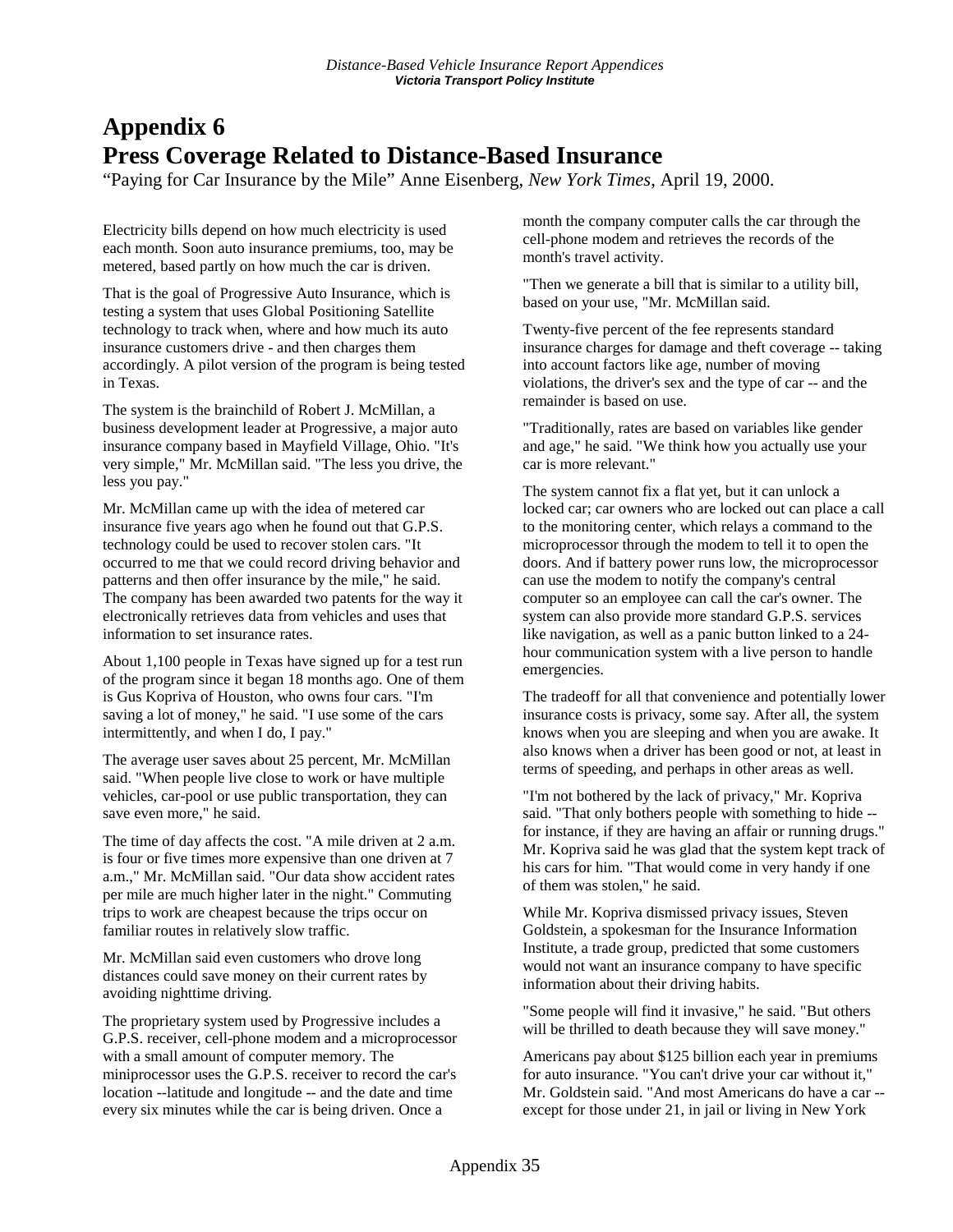City." He said the new program was noteworthy because it gave this huge pool of involuntary shoppers more options. "The more choices drivers have, the better off they will be as consumers," he said.

Progressive guarantees that the information gathered by the system will be used only to assess insurance rates and will not be provided to anyone else without the insured person's consent, Mr. McMillan said.

Still, the specificity of the details recorded is bound to raise thorny problems. For instance, the system will know whether the car stopped at a bar or was near the scene of a crime. And such information could be subpoenaed.

Progressive is talking to state insurance commissions about expanding the program beyond the test market. The company is also talking with auto makers about incorporating the system into cars at the factory. At present, Progressive pays the \$500 cost of installing the system on each customer's car.

If drivers using the new system drive less, that will help the environment. Allen Greenberg, a policy analyst at the Environmental Protection Agency in Washington, said initial studies done by the agency suggested that the amount of driving people did was related to fuel price. He added: "We anticipate anywhere from a 10 to 20 percent driving reduction when the fixed cost of driving is shifted to a variable one. "The environmental potential here is very great. The program offers financial incentives to drive less and therefore reduce pollutants and improve air quality."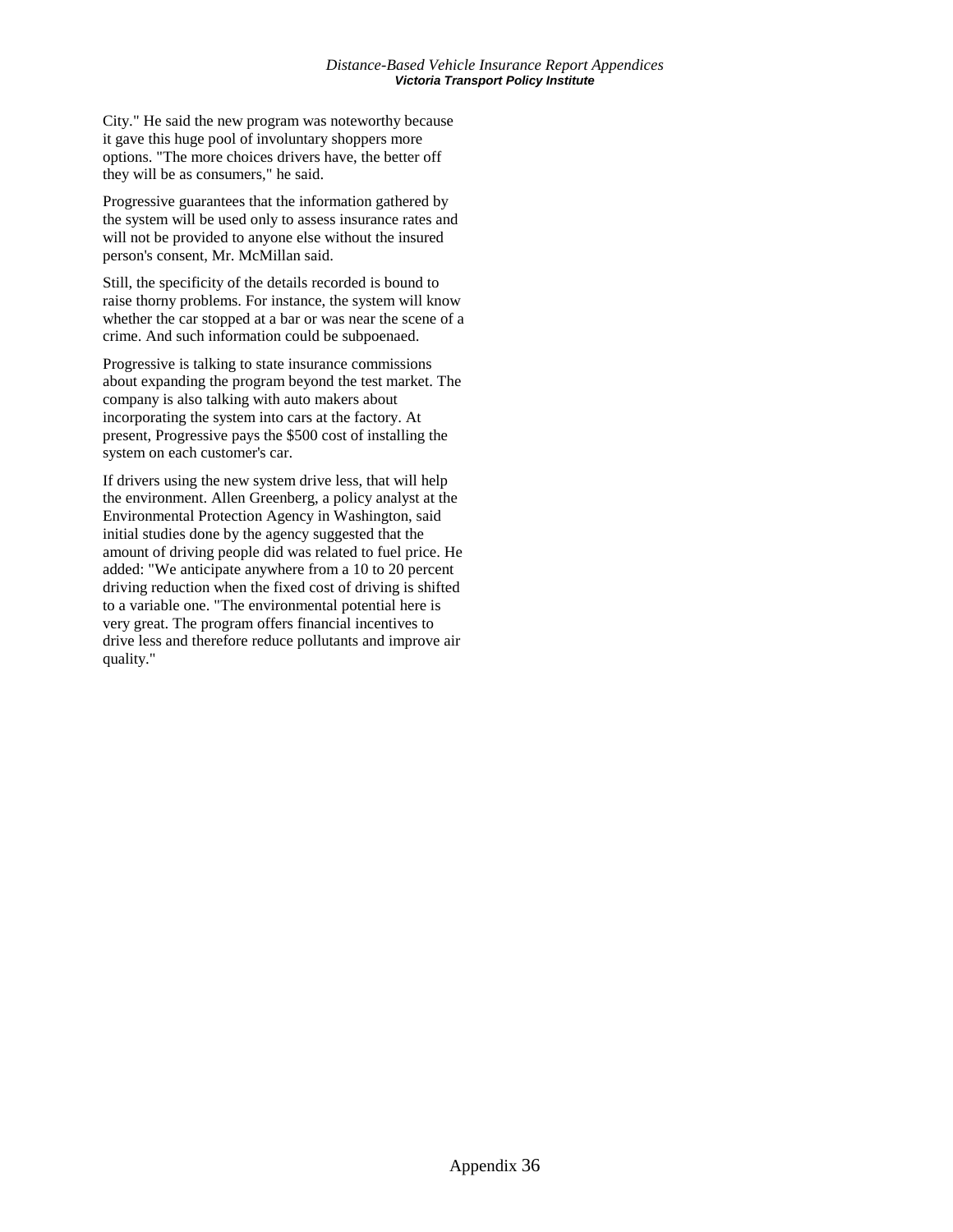### **Motorists Could Drive Down Costs Of Insurance; As Lawmakers Advance A Bill That Would Tie Rates To Miles Driven, Some Say The Program Could Cut Traffic Congestion And Pollution**

*The Oregonian*, Saturday, May 5, 2001, Page A1, By Tomoko Hosaka

SALEM -- Drive less. Save money. It's a simple concept that one day could change how motorists pay for car insurance.

Supporters, who say such plans can reduce premiums, control congestion and cut pollution, hope lawmakers will help jump-start the idea in Oregon. House Bill 3871 would give companies tax breaks for offering voluntary mileage-based insurance policies.

"To me, it makes sense to try to give people a financial incentive to drive less," said Rep. Charlie Ringo, D-Beaverton, one of the bill's sponsors. "Right now, one of the only direct financial incentives is what you pay for gas. You drive more, you pay more."

The House Transportation Committee unanimously approved the bill Friday and sent it to the House revenue committee. At Friday's hearing, consumer, insurance and environmental groups praised the proposal as an innovative idea worth advancing.

But they also acknowledge that legislators, increasingly under time and money constraints, probably are not ready to embrace the idea this session. HB3871 would reduce state revenue, although state economists have not determined by how much. And because the concept remains in its infancy nationwide, the insurance industry is unsure how soon it could develop and implement an effective, costefficient program.

Currently, car insurance rates are calculated by a driver's average risk, determined by factors such as age, sex, driving record and vehicle type. Most policies also take into account some mileage, such as the average length of commute. The idea of insurance rates based primarily on the use of a car is to give drivers control over premium costs, rewarding those who spend less time on the road.

Miles or time driven could be tracked through regular odometer readings or by installing high-tech devices, such as satellite global positioning systems.

"Insurance has conventionally not been able to pool all of the risk factors that are really related to whether you're going to be in an accident," said Chris Hagerbaumer, air and transportation program director for the Oregon Environmental Council. "And miles driven is strongly correlated."

Environmental groups such as the OEC are keen on the idea, which they say would extend beyond consumer savings. Fewer cars also means less traffic, fewer accidents, less pollution and less wear and tear on roads.

Studies suggest that mileage- and time-based plans can reduce driving by 10 percent to 20 percent, said Allen Greenberg of the Federal Highway Administration, which is studying the potential benefits of such plans.

The only insurance company that has tried the idea is Ohio-based Progressive Insurance Co., the state's fifthlargest auto insurance firm with about 57,000 Oregon policyholders. In August 1998, Progressive began a pilot program in Houston to test an in-vehicle electronic system that tracked driver mileage, time of day and general driving-area information. It expanded the test to all of Texas a year later.

The company is evaluating the results to decide whether to expand the program, spokeswoman Courtney Neville said. Offering a mileage-based policy did not reduce company costs, she said, but would not reveal further financial details. The program saved participants about 25 percent compared with traditional plans in Houston, she said.

Brian Boe, a lobbyist for the National Association of Independent Insurers, said his group supports the bill. In a competitive car insurance market such as Oregon, offering companies incentives to provide innovative products is good for consumers, he said.

Whether the idea catches on will depend on the evolution of technology, Boe said. Insurance companies say it's still unproven and too expensive for them to offer. And lobbyist Jack Munro, who represents the American Insurance Association, says electronic tracking raises privacy concerns that could affect the future of mileage-based insurance.

Even if the bill falls short this session, supporters say they are encouraged by the committee's unanimous approval. There could be opportunities to pursue the idea outside the Legislature, Hagerbaumer said, such as Progressive's pilot program, which was conducted in conjunction with several federal agencies.

"We're in the initial stages, but interest is peaking," she said. "We're definitely going to push it to other venues. There's a lot of enthusiasm out there from drivers."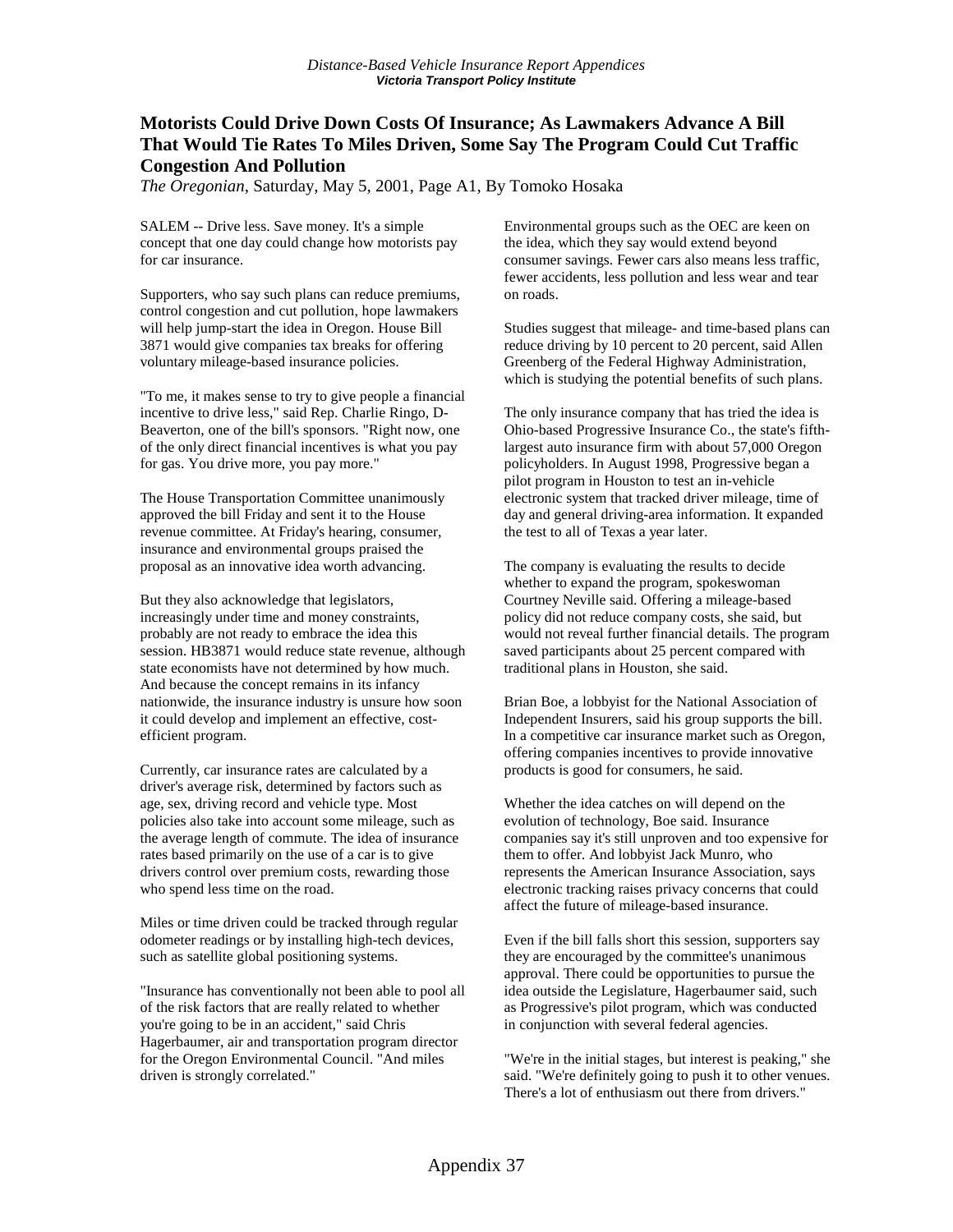#### **Some Want Car Insurance Rates Based On Mileage**

*Seattle Post-Intelligencer*  Publication Date: Dec, 17, 1998

Imagine negotiating your annual car-insurance premium based on how far you drive. How about paying for auto insurance at the gas pump?

Neither is an idea whose time has arrived, anywhere in the country. But a group of "green-tax" advocates hope that if Washington could be the first to use concrete floating highway bridges it can become the first to require paying for insurance based on how much people drive.

The idea, originally floated several years ago, found its way back into state politics last week in a report called "Road Relief," compiled by the Olympiabased Energy Outreach Center, a nonprofit group that researches energy and land-use issues.

The report contains several proposals aimed at taxing some of the hidden costs of driving, making driving expensive enough so that some will quit. But it was the insurance proposals that got most of the attention at a seminar last week in Seattle.

Victoria (B.C.) Transport Policy Institute analyst Todd Litman, one of the authors of the report, said motorists who drive less than 12,500 miles annually "are subsidizing the insurance cost of high-mileage drivers," those who log more than 15,000 miles a year.

That is because insurance policies recognize few distinctions between high-mileage and low-mileage drivers, though some policies give discounts to drivers who don't use cars for commuting to work.

Basing insurance rates on miles driven would remove that inequity, he said. Annual charges would be based in the normal way, on the driver's age, record and the type of car driven, but dividing the total by the annual miles driven would establish a per-mile rate.

Drivers who drove the least would pay the least. Each could be given a rebate or a credit on each following year's bill if they drove fewer miles than expected; drivers who exceeded their estimate would pay more. Litman said it would be a relatively simple matter to set up a certified odometer checking system, perhaps at local service stations, with yearly checks costing \$7.50 and

numbers made available to insurance companies for verification.

He estimated this would save an average motorist \$75 per year on a \$700 annual car policy, cut driving 10 percent overall and cut congestion time 20 percent. It also would benefit insurance companies, he said, by reducing the number of accidents as miles driven declined.

Litman liked per-mile pricing better than the idea of paying for insurance at the pump, per gallon - an idea floated several years back in a book by financial writer Andrew Tobias.

In Pay-at-the-Pump insurance, the cost of premiums is added to the price of each gallon of gasoline, perhaps at the rate of 30 to 40 cents per gallon, so that drivers pay their premium off in installments, with each fuel purchase.

Litman doesn't care for the Pay-at-the-Pump concept, because a flat price per gallon doesn't reflect the higher-cost risk of insuring a bad driver and because the price generally only pays for liability coverage, not the theft or collision insurance many drivers opt for in addition to coverage for injury or property damage.

But some people attending the two-day conference on the Outreach Center's report think the Pay-at-the-Pump approach might be a better idea. One was Seattle City Councilman Richard Conlin, who said paying insurance in the price of fuel would more quickly discourage motorists from excessive driving.

"The more gas you use, the higher the cost," Conlin said. And per- mile charges might encourage more odometer tampering, even on modern cars with electronic systems.

Conlin thinks the Legislature isn't ready yet for considering either proposal but may be after the next session, when much of its time will be spent on dividing up \$2.4 billion in highway-referendum money approved by voters in last month's election.

Others think the underlying assumptions - that alternate insurance-funding methods can cut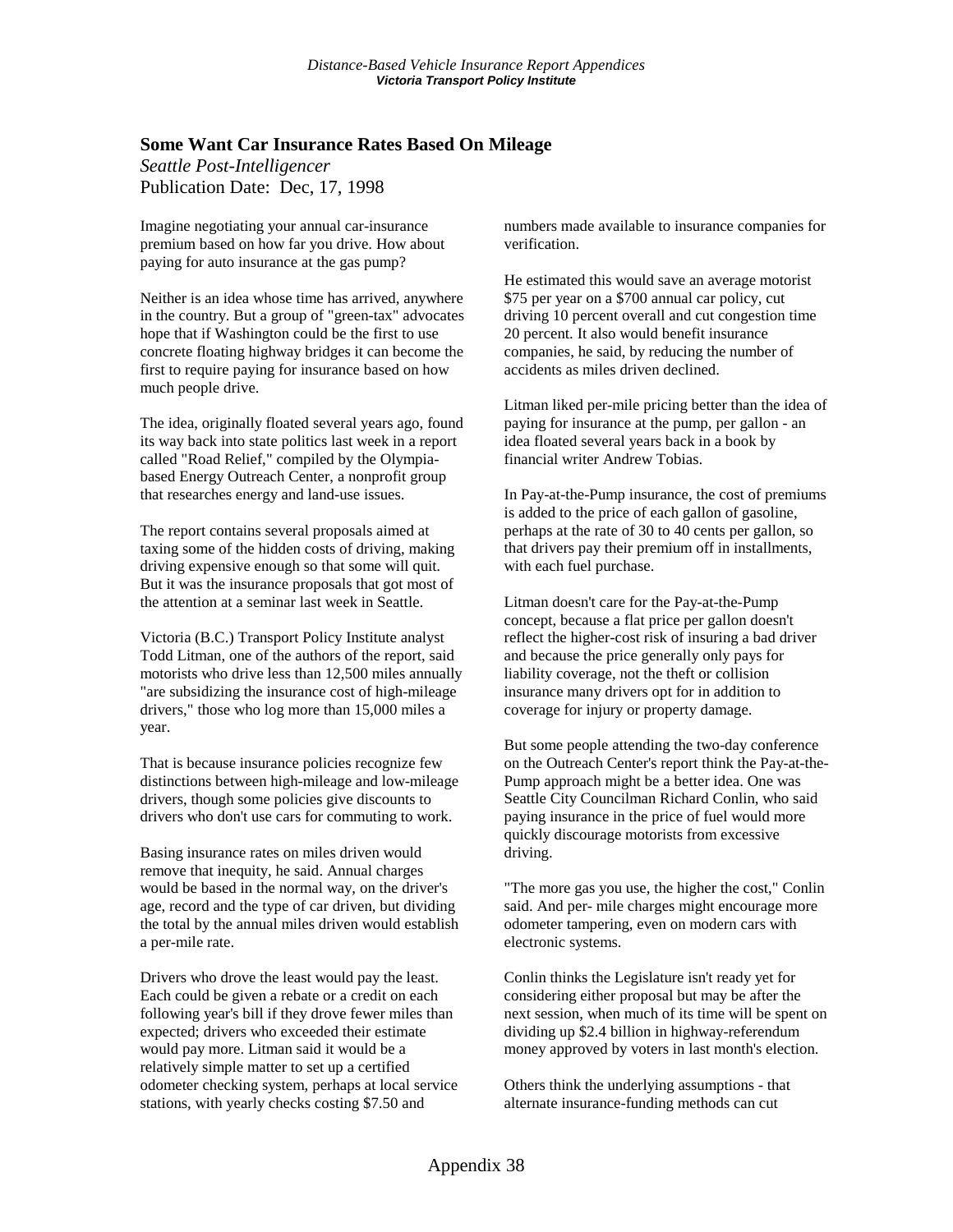driving, fuel consumption, congestion and pollution - still need testing.

Jim Stevenson, spokesman for the state insurance commissioner's office, said the insurance industry, conservative and wielding great political clout, would be wary of the fundamental changes such proposals require.

Jon Torgerson, director of an industry trade group in Seattle, said most insurance companies already offer discounts to policy- holders who commute by bus or carpool. He said the center's proposals don't offer drivers enough additional incentives to stop driving.

And paying per gallon at the pump could result in all drivers paying the same amount without taking

into account the differences in driving records and risk, he said.

Litman conceded, during last week's conference, that one problem is that per-mile insurance would reduce costs not only for the companies offering the program but for their competitors as well, by reducing accident risks to drivers insured by all companies.

And rural motorists, often forced to drive greater distances to work or shopping, may balk at paying by the mile.

State Sen. Jim Horn, R-Mercer Island, a member of the Senate Transportation Committee, said the legislature would likely be reluctant to adopt the proposals because they'd penalize Americans for driving, one of the freedoms they enjoy.